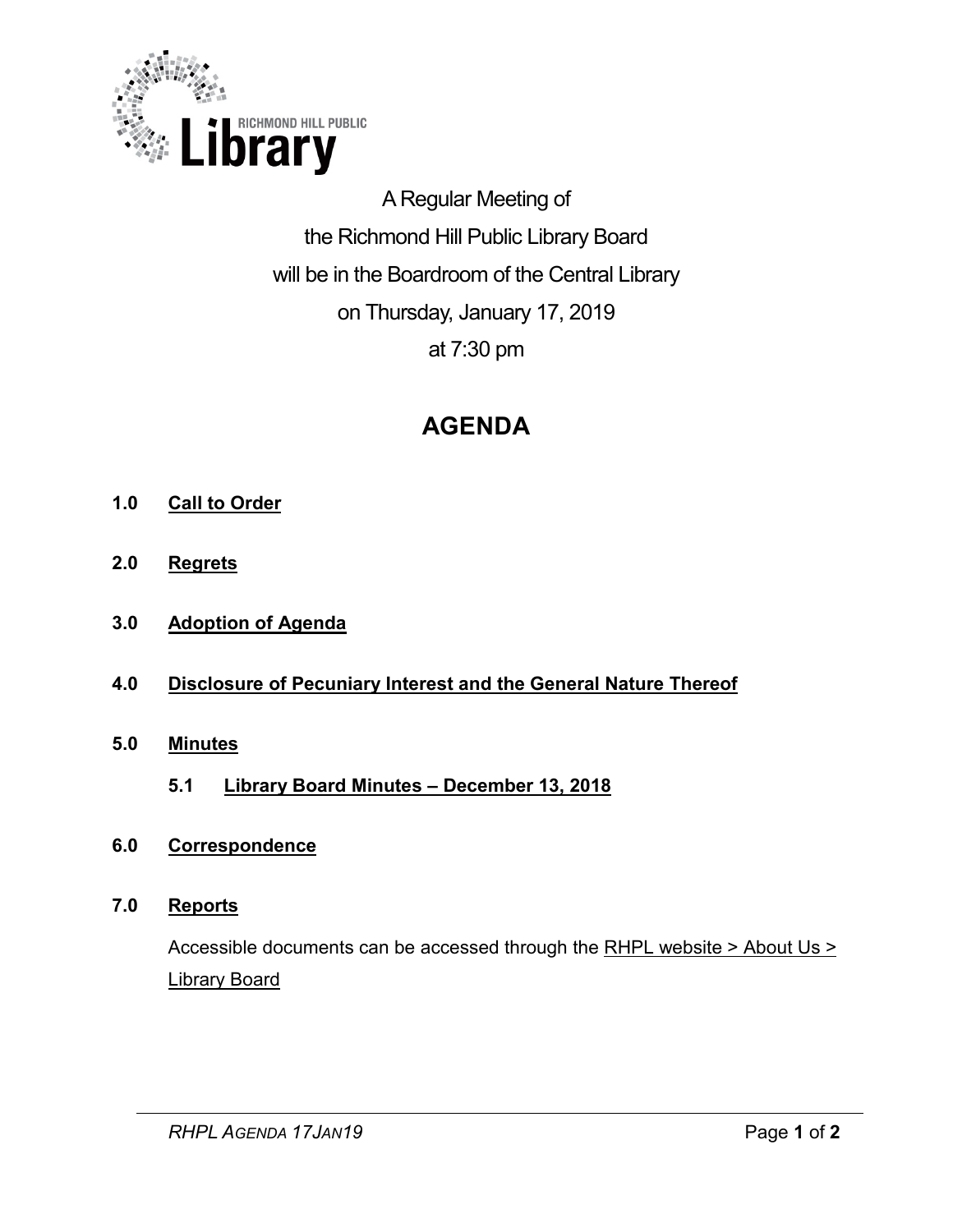- **7.1 Final 2013 – [2017 Strategic Plan Status Report SRLIB19.01](#page-12-0)**
- **7.2 [2018 Annual Accessibility Policy and Program Report SRLIB19.02](#page-16-0)**
- **7.3 [2018 Annual Health and Safety Policy and Program Report](#page-34-0)  SRLIB19.03**
- **7.4 [2019 Operating Budget Status](#page-52-0) Report SRLIB19.04**
- **7.5 [eContent for Libraries Campaign Report 19.05](#page-55-0)**

# **8.0 Member Announcements**

# **9.0 Date of Next Meeting**

The next Meeting of the Library Board will be held on **Thursday, February 21, 2019 at 7:30 p.m.** at Central Library in the Boardroom.

*\*\*Please advise Louise Procter Maio of regrets for attendance, by noon on Thursday, January 17, 2019 at 905–884–9288, extension 5041 or e-mail: lproctermaio@rhpl.ca*

*To request alternate formats of this document please contact Franca Perri at 905–884-9288, extension 5042 or e-mail: [fperri@rhpl.ca](mailto:fperri@rhpl.ca)*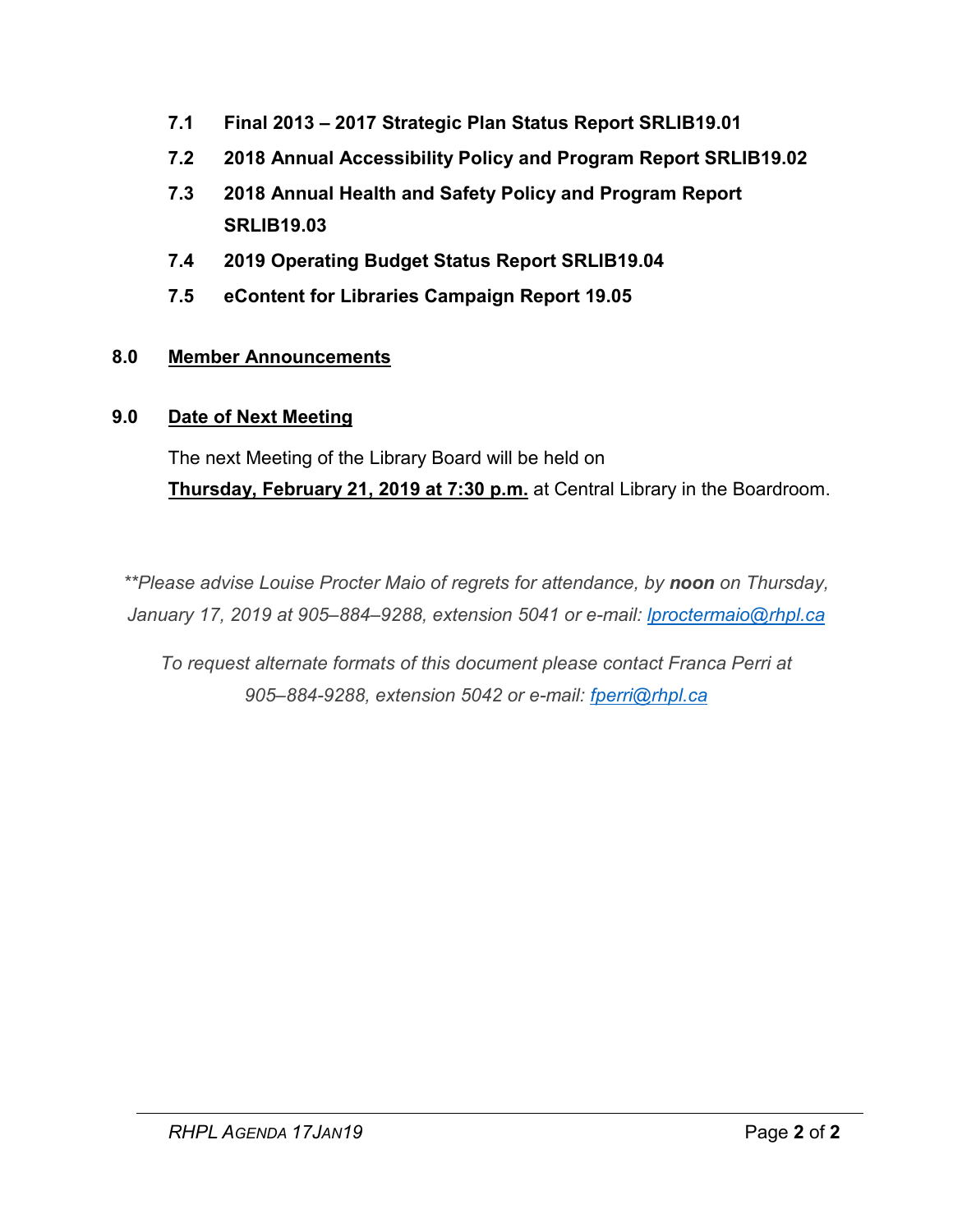**Agenda Item 5.1**

<span id="page-2-0"></span>

The Richmond Hill Public Library Board Thursday, December 13, 2018

# **MINUTES**

The Richmond Hill Public Library Board held its regularly scheduled meeting on Thursday, December 13, 2018 in the Boardroom at Central Library, 1 Atkinson Street, Richmond Hill, Ontario.

- **Present:** David Bishop, Chair Marj Andre Stephen Chait Adam Grachnik Shelagh Harris Gwen Johnstone Councillor Castro Liu Nighat Sukhera
- **Staff:** Louise Procter Maio, Chief Executive Officer Mary Jane Celsie, Director, Content Catherine Charles, Director, Community Connections Barbara Ransom, Director, Customer Experiences Nusrat Ahmed, Manager, Business Services Brock Smith, Manager, Communications Michelle Splitter, Manager, Content Susan Quinn, Advisor, Business Services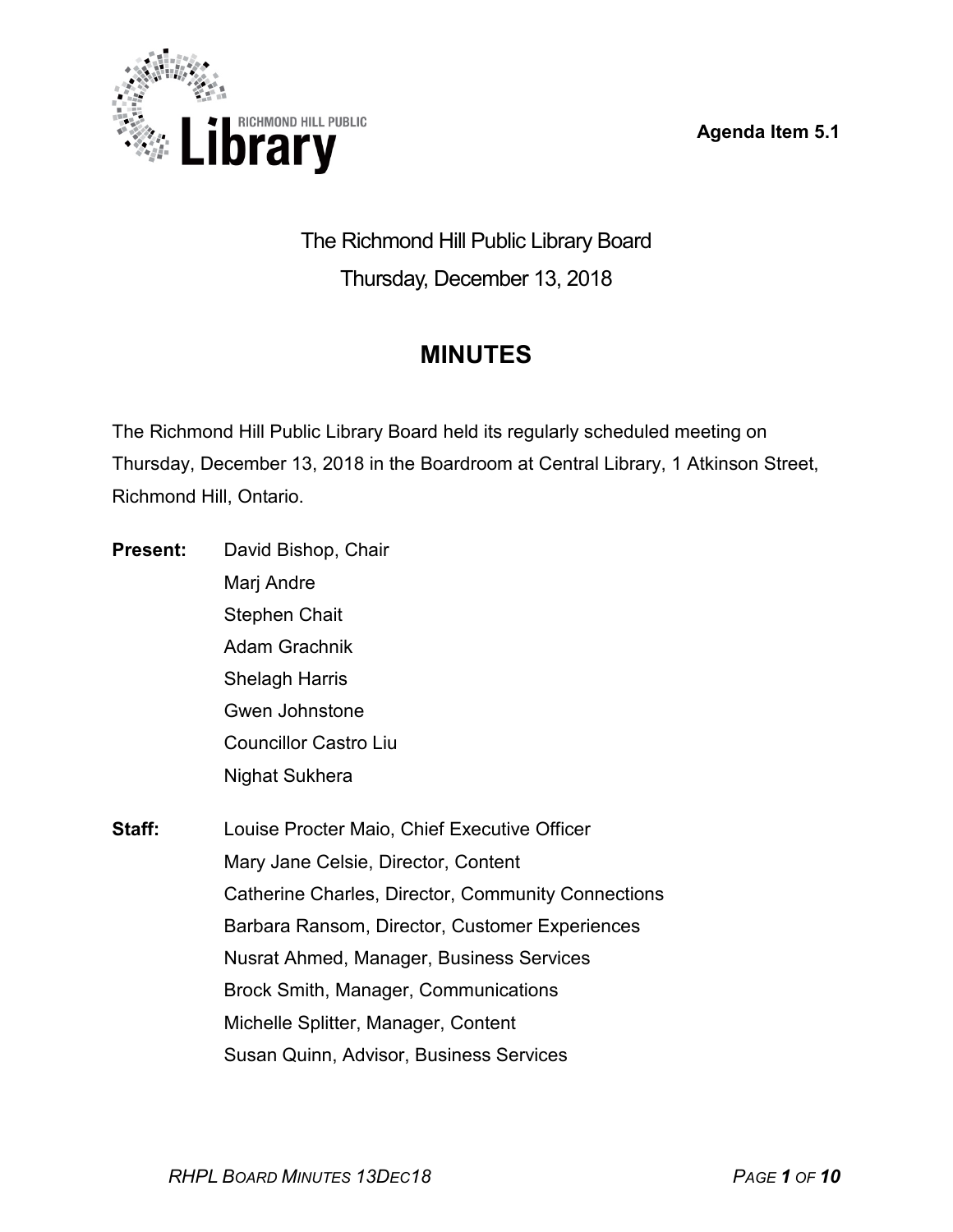#### **1.0 Call to Order**

The Chair called the meeting to order at 7:32 p.m.

#### **2.0 Regrets**

Regional and Local Councillor Brenda Hogg (retired) Alicia Lauzon

#### **Absent**

Councillor Greg Beros

# **3.0 Adoption of Agenda**

**THAT** the Agenda of December 13, 2018 be adopted as revised by adding Item 7.3 Revised 2019 2<sup>nd</sup> Draft Operating Budget and Three Year Outlook Report SRLIB18.52; Item 7.4 2019 2<sup>nd</sup> Draft Capital Forecast Report SRLIB18.53; and Item 7.5 Oak Ridges Library Status Update

#### **Motion:**

18:112

#### **Moved By:**

S. Chait

#### **Seconded by:**

S. Harris

**THAT** the Agenda of December 13, 2018 be adopted as revised.

# **CARRIED**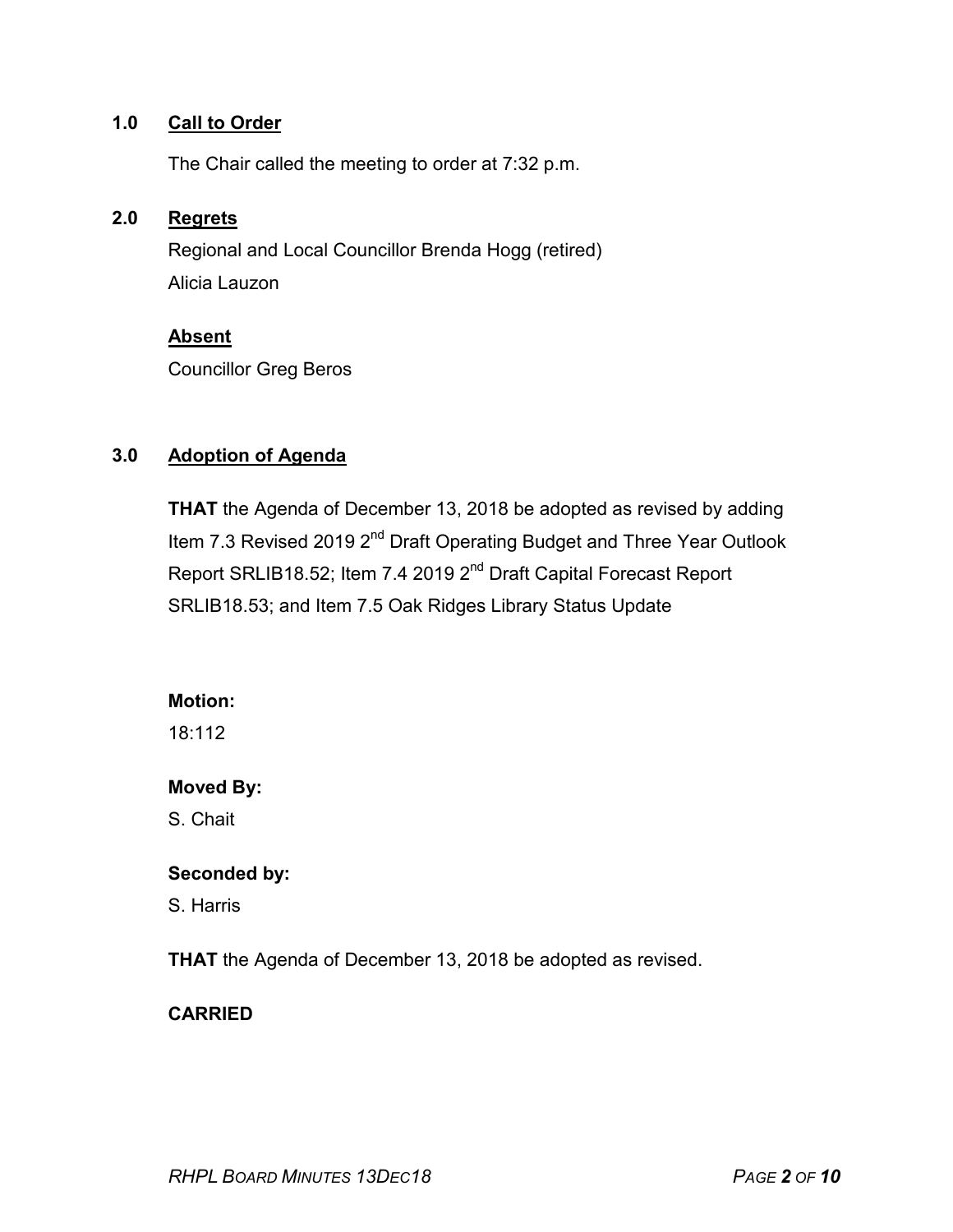# **4.0 Disclosure of Pecuniary Interest and the General Nature Thereof**

There were no disclosures of pecuniary interest.

#### **5.0 Minutes**

# **5.1 Library Board Minutes – November 15, 2018**

#### **Motion:**

18:113

# **Moved By:**

A. Grachnik

# **Seconded by:**

Councillor C. Liu

**THAT** the Minutes of November 15, 2018 be adopted.

# **CARRIED**

# **6.0 Correspondence**

**6.1** Article from Architectural Digest Re: Step Inside the World's 8 Most Futuristic Libraries

#### **Motion:**

18:114

# **Moved By:**

G. Johnstone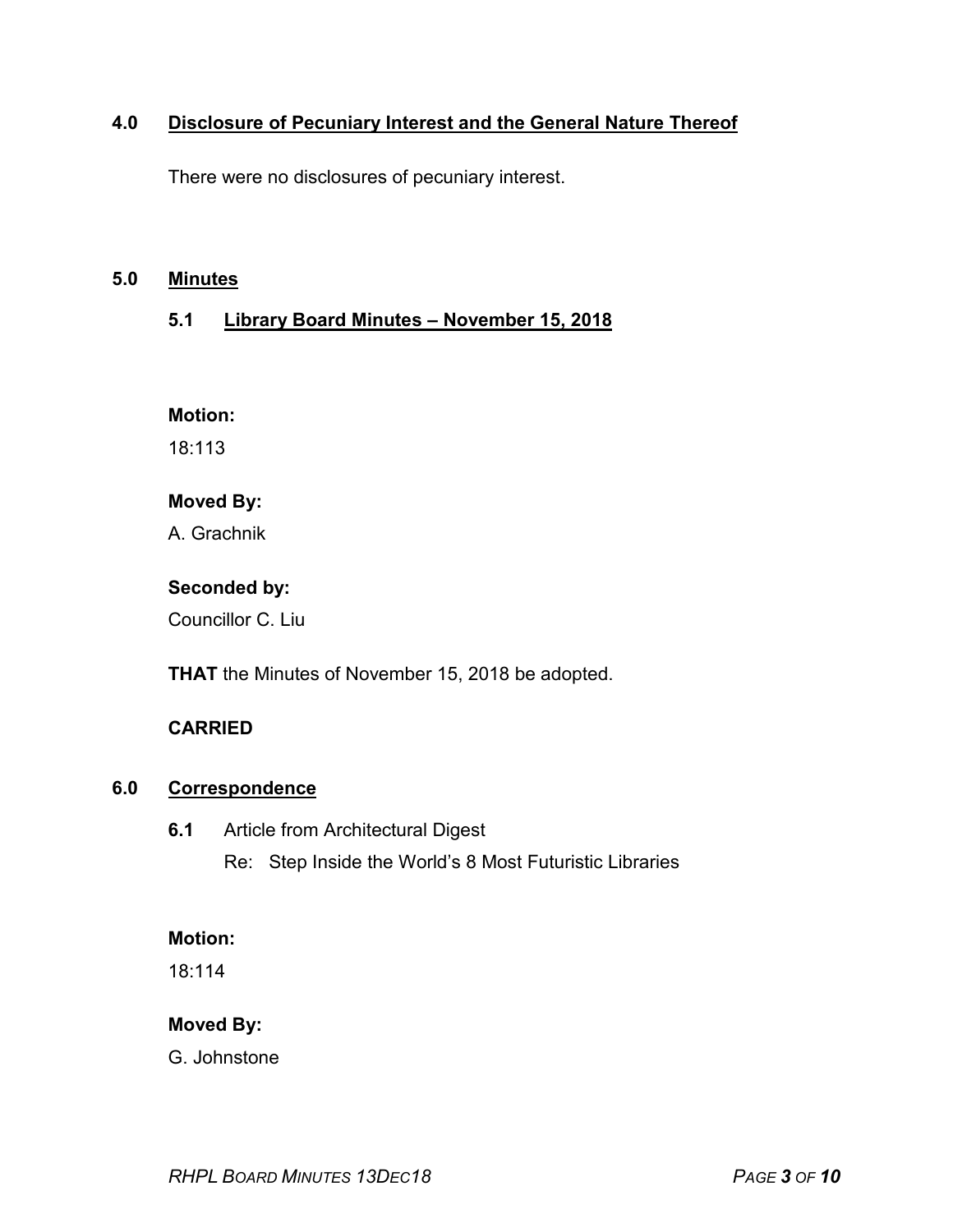#### **Seconded by:**

M. Andre

**THAT** the correspondence be received as information.

#### **CARRIED**

# **7.0 Reports**

Accessible documents can be accessed through the [RHPL website > About Us >](https://www.rhpl.ca/your-library/about-us/library-board)  [Library](http://www.rhpl.richmondhill.on.ca/AboutUs/LibraryBoard.cfm) Board

#### **7.1 2013 – 2017 Strategic Plan Status Report – SRLIB18.50**

A report was issued prior to the meeting and was presented by B. Smith, Manager, Communications.

#### **Motion:**

18:115

# **Moved By:**

N. Sukhera

#### **Seconded by:**

M. Andre

**THAT** the 2013 – 2017 Strategic Plan Report Card Report dated December 13, 2018 be received for information.

# **CARRIED**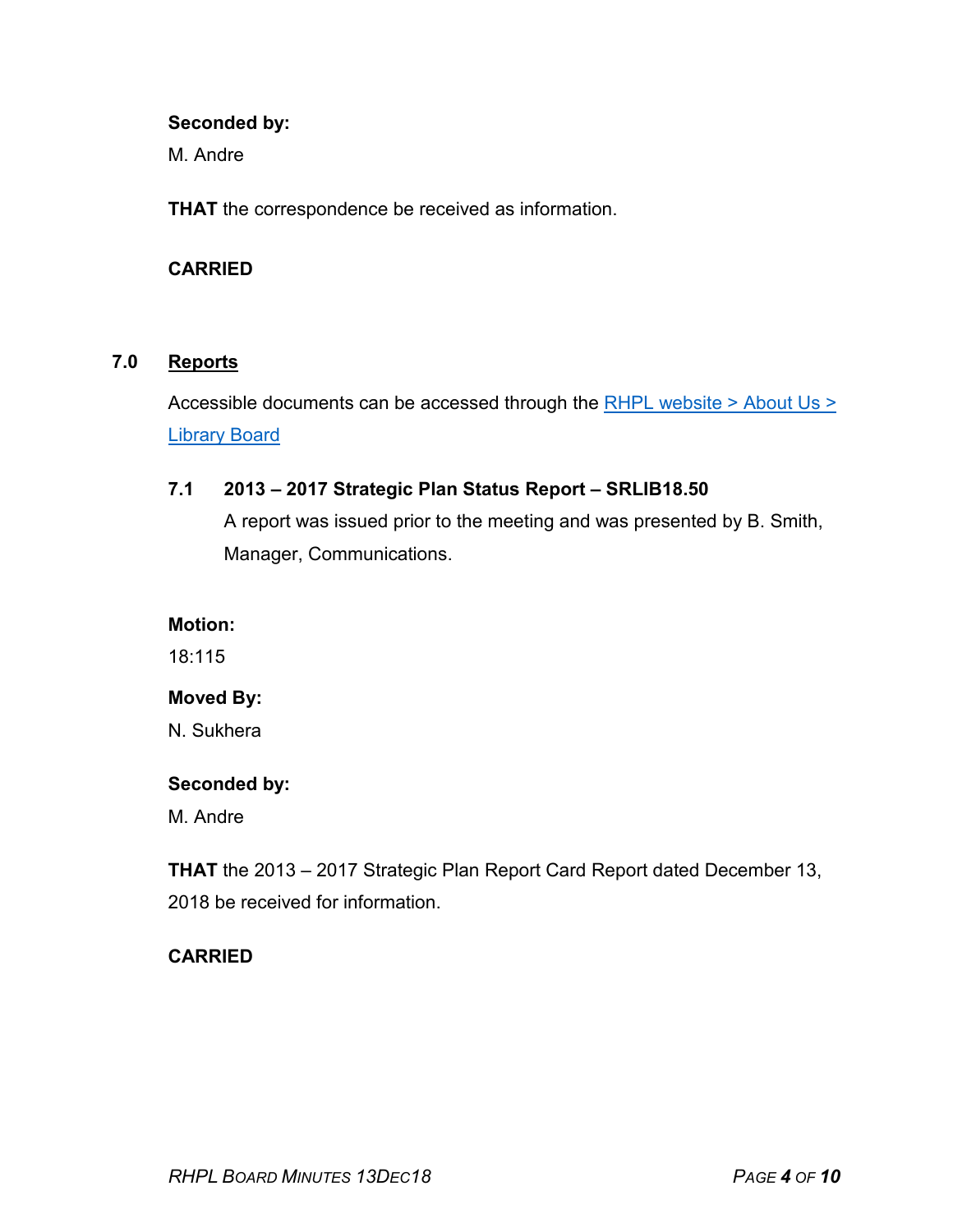# **7.2 Local History Digitization Project Report – SRLIB18.51**

A report was issued prior to the meeting and was presented by Michelle Splitter, Manager, Content.

#### **Motion:**

18:116

# **Moved By:**

S. Chait

#### **Seconded by:**

A. Grachnik

**THAT** funds in the amount of \$123,000 from the Donation and Bequest Reserve Fund be approved to fund the projects recommended in the *Local History Digitization Project Report* dated December 13, 2018.

# **CARRIED**

# **7.3 Revised 2019 2nd Draft Operating Budget and Three Year Financial Outlook Report – SRLIB18.52**

A revised report was distributed at the meeting and was presented by Louise Procter Maio, Chief Executive Officer.

#### **Motion:**

18:117

# **Moved By:**

S. Harris

# **Seconded by:**

M. Andre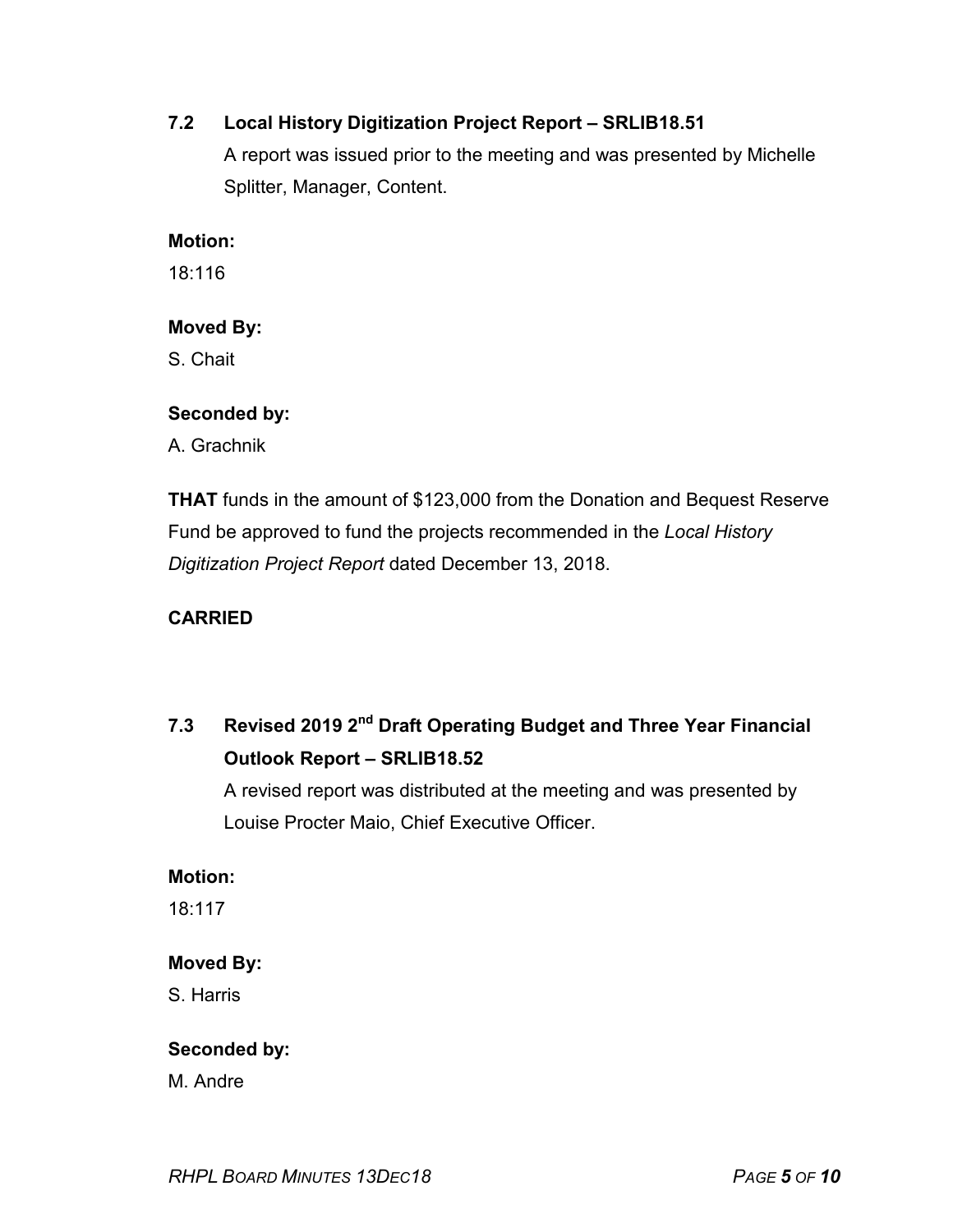**THAT** the 2nd draft of the *2019 Operating Budget and Three Year Financial Outlook 2020 – 2022* dated December 13, 2018 be approved.

# **CARRIED**

# **7.4 2019 2nd Draft Capital Forecast Report – SRLIB18.53**

A report was distributed at the meeting and was presented by Louise Procter Maio, Chief Executive Officer.

#### **Motion:**

18:118

# **Moved By:**

S. Chait

# **Seconded by:**

G. Johnstone

**THAT** the 2nd Draft *Richmond Hill Public Library 2019 Capital Forecast* dated December 13, 2018 be approved.

# **CARRIED**

# **7.5 Oak Ridges Library Status Update – verbal**

B. Ransom, Director, Customer Experiences, advised the Town was working with the Insurance Company to secure a Contractor. The building had been secured and the HVAC system was in operation.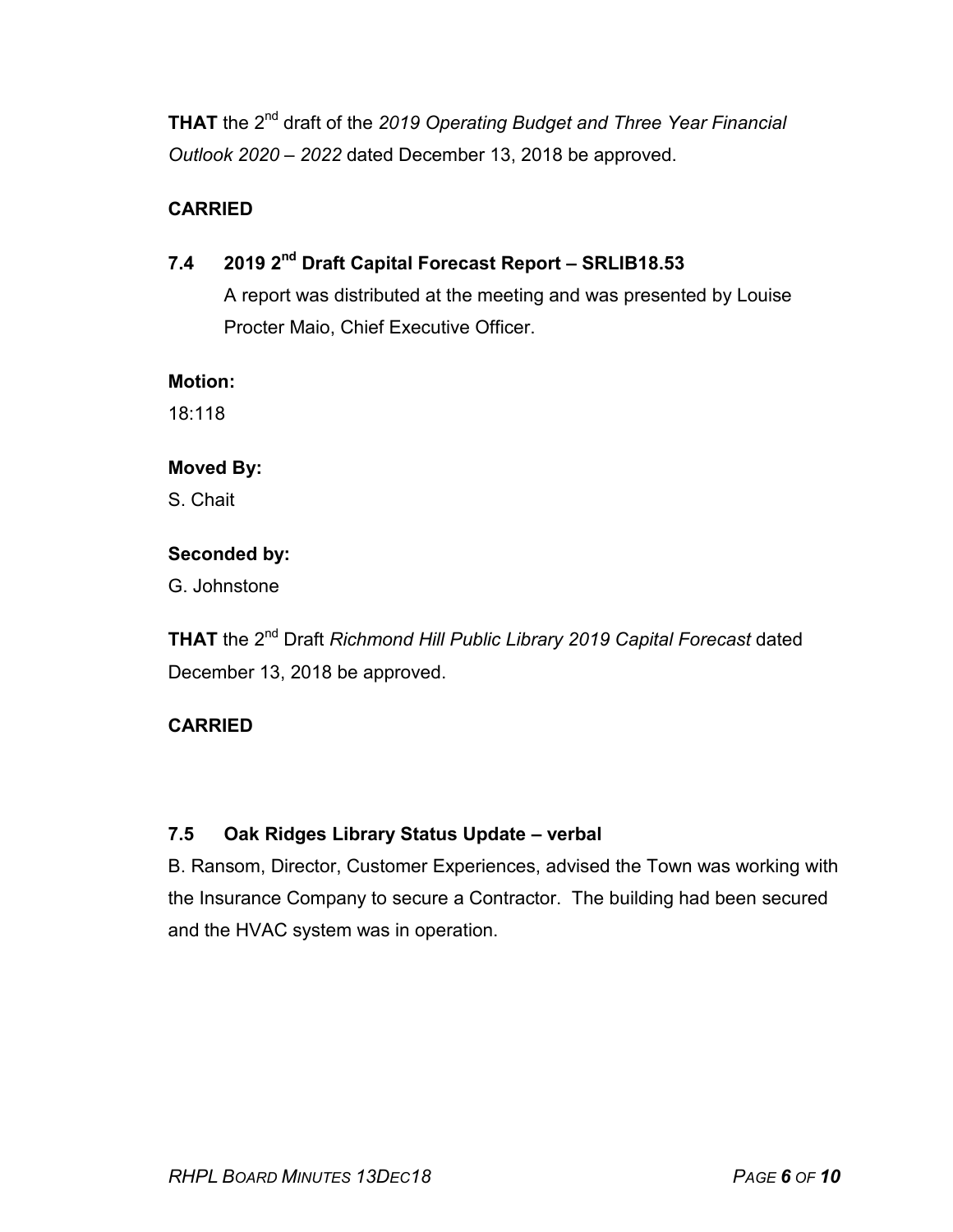## **8.0 Resolution to Move Into Closed Session to consider matters relating to:**

- **8.1 Labour relations or employee negotiations with respect to non-union employee group compensation update**
- **8.2 Personal matters about an identifiable individual with respect to the performance appraisal of the Chief Executive Officer**

#### **Motion:**

18:119

#### **Moved By:**

Councillor C. Liu

#### **Seconded by:**

S. Chait

That the Board move into Closed Session to consider matters relating to labour relations or employee negotiations with respect to non-union employee group compensation update; and

labour relations or employee negotiations with respect to personal matters about an identifiable individual with respect to the performance appraisal of the Chief Executive Officer.

# **CARRIED**

At 8:35 p.m. the Board moved into Closed Session.

*Councillor C. Liu left the meeting at 9:00 p.m.*

# **9.0 Resolution to Reconvene in Open Session**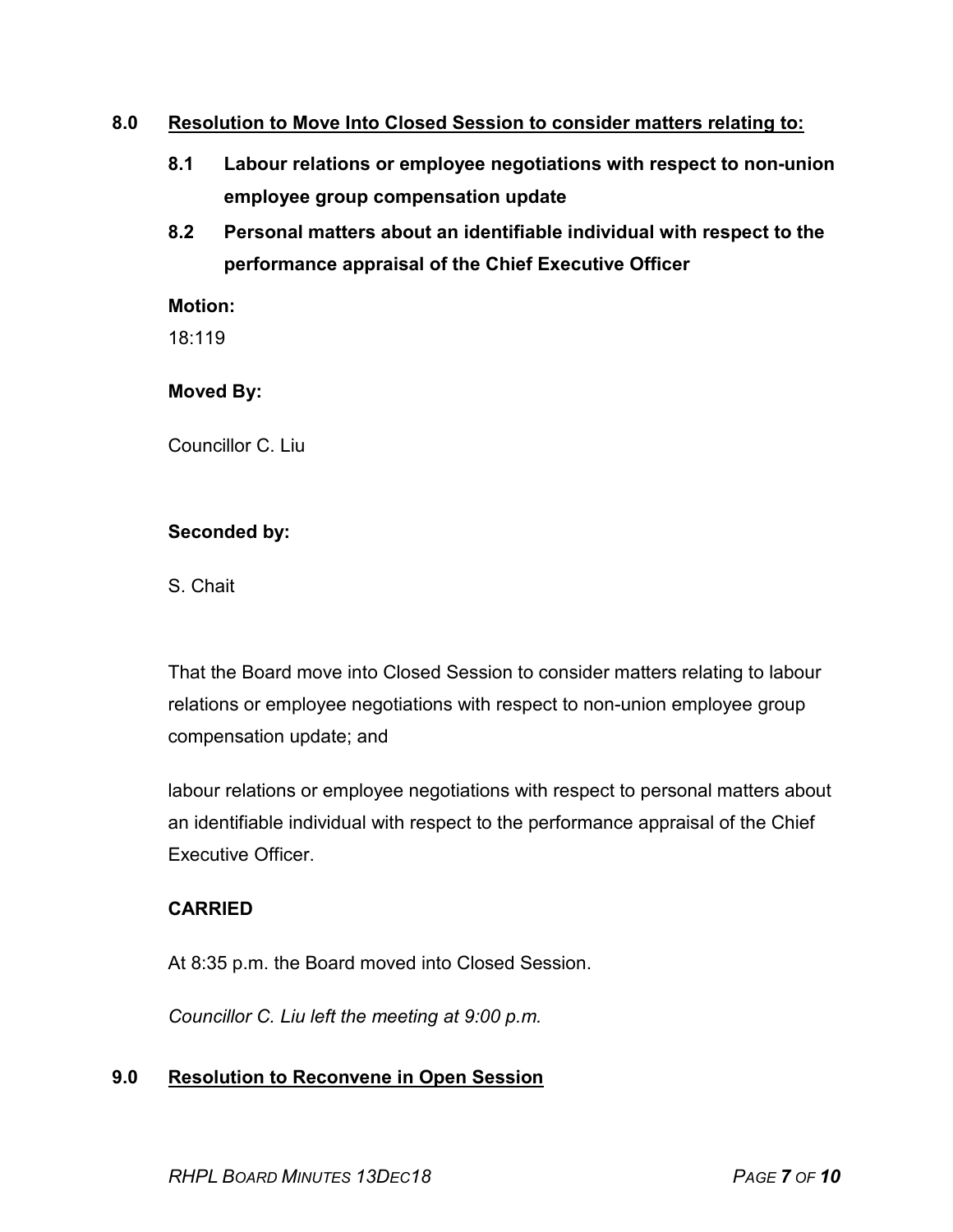#### **Motion:**

18:120

#### **Moved By:**

G. Johnstone

# **Seconded by:**

N. Sukhera

That the Board move into Open Session.

# **CARRIED**

At 9:20 p.m. the Board returned to Open Session

# **10.0 Adoption of Recommendations Arising from Closed Session (if any)**

**Motion:**

18:121

# **Moved By:**

S. Chait

# **Seconded by:**

M. Andre

**THAT** the *2018 Compensation Update for Non-Union Employee Group Report* be approved to come into effect January 1, 2019.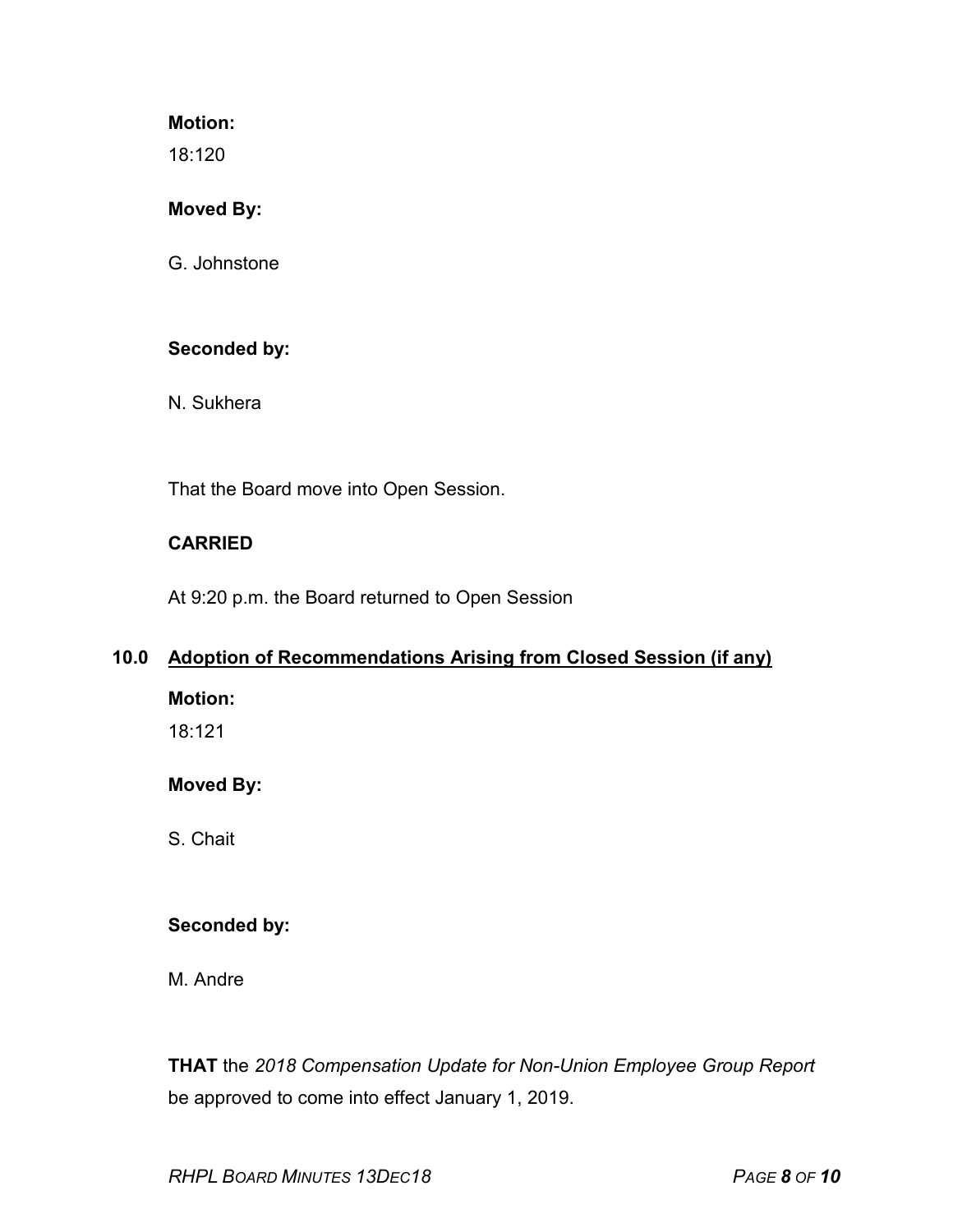#### **CARRIED**

**Motion:**

18:122

#### **Moved By:**

S. Harris

#### **Seconded by:**

A. Grachnik

**THAT** the CEO Performance Appraisal has been completed and that the CEO was to be congratulated for a successful year.

#### **CARRIED**

# **11.0 Member Announcements**

## **12.0 Date of Next Meeting**

The next Regular Meeting of the Library Board will be held on: **Thursday, January 17, 2019 at 7:30 p.m.**

#### **13.0 Adjournment**

**Motion:** 

18:123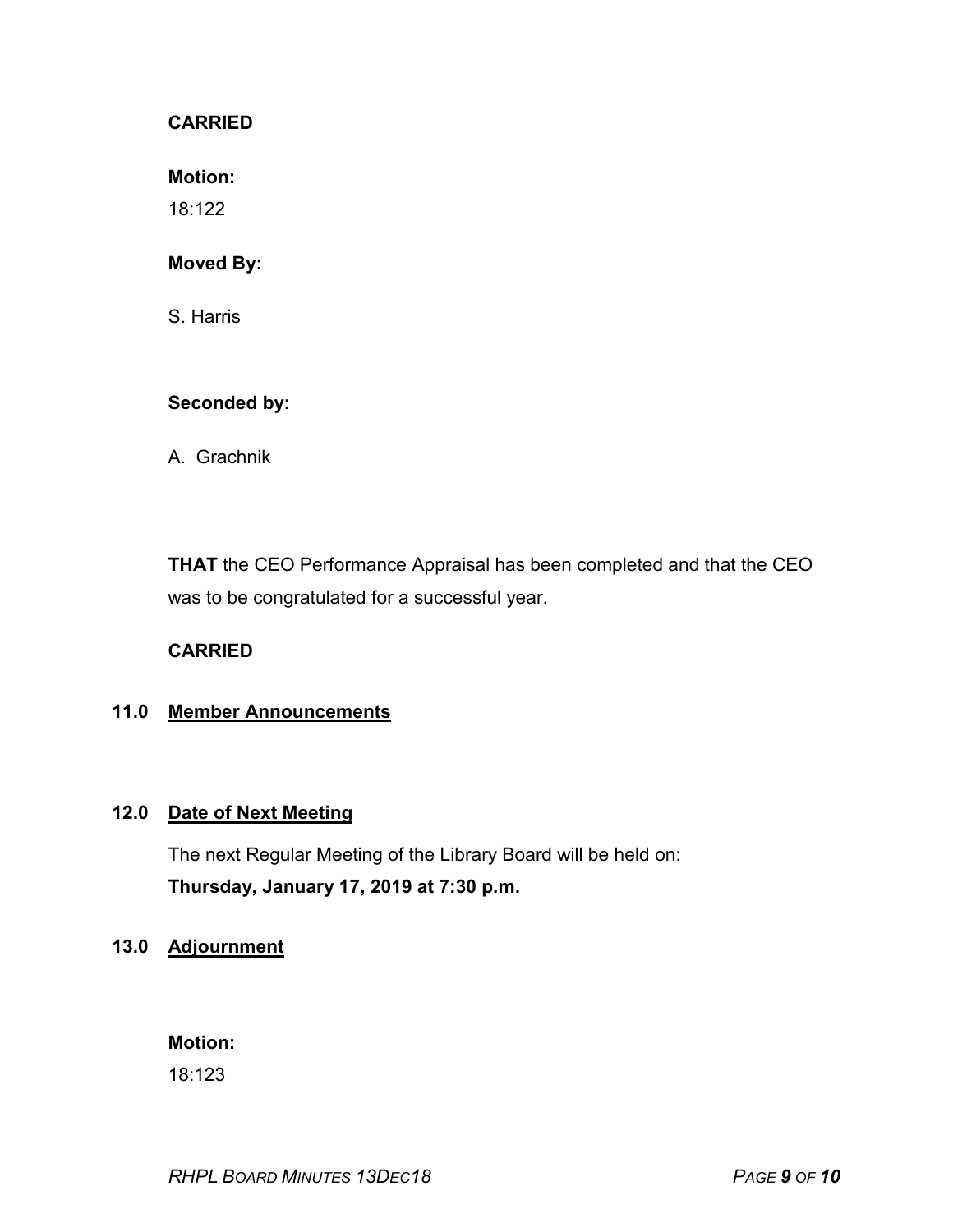# **Moved By:**

G. Johnstone

#### **Seconded by**

M. Andre

**THAT** the meeting be adjourned at 9:22 p.m.

#### **CARRIED**

Respectfully submitted,

"Signed version on file in the Administration Offices"

D. Bishop **L. Procter Maio** Chair Chair Chair Chief Executive Officer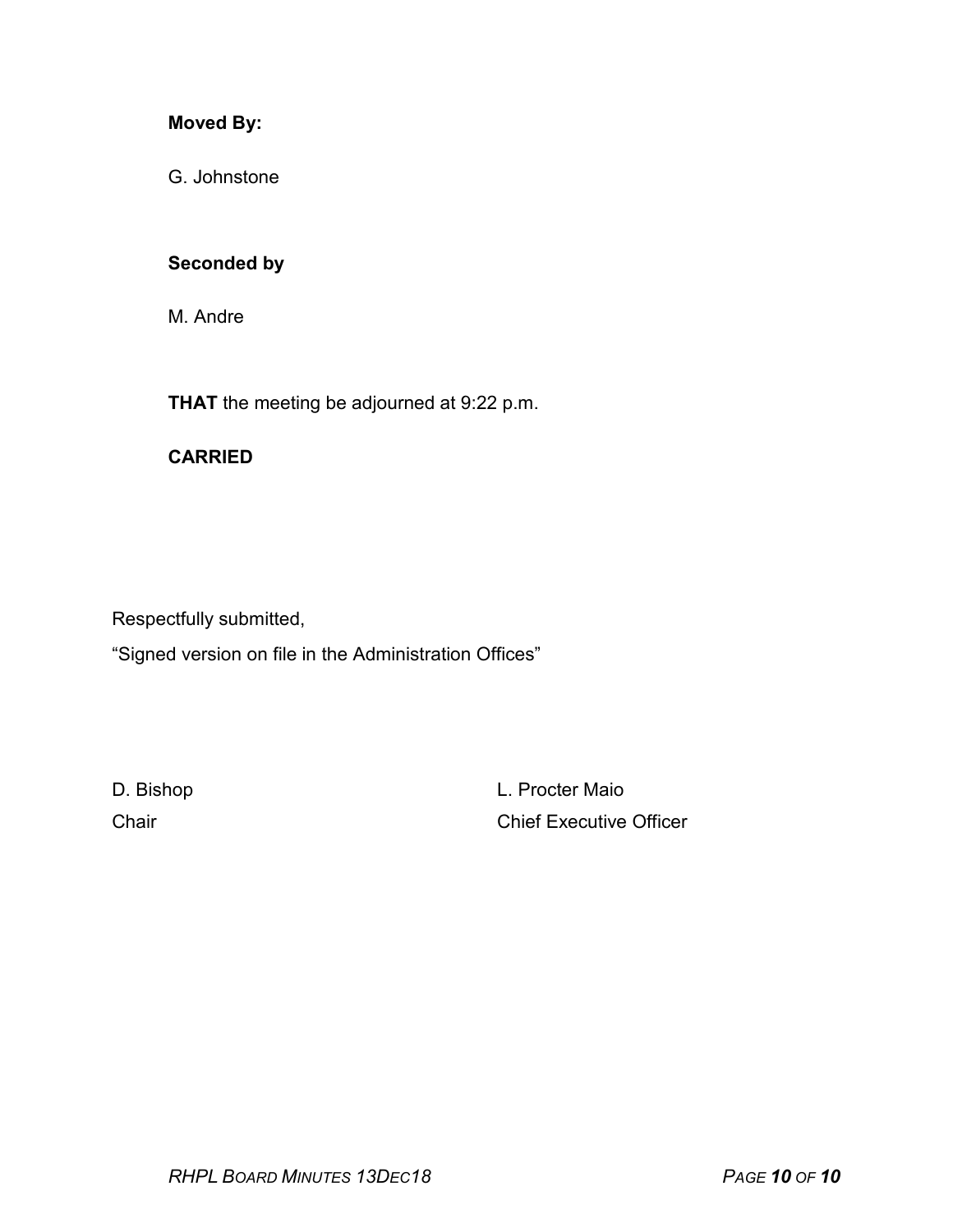**Agenda Item 7.1**

<span id="page-12-0"></span>

# Richmond Hill Public Library Board

# **FINAL 2013 – 2017 STRATEGIC PLAN REPORT CARD REPORT SRLIB19.01**

- Subject: Final 2013 2017 Strategic Plan Report Card Report
- From: Louise Procter Maio, Chief Executive Officer
- Date: January 17, 2019

# **1.0 Recommendation**

That the *2013 – 2017 Strategic Plan Report Card Report* dated January 17, 2019 be received for information.

# **2.0 Purpose**

This report is intended to provide the Library Board with the final print version of the *2013 – 2017 Strategic Plan Report Card*. This document frames and recaps the Library's strategic accomplishments from 2013-2017 as our vision for transformation guided our activities over the ensuing years.

# **3.0 Background**

In 2013 Richmond Hill Public Library published a new strategic plan that aligned the Library with the Town of Richmond Hill goals and promised to enrich your connections, choices and community. It launched RHPL as *Your Library. Your*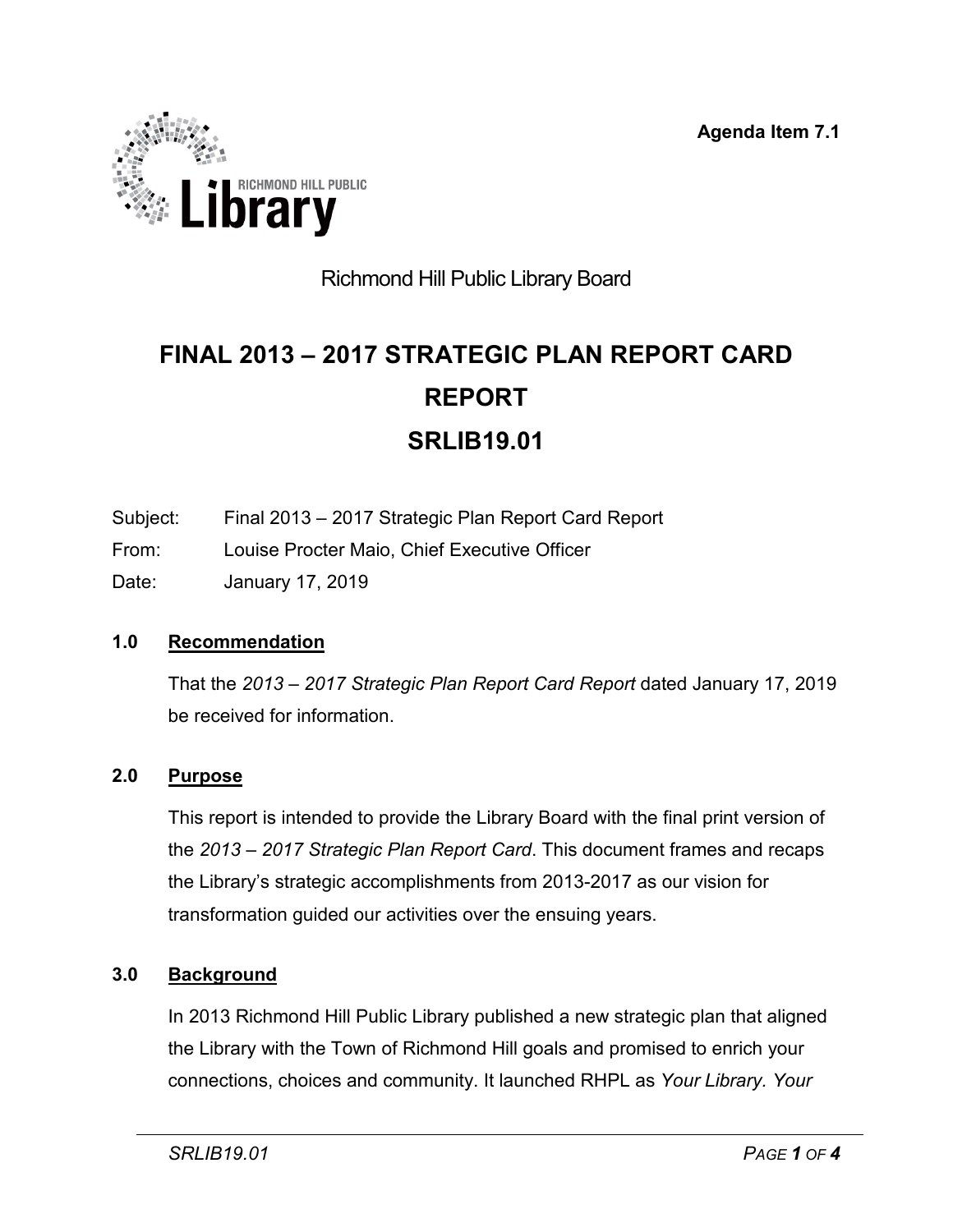*Knowledge Centre*. It set forth a bold new plan for library service in Richmond Hill which included a vision, and the following seven values: Accessibility, Diversity, Intellectual Freedom, Innovation, Respect, Literacy and Lifelong Learning, and Accountability.

At the heart of the plan are the four strategic directions, or pillars of focus, and the key objectives behind each of them. The Library promised the community that it would:

- Strengthen Your Connections
- Contribute Vibrant spaces
- Enrich Your Choices
- Reinforce Our Capabilities

Under each of these four pillars, the *Strategic Plan* states what RHPL will do to accomplish these strategies.

Over the past five years, the Library has engaged with the community, planned and started construction of a new branch, refreshed facilities, renewed and updated services and programs, as well as developed library staff. The *2013 – 2017 Strategic Plan Report Card* outlines the progress the Library has made in achieving the goals established under each of its strategic pillars.

# **4.0 Next Steps**

The *2013 – 2017 Strategic Plan Report Card*, approved at the Board meeting held December 13, 2018, has been published and will be distributed at the Board meeting held January 17, 2019. Following Board receipt, printed copies of the document will be disseminated to local organizations and partners and will be available to the public at all Library branches. The document will also be available digitally on the Library website.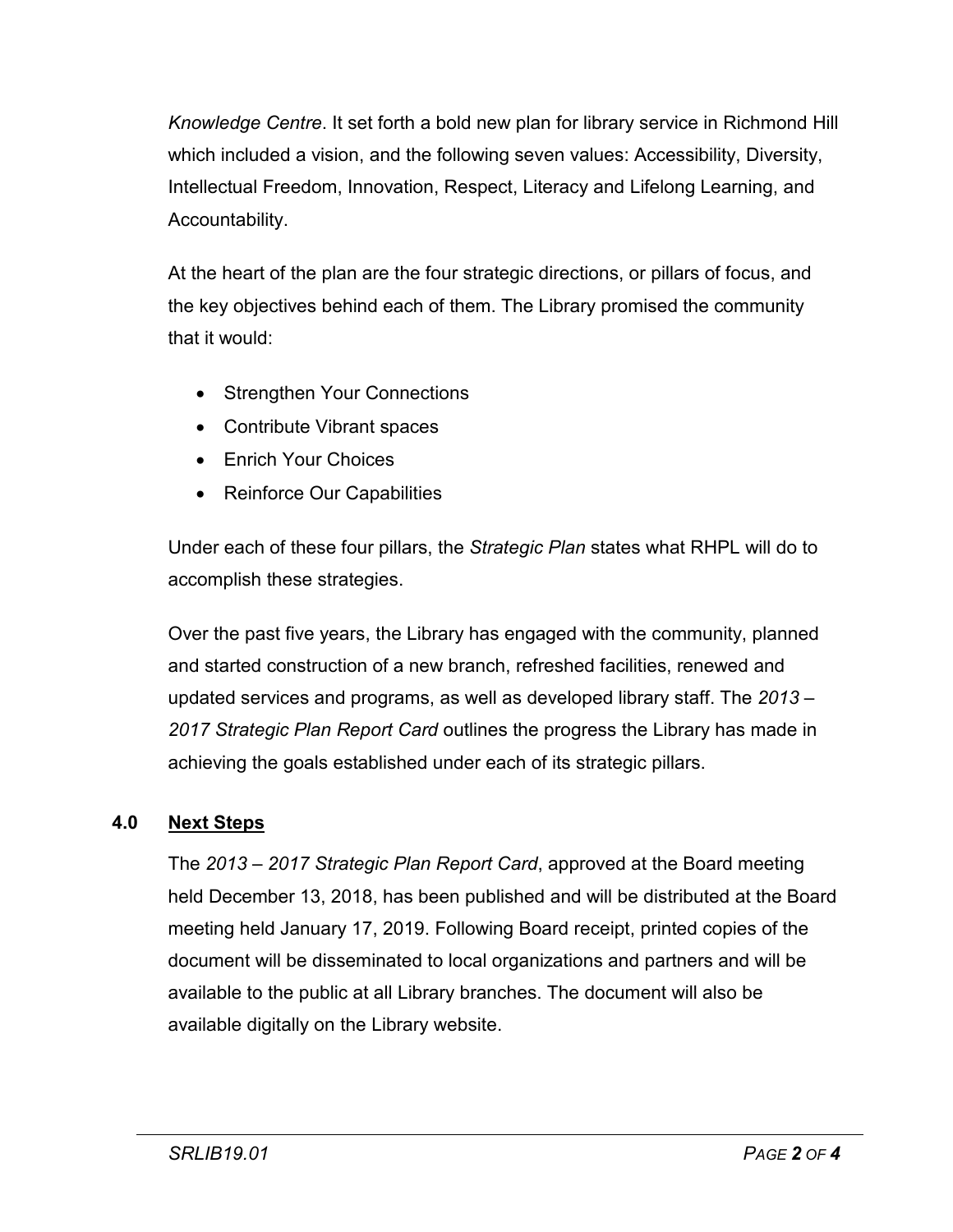# **5.0 Alignment with Strategic Plan**

This report aligns with the Library's four strategic directions: *Strengthen your Connections, Contribute Vibrant Spaces, Enrich your Choices, and Reinforce our Capabilities.* The *2013 – 2017 Strategic Plan Report Card* looks at the events and initiatives that have taken place over the past five years to move the Library forward. It is the bookend to the *2013 Strategic Plan* and celebrates all that the Library has accomplished through its vision for transformation.

# **6.0 Conclusion**

Richmond Hill Public Library has transformed its service over the past five years with the *2013 Strategic Plan* as its guiding document. Major accomplishments have been made across all four pillars and have created a Library of the 21<sup>st</sup> century. The plan is broad and continues to guide decisions across all platforms. As always, the overriding goal is to realize the Plan's purpose and vision and to continue to offer excellence in library service that meets the needs of all residents: *"You, the student. You, the senior. You, the parent…the entrepreneur…the person who has recently moved here…the person who has lived here your whole life…the little one whose life has just begun…the person training for new career opportunities."*

# **7.0 Attachments**

1.0 *2013 – 2017 Strategic Plan Report Card*, dated January 17, 2019

# **Pre-Submission Review**

Executive Leadership Team – Wednesday, January 9, 2019.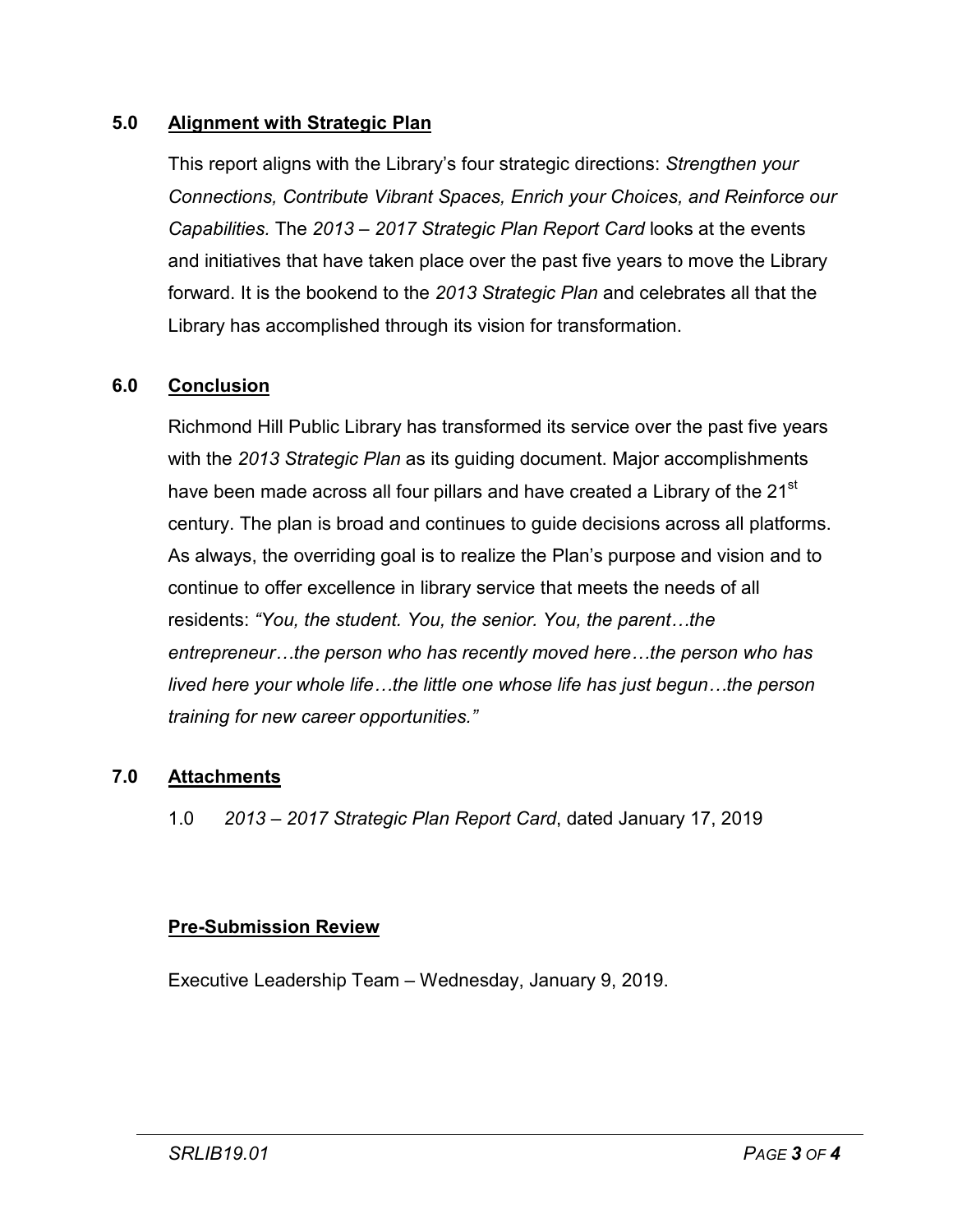Prepared by: Submitted by:

"Signed version on file in the Administration Office"

Brock Smith Catherine Charles

Manager, Communications **Director, Community Connections** 

Approved by:

"Signed version on file in the Administration Office"

Louise Procter Maio Chief Executive Officer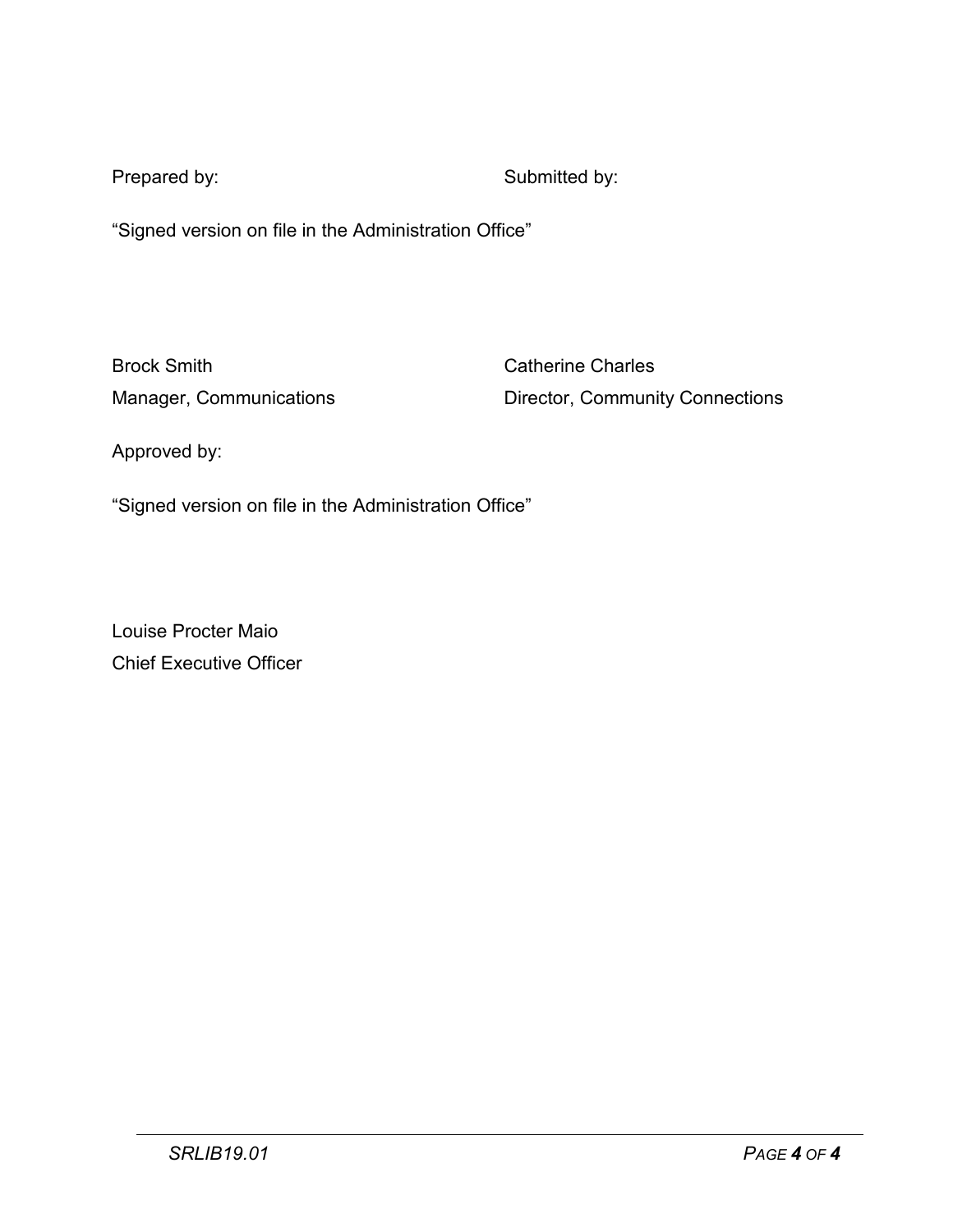**Agenda Item 7.2**

<span id="page-16-0"></span>

# Richmond Hill Public Library Board

# **2018 ANNUAL ACCESSIBILITY POLICY AND PROGRAM REPORT SRLIB.19.02**

- Subject: **2018 Annual Accessibility Policy and Program Report**
- From: Louise Procter Maio, Chief Executive Officer
- Date: January 17, 2019

# **1.0 Recommendation**

That the Library Board approves the Richmond Hill Public Library Board Accessibility Policy dated January 17, 2019 and receives the 2018 Annual Accessibility Program Report for information.

# **2.0 Purpose**

To provide the Library Board with the policy which demonstrates the Library's commitment to accessibility; compliance with the Accessibility for Ontarians with Disabilities Act (AODA); and with information regarding the 2018 accessibility program at Richmond Hill Public Library.

# **3.0 Background**

In accordance with the Accessibility for Ontarians with Disabilities Act (AODA) which came into effect June 2005, and the subsequent standards for Accessible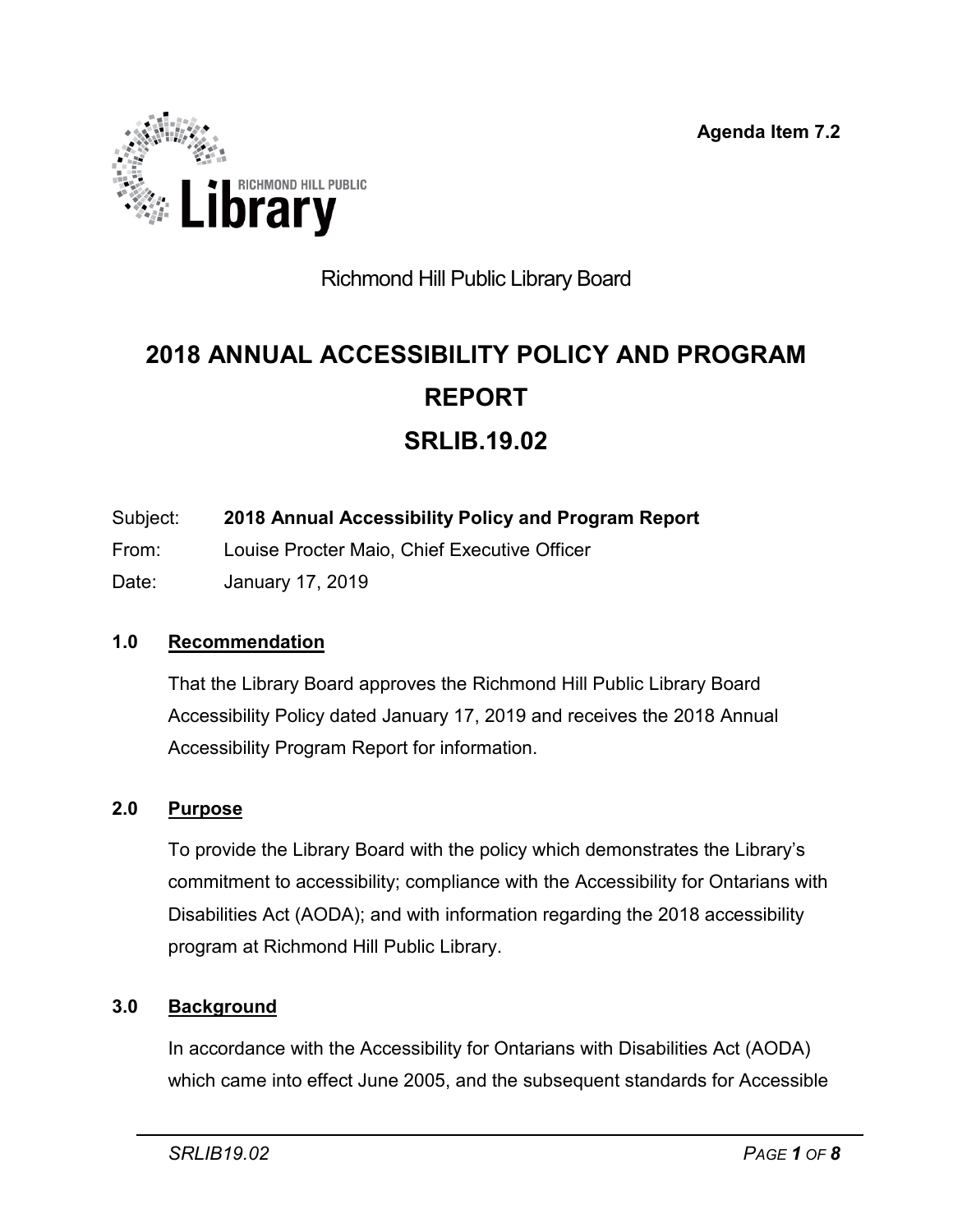Customer Service (2008) and the Integrated Accessibility Standards (2011), the Library is required to ensure that all Ontarians with disabilities have full access to goods, services, facilities, accommodation and employment.

# *Accessible Customer Service Standard enacted as a Regulation for compliance January 2008*

The Accessible Customer Service Standard was enacted as a Regulation on January 1, 2008, with compliance for public sector organizations required by January 1, 2010. One of the requirements under the Customer Service Standard was to establish policies, practices and procedures on providing goods and services to people with disabilities. A second requirement was to train staff, volunteers and associated parties who interact with the public on a number of topics. The Richmond Hill Public Library Board approved its Accessible Customer Service Policy in November 2009 in compliance with the AODA and the Customer Service Standard and provided the necessary training for staff and Board members. The 2014 – 2018 Library Board was provided with AODA training by the Town of Richmond Hill as part of the appointment process to the Library Board in 2014.

# *Integrated Accessibility Standards came into effect July 1, 2011*

Following a number of revisions and public consultations, the draft Integrated Accessibility Standards were integrated into one standard and came into effect July 1, 2011. They comprise 4 standards:

- Information and Communications
- Employment
- Design of Public Spaces
- **Transportation**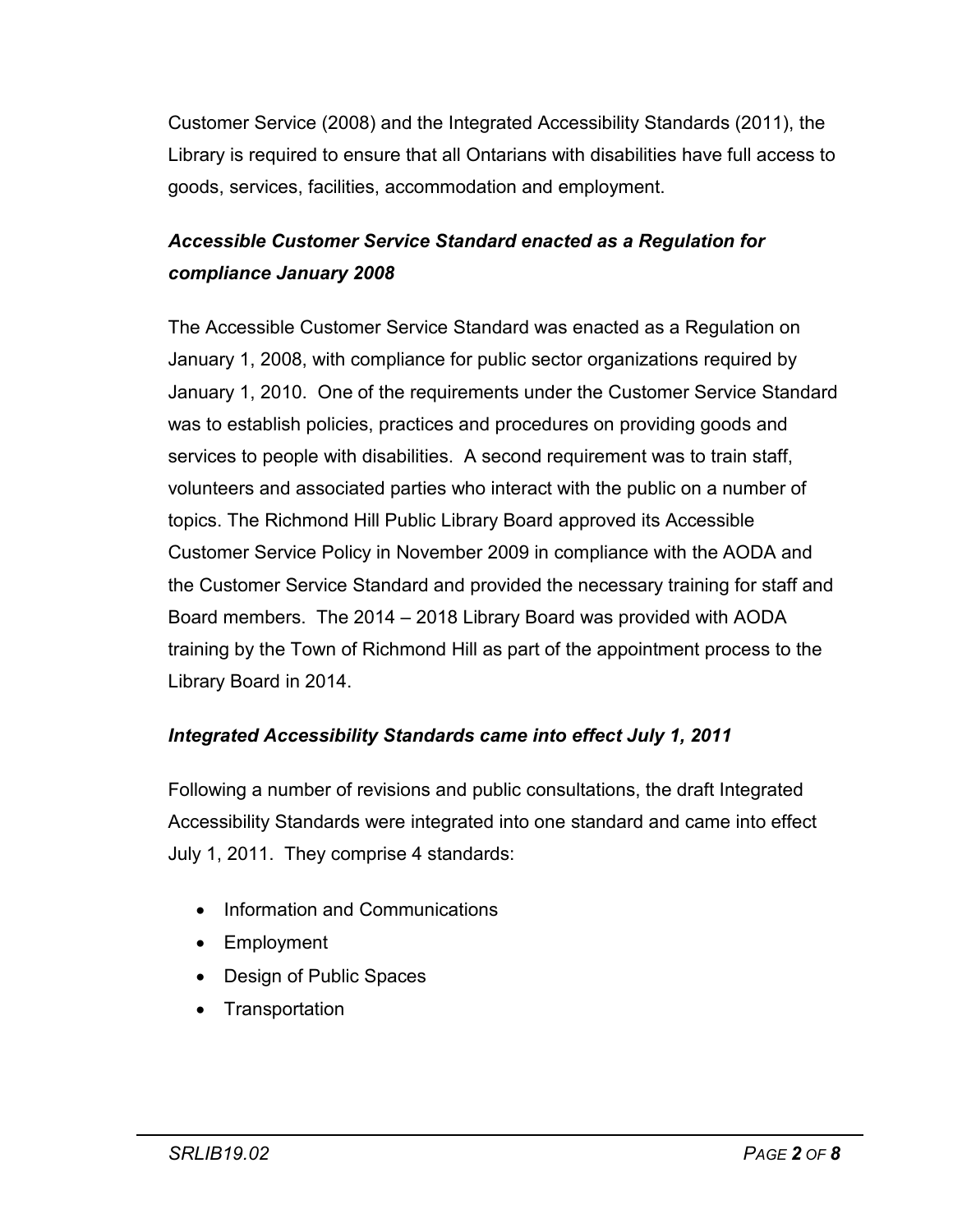General requirements for these standards included developing policies, practices and procedures; incorporating accessibility criteria and features, except where not practical to do so, setting requirements in procuring or acquiring goods or services, and in acquiring self-service kiosks; and training all employees and volunteers on the Standards and Human Rights Code within designated timelines. RHPL has complied and has trained both staff and Board members. Ongoing training in the Integrated Accessibility Standards was implemented in 2016.

# *Richmond Hill Public Library as an "obligated organization".*

Under the Act, Richmond Hill Public Library is considered an "obligated organization" and as such:

- Shall provide access to or arrange for accessible materials where they exist;
- Shall make information about the availability of accessible materials publicly available and shall provide the information in accessible format or with appropriate communication supports, upon request;
- May provide accessible formats for archival materials, special collections, rare books and donations.

It should be noted that there are varying timelines for compliance dependent upon the definition of the designated public sector organization and the individual topic or subject. While the deadlines for compliance are not all immediate, organizations have been advised to consider how they intend to implement the obligations going forward. This will allow for the advance planning and budgeting required ensuring that compliance is achieved by the applicable deadlines. The Library works closely with the Town of Richmond Hill and is included in the Town of Richmond Hill's Multi-Year Accessibility Plan.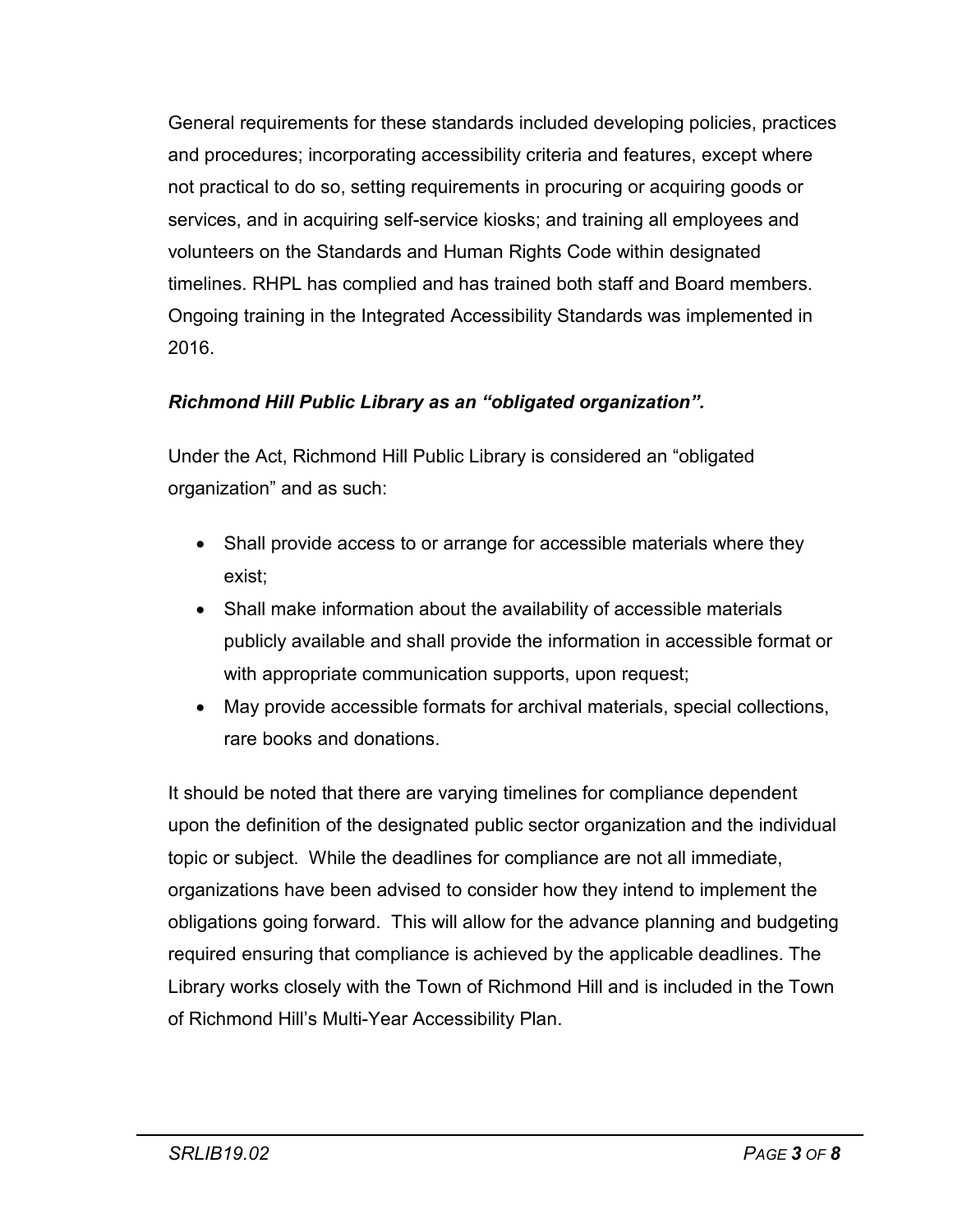# **4.0 Library Design**

Libraries have always welcomed everyone. As such, accessibility was part of library design long before the AODA. In accordance with the Design of Public Spaces standard covered in the Integrated Accessibility Standards, Richmond Hill Public Library facilities all have accessible features. The following are examples of accessibility in library design:

- Elevators and ramps provided as needed;
- Automatic doors:
- Accessible self-check units and public workstations;
- Book stack layout design permits the use of wheelchairs and motorized scooters;
- Accessible service desks at Central Library and Richmond Green Library;
- Adjustable workstations offering specialized software for print disabled customers, including JAWS and CCTV Reading Station access software at Central and Richmond Green Library;
- Provision of a Special Needs card for customers with disabilities;
- Addition of accessibility assistive software, "Browsealoud", in the Library's new online catalogue and RHPL databases with screen reading and translation tools for customers with reading difficulties, in addition to the website;
- Implementation of MagnusCards, a mobile app with instruction card decks was developed with the Library's digital content to assist people with cognitive special needs to use the Library and its services. The four card decks include:
	- 1. How to Search the Catalogue
	- 2. How to Find an Item on the Shelf
	- 3. How to Check out Library Items
	- 4. How to Return Library Items;
- Design of the new Oak Ridges Library complies with the AODA Design of Public Spaces Standard;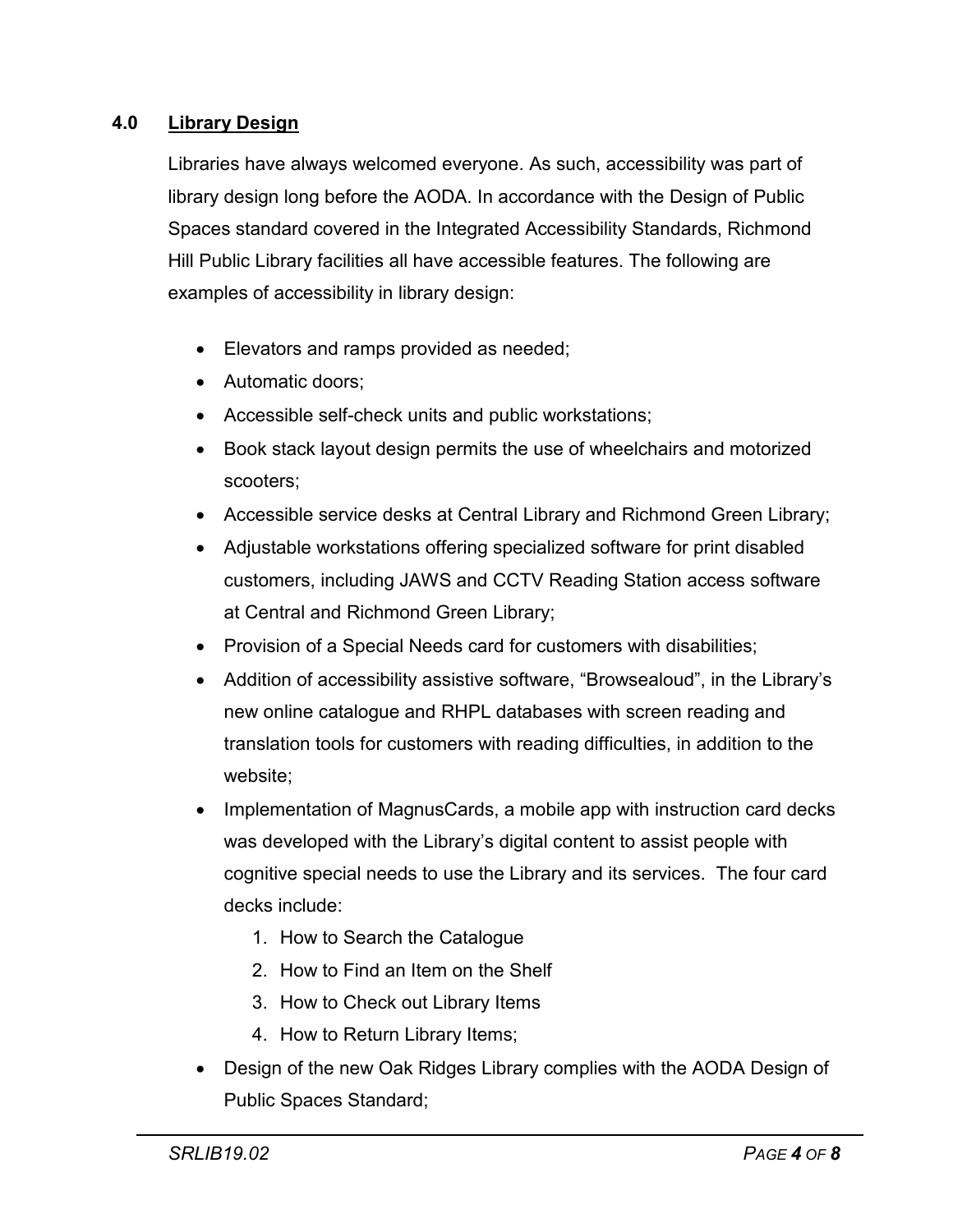- Design and development of a new Library website that incorporates the AODA Standard for Information and Communications;
- Development of Accessible Documents.

# **5.0 AODA Accomplishments 2018**

Richmond Hill Public Library continues to work with the Town of Richmond Hill in regard to the compliance with all AODA standards and requirements.

In 2018 staff complied with the AODA standards and requirements through the following:

# **.1 Training and Presentations**

- The Library provided staff training on creating and using accessible documents which will make our written documentation accessible to customers using assistive devices for auditory and vision disabilities
- The Library provides mandatory AODA training through HR Downloads to all new employees
- The Library requires vendors to provide proof of AODA compliance to be eligible to participate in the procurement process

# **.2 Technology Enhancements**

- Launched the Library's redesigned website which is accessible in accordance with the specifications of the Web Content Accessible Guidelines (WCAG) and the AODA Information and Communications **Standard**
- Ensured all new documents on the new website are in an accessible format
- Introduced accessible kiosks as information/way finding aids at all sites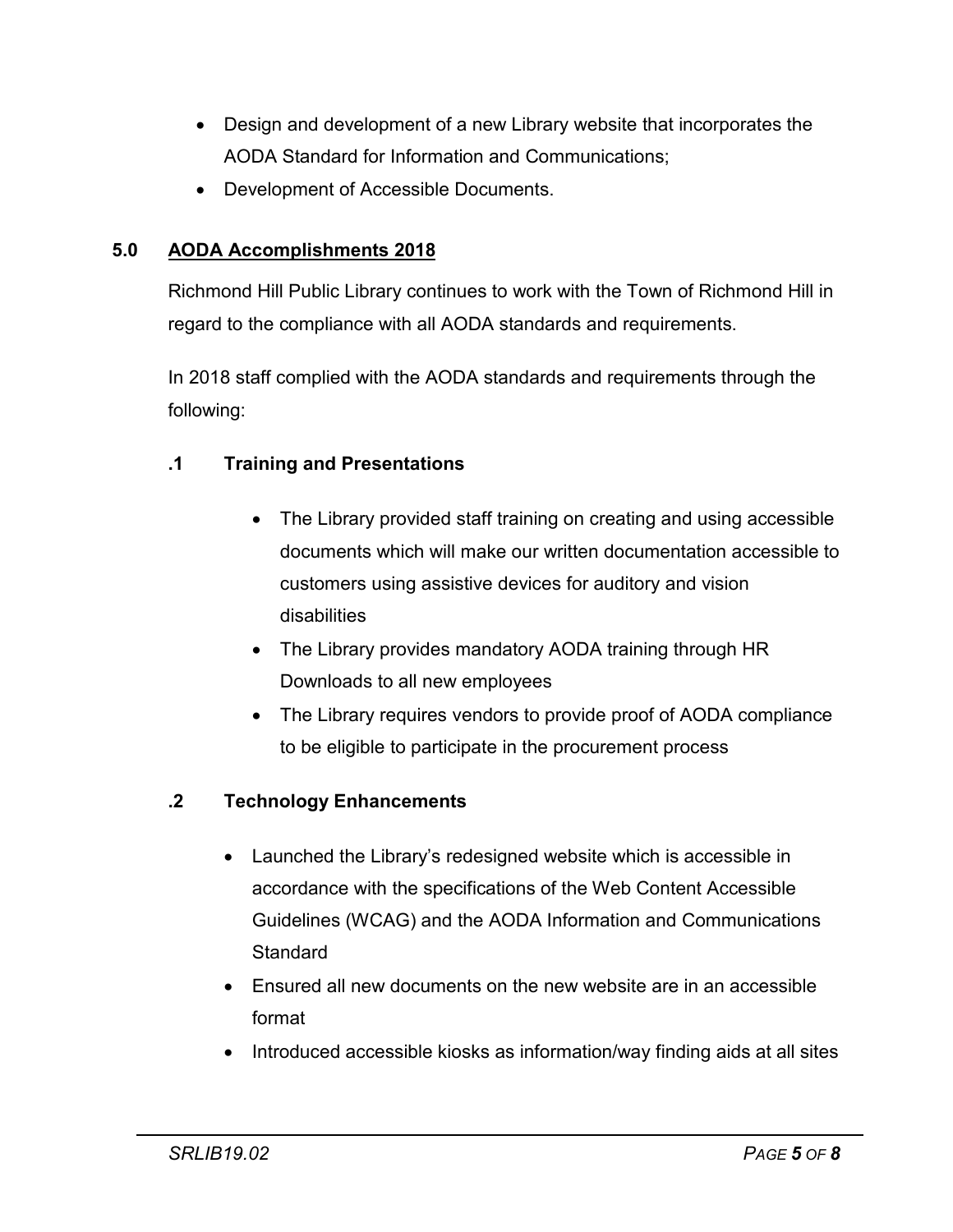# **.3 Programs**

- Continuation of Vision Loss Book Club, for adults with vision impairment
- Continuation of the Adult Friendship Club, for adults with developmental or cognitive disabilities
- Added Adult Colouring Club for adults with developmental or cognitive disabilities
- Added Sensory Story Time for Children with "diversabilities"

# **.4 Collections**

- Physical Large print and Talking (audio) books
- ebooks and eAudiobooks through various digital platforms
- French Ebooks through Archembault
- Online magazines through rbDigital and PressReader
- Online music through Freegal and HOOPLA
- Online movies through HOOPLA
- Assistance in accessing Centre for Equitable Library Access (CELA) materials for the print disabled

# **.5 Visiting Library Service**

On average, 75 home bound customers received 818 visits in 2018.

# **.6 Evacuation Assistance**

• RHPL staff with a disability can self-identify that they require assistance upon evacuating any library facility in an emergency

# **.7 Oak Ridges Library (Design of Public Spaces)**

• In accordance with all new builds, the new Oak Ridges Library is being built according to AODA requirements and standards under the Design of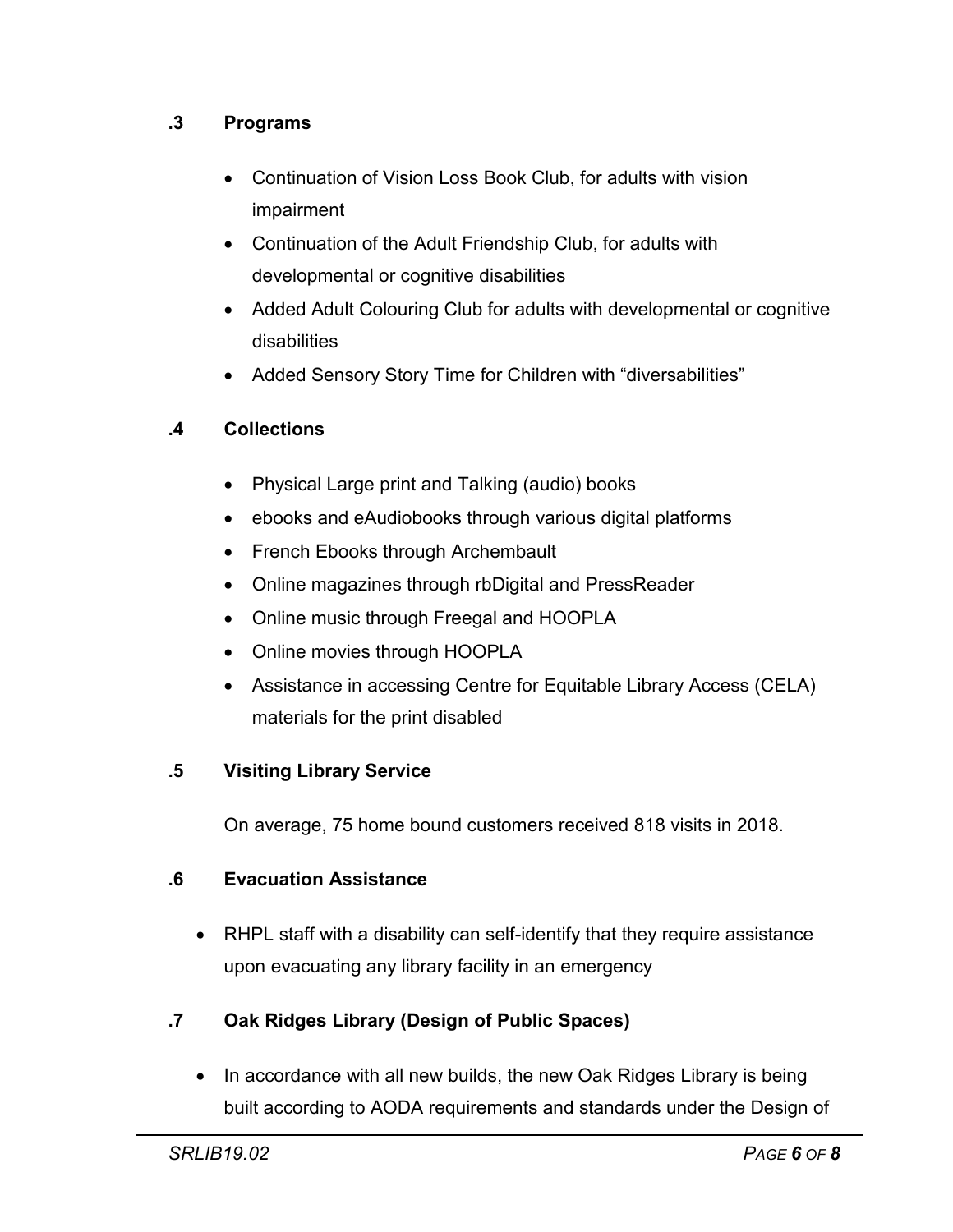Public Spaces standard which is part of the Integrated Accessibility **Standards** 

• Construction on the new Library is substantially complete, with the recommended Design Guidelines and has an expected completion time in 2019

# **6.0 Key AODA Objectives for 2019**

In 2019 RHPL will continue moving forward to meet all standards and requirements of AODA. Included in this are the following:

- Open an AODA compliant new Oak Ridges Library, including the installation of an accessible computer workstation comparable to those currently at Central and Richmond Green Libraries;
- Investigate remote payment of fines, which will benefit individuals who are unable to physically come to the Library;
- Provide ongoing online AODA training for staff;
- Design a consolidated approach to AODA training for volunteers;
- Review remaining service desks for accessibility;
- Encourage persons with disabilities or representatives of persons with disabilities to engage with the Library when community consultations are planned.

# **7.0 Alignment with Strategic Plan**

This report aligns with the strategic direction to *Strengthen Your Connections*. By removing barriers to service in accordance with legislation, we move our service interactions to connect with residents in different places and contexts. This direction is in keeping with our Values. We honour the value of *Accessibility*, and offer a welcoming presence and equitable treatment for all.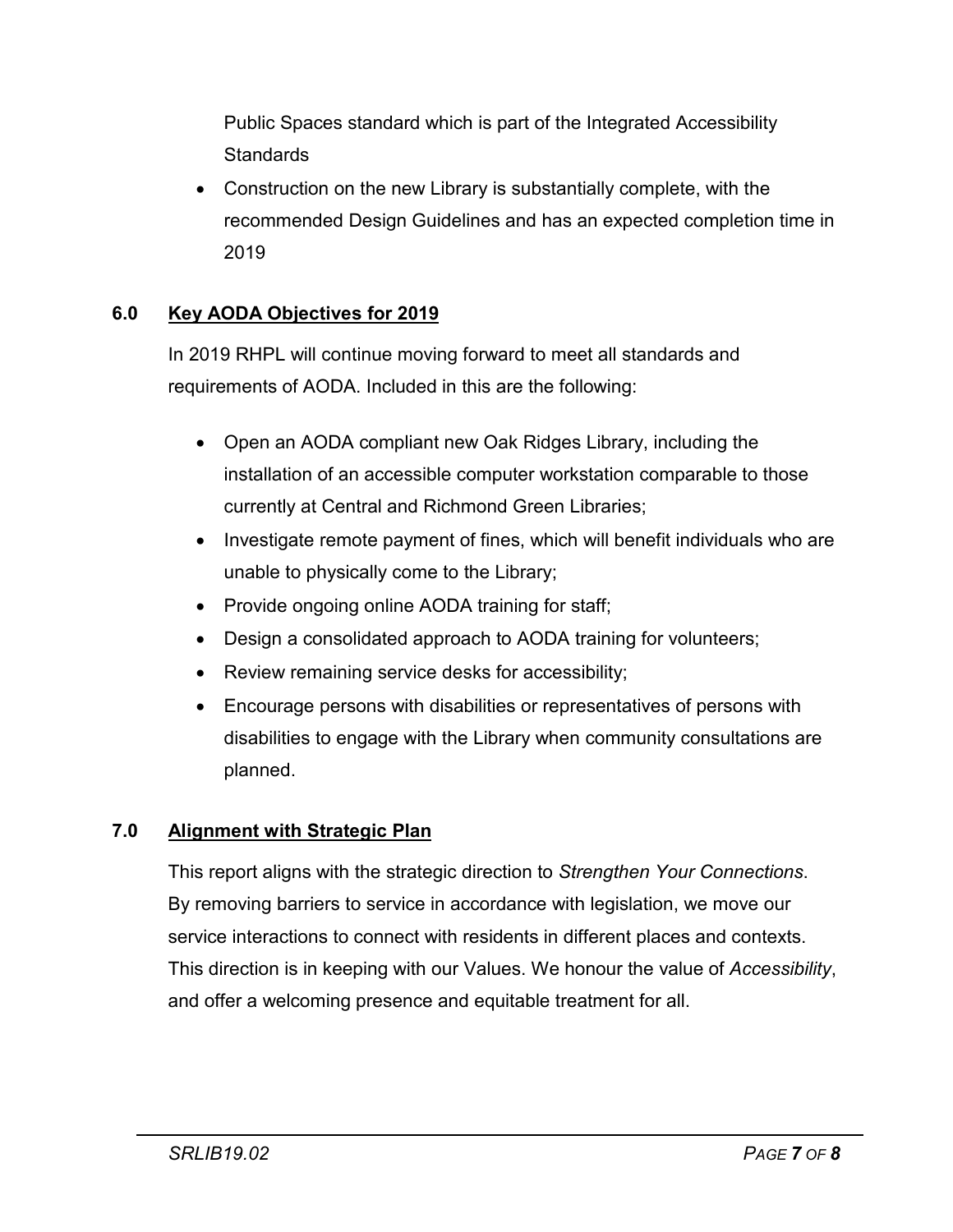#### **8.0 Conclusion**

Richmond Hill Public Library is committed to providing equitable treatment to people with disabilities with respect to the use and benefit of Library services, programs, goods and facilities in a way that respects their dignity and independence. This commitment extends to residents, visitors and employees with visible and non-visible disabilities.

The Library's Accessibility Policy incorporates all approved standards into one over-riding policy. It is consistent with that of the municipality, adapted for Library specifics and written in clear language. One minor revision is recommended at this time, with the inclusion of social media platforms as a means of providing required notifications to the Library's customers (Section 3.5 of the policy). It is anticipated that Library staff will continue to work with Town staff in these matters to ensure a consistent accessibility standard in Richmond Hill.

# **9.0 Attachments**

1.0 *Accessibility Policy,* dated January 17, 2019

#### **Pre-Submission Review**

Executive Leadership Team – Tuesday, January 8, 2019

Submitted by: Approved by:

Mary Jane Celsie **Louise Proctor Maio** Director, Content Chief Executive Officer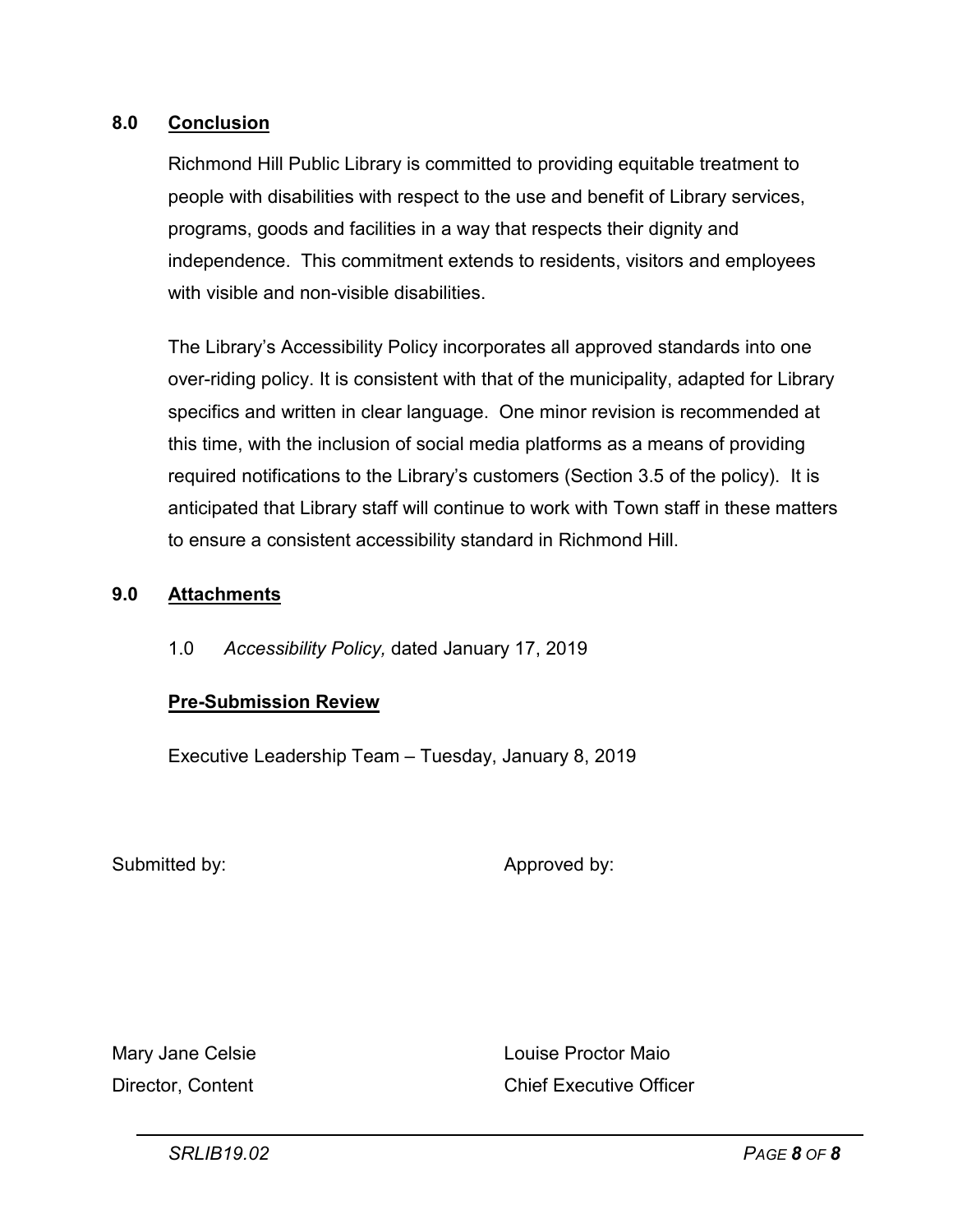

Richmond Hill Public Library Board

# **ACCESSIBILITY POLICY**

# **1.0 Purpose and Scope**

Richmond Hill Public Library is committed to providing equal treatment to people with disabilities with respect to the use and benefit of Library services, programs, goods and facilities in a manner that respects their dignity and independence. This commitment extends to residents, visitors and employees with visible or non-visible disabilities.

The purpose of this policy is to provide the overarching framework to guide the review and development of Richmond Hill Public Library policies, standards, procedures and guidelines in order to ensure that:

- Library services, programs, goods and facilities are to be available to people with disabilities in a manner that:
	- $\circ$  Is free from discrimination
	- o Reflects the principles of dignity and independence
	- o Seeks to provide integrated service
	- o Provides an opportunity equitable to others to obtain, use and benefit from the Library's goods and services
	- o Takes into consideration a person's disability.
- The Library is compliant with the requirements of the *Accessibility for Ontarians with Disabilities Act (AODA)* and is consistent with the Town of Richmond Hill Accessibility Policy.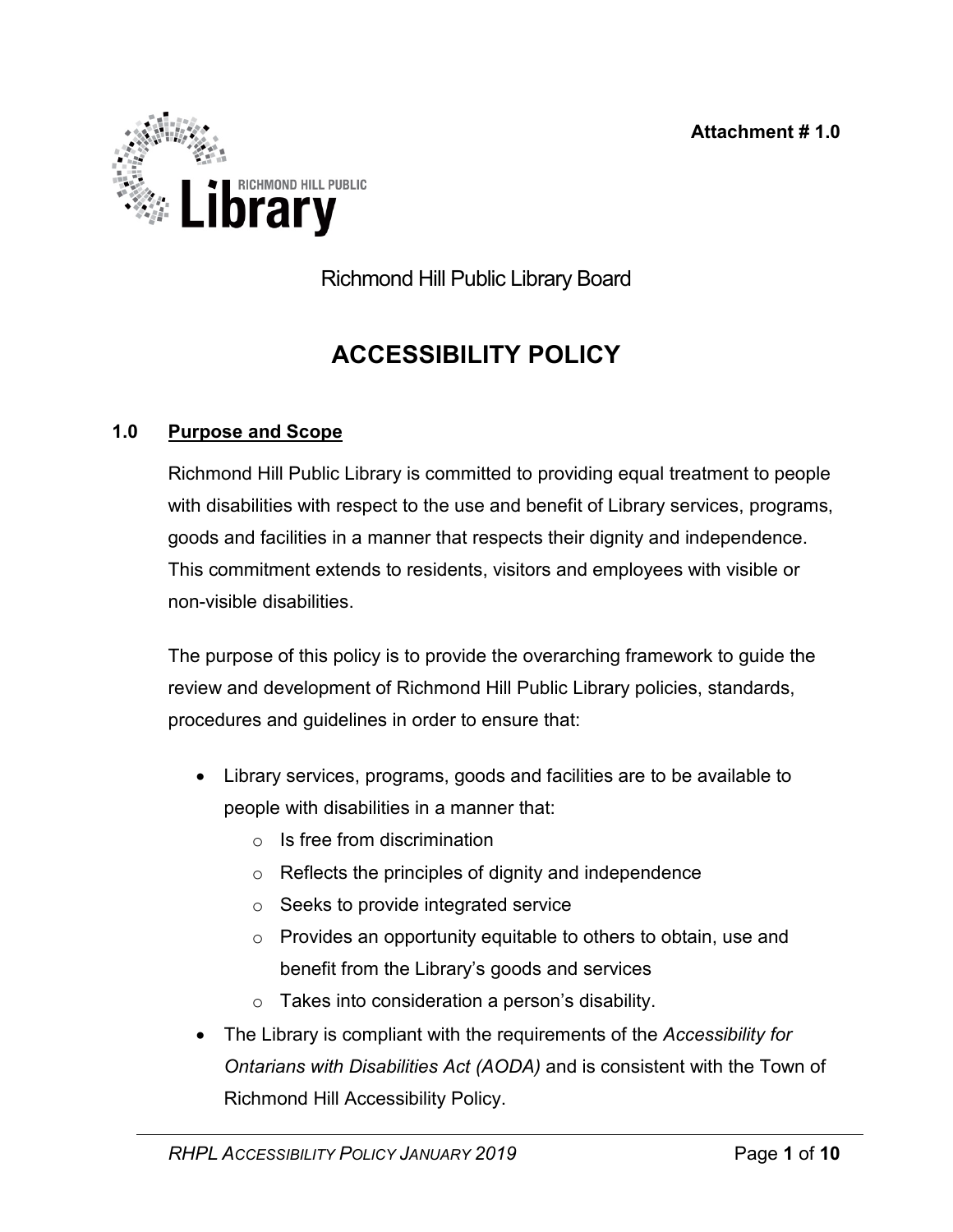This policy applies to all Library employees, volunteers and to any individual or organization that provides goods, services or facilities to the public or other third parties on behalf of the Library, in accordance with the legislation.

# **2.0 General Standards**

Richmond Hill Public Library is a designated public sector organization under the *Accessibility for Ontarians with Disabilities Act (AODA)* and is committed to meeting the accessibility needs of people with disabilities.

It is the policy of Richmond Hill Public Library that the Library is committed to providing quality Library services that are accessible to all persons who wish to obtain and use Library services.

# **2.1 Accessible Formats and Communications Supports**

Upon request, the Library shall endeavor, whenever possible, to provide accessible formats and communication supports for persons with disabilities, in a timely manner, taking into account the person's accessibility needs at a cost that is no more than the regular cost charged to other persons.

# **2.2 Training**

All Library employees and volunteers are required to undergo training on the requirements of the AODA accessibility standards and on the Human Rights Code as it pertains to persons with disabilities. Training will be provided on a continuing basis to new employees and volunteers as part of the new employee orientation and training program.

The training provided will be compliant with the requirements of the Accessibility Standards for Customer Service and will be appropriate to the duties of the employee or volunteer.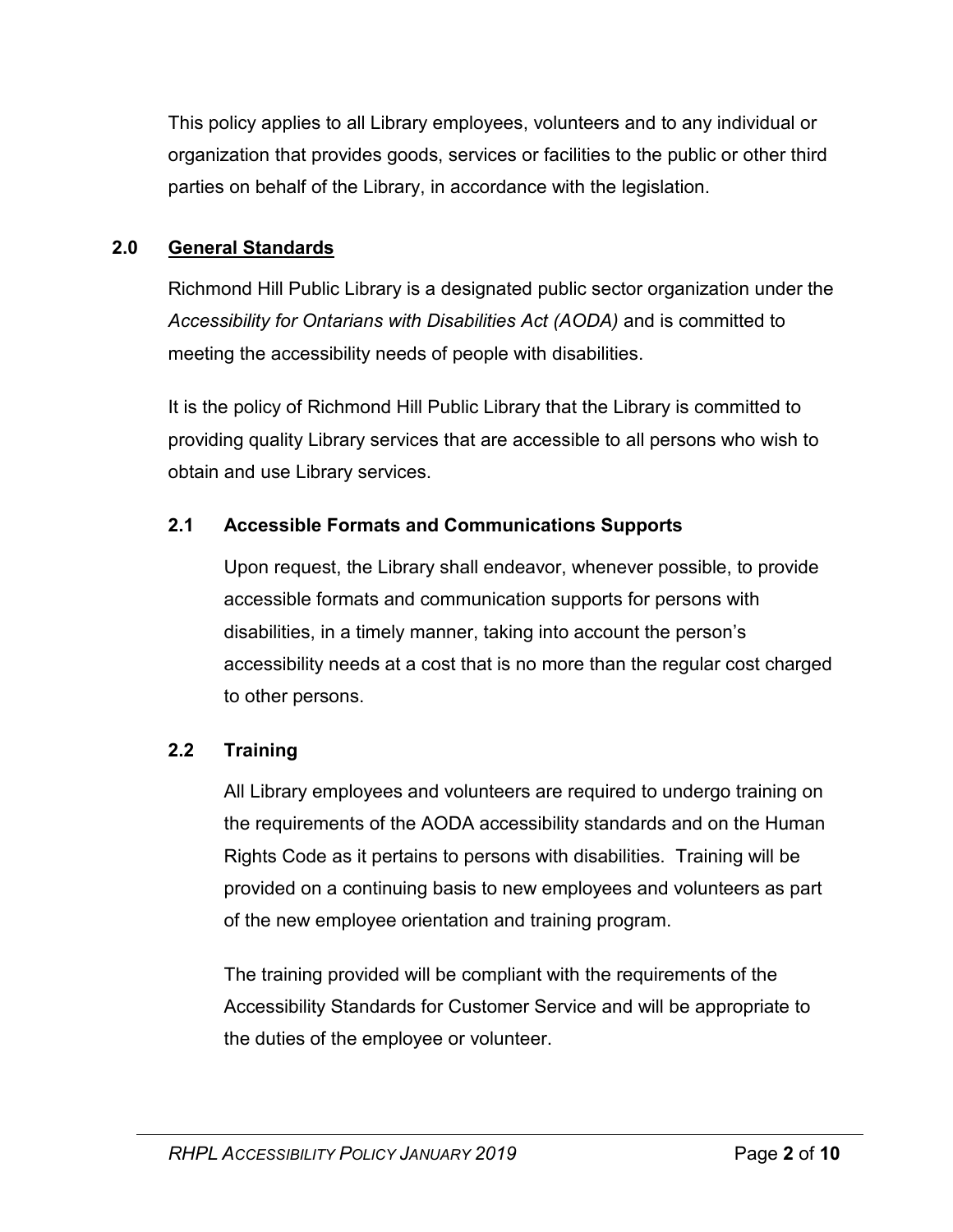Third parties or contractors must verify customer service training has been received and provide the Library with appropriate documents as relates to the legislation prior to commencement of work.

The Library will keep a record of the training provided including the dates on which accessibility training took place and the individuals to who it is provided.

# **2.3 Feedback on Services**

The Library is committed to providing high quality service to all members of the public it serves. Feedback from the public is welcomed as it may identify areas that require change and encourage continuous service improvements.

Feedback may be given by telephone, in writing, by e-mail and in person at any one of the Library's sites. Feedback will be accepted in accessible formats and with other communication supports as required.

Information about the feedback process will be available to the public and notice of the process will be posted on the Library's website.

# **3.0 Customer Service Standards**

# **3.1 Assistive Devices**

A person with a disability is welcome to utilize their own assistive device to obtain or use the Library's services. Exceptions may occur in situations where the Library has determined that the assistive device may pose a risk to the health and safety of a customer with a disability or the health and safety of others.

In these situations and others, the Library will provide an explanation and may offer a customer with a disability other measures to assist him or her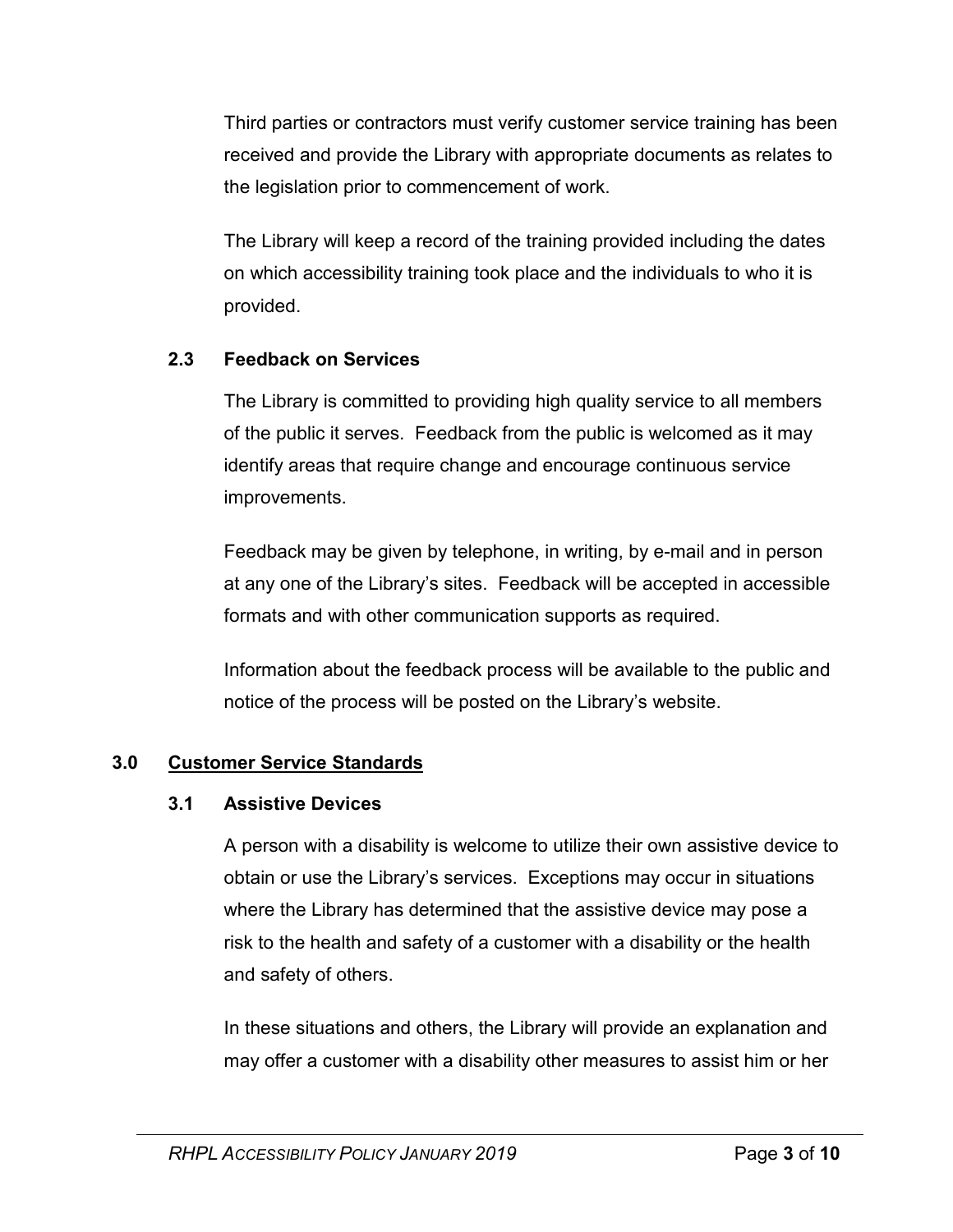to obtain or use the Library's services, where the Library has such other measures available.

It is the responsibility of the customer with a disability to ensure that his or her assistive device is operated in a safe and controlled manner at all times.

# **3.2 Adaptive Technologies**

The Library provides adaptive technologies for persons with disabilities in order to eliminate or diminish barriers to information and maximize independence. Assistance in using adaptive technologies is provided by Library staff; in-depth instruction cannot be provided.

# **3.3 Service Animals**

A person with a disability is welcome to visit the Library accompanied by a service animal. Persons training service animals are also welcome in the facility. If it is not readily apparent that the animal is a service animal, the Library may ask the person for confirmation of the animal's status. It is the responsibility of the person to keep their service animal in control at all times.

# **3.4 Support Persons**

A person with a disability may require an accompanying support person to facilitate use of Library collections, programs and services.

At times, the Library may require that a person with a disability be accompanied by a support person while on Library premises. This will be required where it is deemed necessary to protect the health and safety of the person with a disability or the health and safety of others on the premises.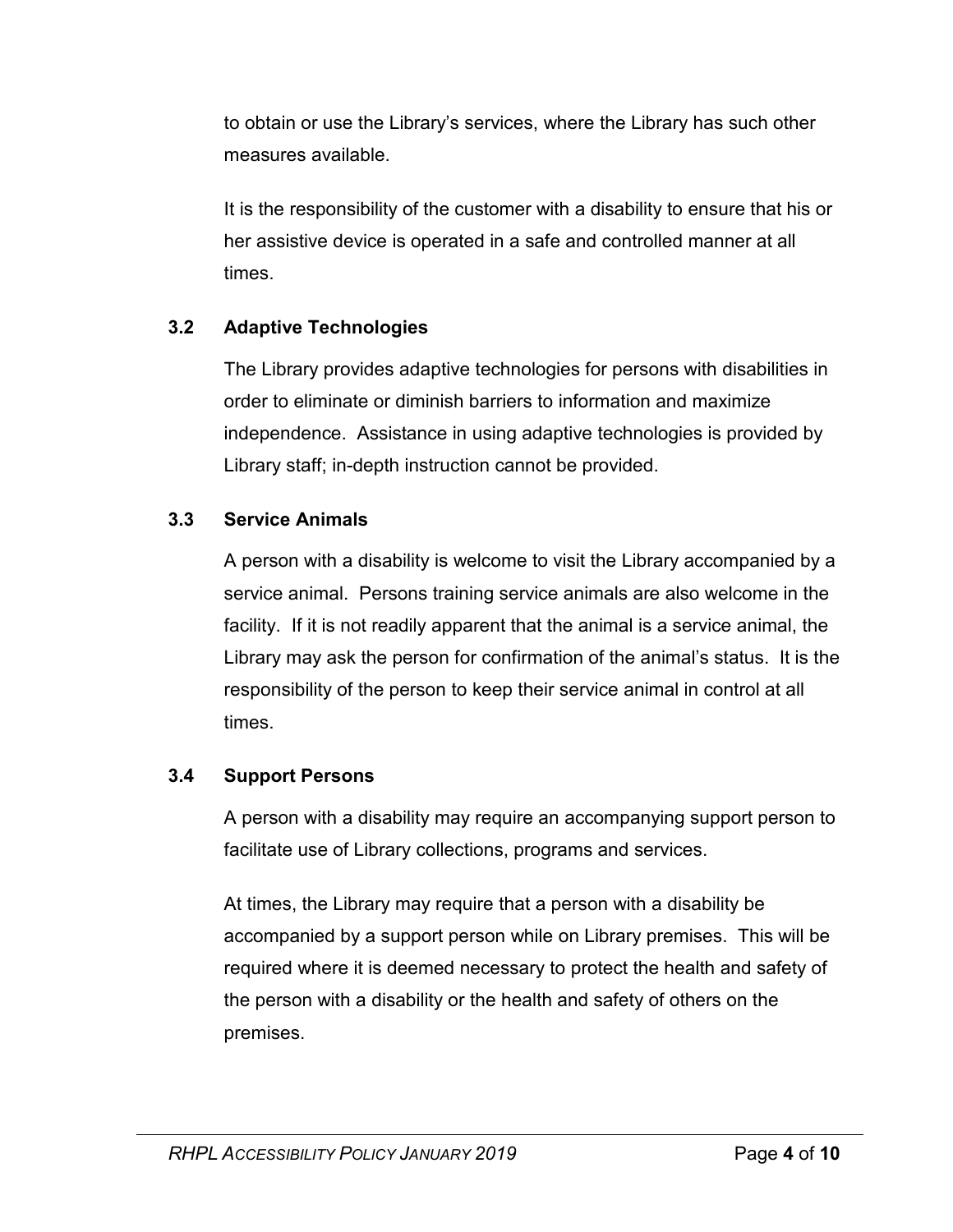In situations where the confidential information of a person with a disability is to be discussed, the Library may require a statement of permission and/or consent from the person to allow their support person to be present.

A support person, when assisting a person with a disability in the enjoyment of Library programs, will be permitted to attend at no charge where an admission fee is applicable.

# **3.5 Temporary Service Disruption**

The Library will make all reasonable efforts to provide notice of planned or unplanned disruptions to the public, including information about the reason for the disruption, its anticipated duration, and a description of alternative facilities or services, if any, that may be available. In the case of an unplanned temporary disruption, advance notice will not be possible. Notice will be posted at each Library site impacted, on the Library's website and on selected social media platforms.

# **4.0 INFORMATION AND COMMUNICATIONS STANDARDS**

# **4.1 Communication**

When communicating with a person with a disability, Library employees and volunteers will do so in a manner that takes into account the person's disability.

Website and social media communications will be compliant with the requirements of the Accessibility Standards for Information and Communications.

# **4.2 Emergency Procedures, Plans and Information**

Richmond Hill Public Library will provide all existing public emergency procedures, plans and public safety information, upon request, in an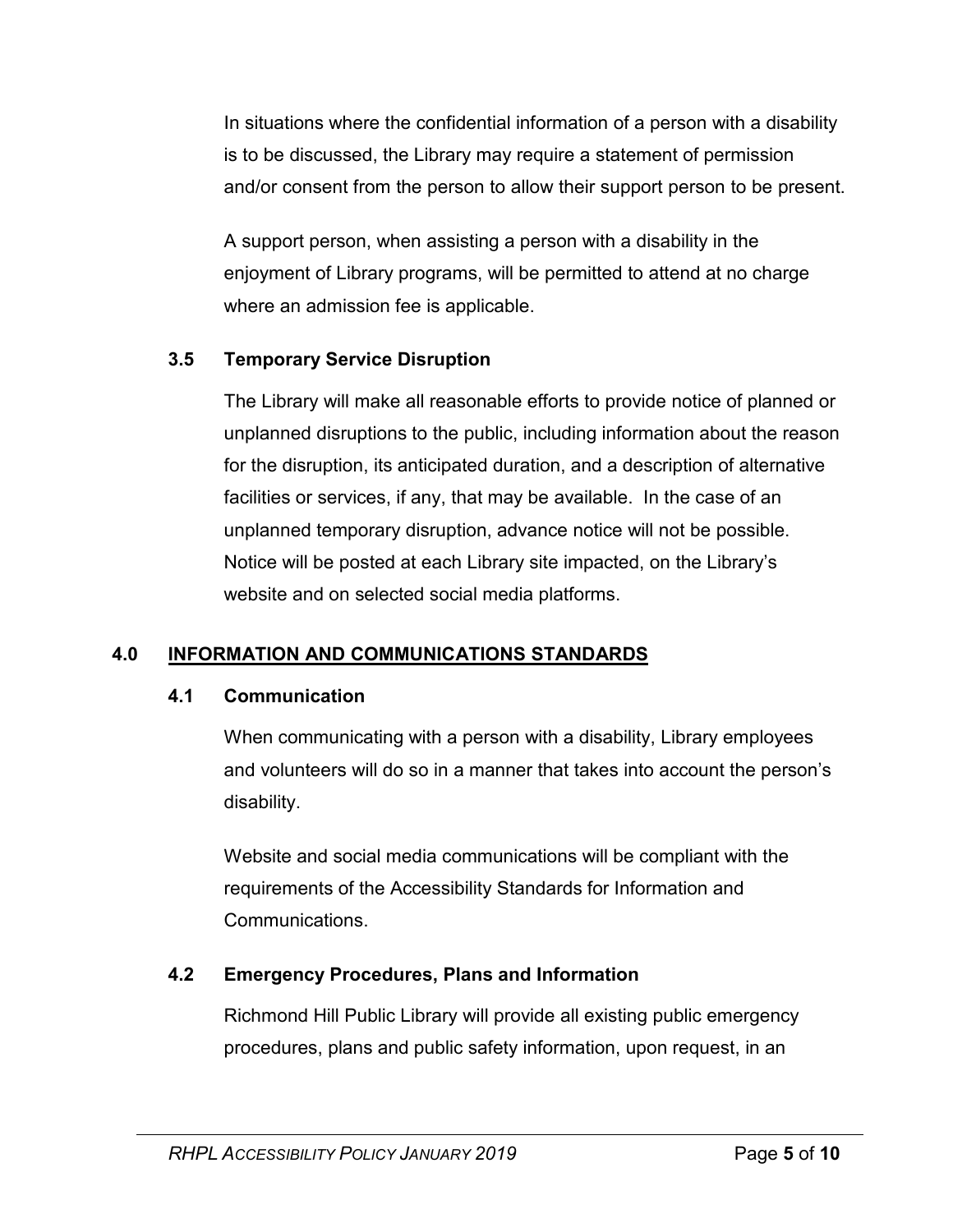accessible format or with appropriate communication supports in a timely manner.

# **5.0 EMPLOYMENT STANDARDS**

# **5.1 Recruitment**

Richmond Hill Public Library will post information about the availability of accommodations for applicants with disabilities in its recruitment process.

Job applicants who are selected for an interview and/or testing will be notified that accommodations for material to be used in the process are available, upon request.

Successful applicants will be notified about the Library's policies for accommodating employees with disabilities as part of their offer of employment.

# **5.2 Employee Supports**

The Library will inform employees of the policies used to support employees with disabilities. The Library will provide this information to new employees as soon as practicable after they begin their employment. Updated information will be provided to all employees whenever there is a change to existing policies on the provision of accommodation.

# **5.3 Accessible Formats and Communication Supports for Employees**

Upon an employee's request, the Library will consult with the employee to provide or arrange for the provision of accessible formats and communication supports for:

- a) Information that is needed in order to perform the employee's job;
- b) Information that is generally available to employees in the workplace.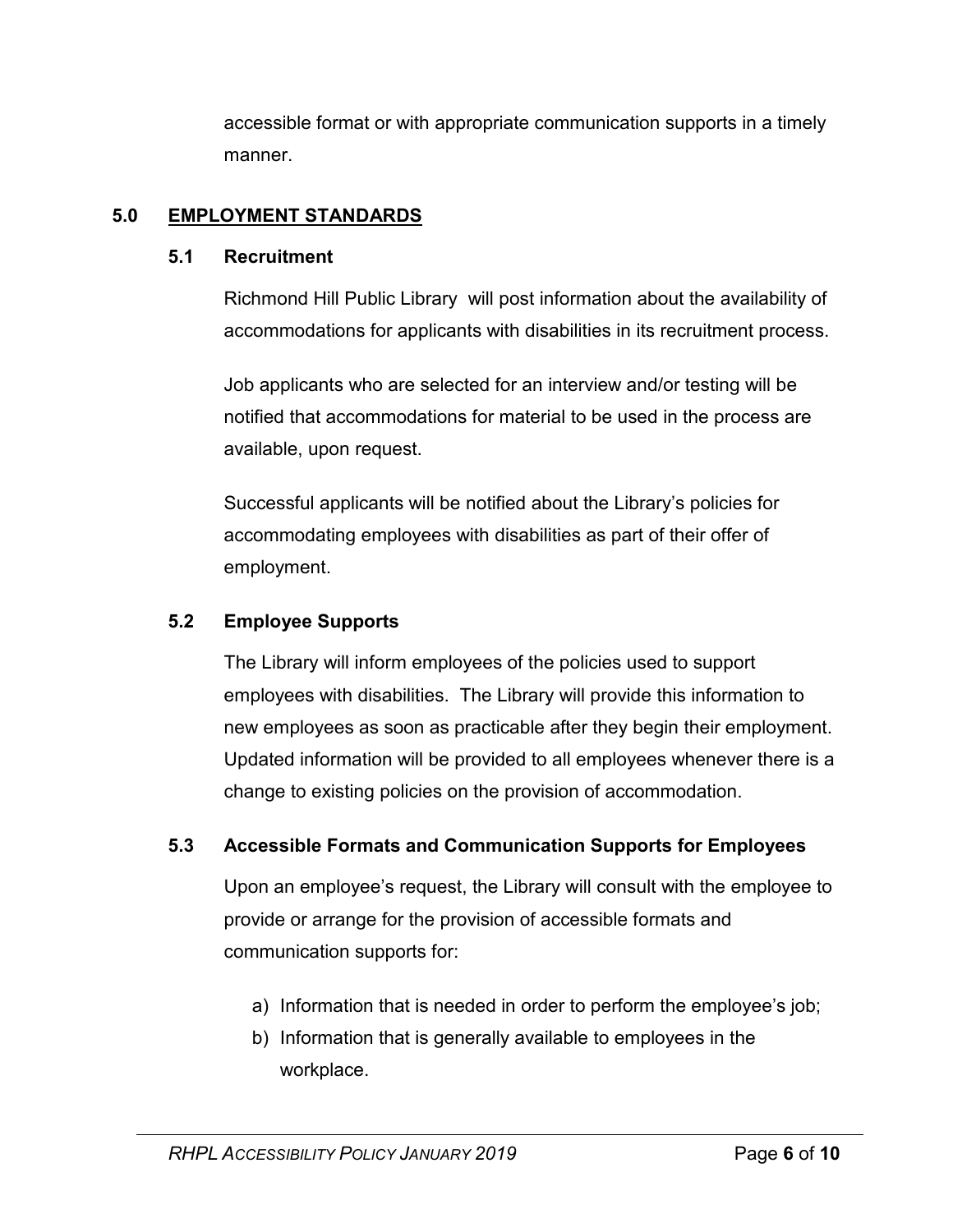# **5.4 Documented Individual Accommodation Plans**

Written individualized accommodation plans, including return to work plans, will be provided for any employee who has been absent from work due to a disability and requires disability-related accommodations to return to work.

# **5.5 Performance Management, Career Development and Redeployment**

The Library will take into account the accessibility needs of its employees with disabilities, as well as any individual accommodation plans when managing their career development and advancement, assessing their performance and when considering redeployment.

# **5.6 Workplace Emergency Response Information**

If the Library is aware of an employee's need for accommodation, and if the disability makes it necessary for the employee to have individualized workplace emergency response information, the Library will provide this information as soon as is practical once it becomes aware of the need for accommodation.

In addition, this information will be provided, with the employee's consent, to any person designated to provide assistance. The information will undergo review when the employee moves to a different location, when the employees' overall accommodation needs or plans are reviewed and when the Library reviews its general emergency response plan.

# **6.0 NOTICE OF AVAILABILITY OF DOCUMENTS**

Notice of the availability of all documents required by the Accessibility Standards will be posted on the Library's website, and be made available through the Office of the Chief Executive Officer.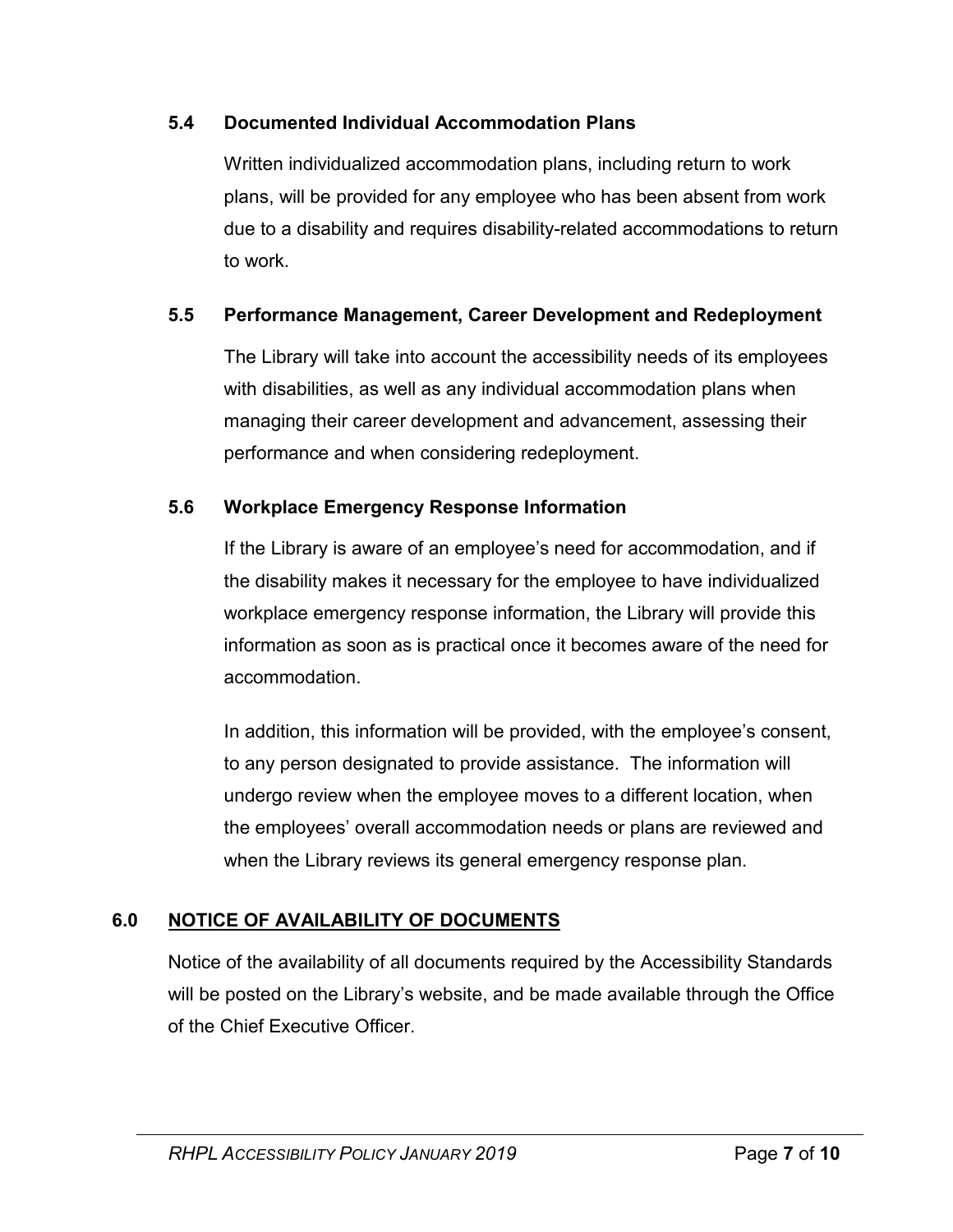# **6.1 Availability and Format of the Documents Required by the Accessibility Standards for Customer Service**

All documents required by the Accessibility Standards for Customer Service are available upon request, subject to the Municipal Freedom of Information and Protection of Privacy Act (MFIPPA).

When providing a document to a customer with a disability, the Library will provide the document, or the information contained in the document, in a format that takes the customer's disability into account.

# **7.0 DEFINITIONS**

**Accessible Formats:** may include, but are not limited to, large print, recorded audio and electronic formats, Braille and other formats usable by persons with disabilities.

**Communication Supports:** may include, but are not limited to, captioning, alternative and augmentative communication supports, plain language, sign language and other supports that facilitate effective communications.

**Disability:** is defined, per Section 2 of the *AODA*, 2005, S.O. 2005, c. 11, and the *Human Rights Code*, R.S.O. 1990, c. H. 19, as follows:

- a) Any degree of physical disability, infirmity, malformation or disfigurement that is caused by bodily injury, birth defect or illness and, without limiting the generality of the foregoing, includes diabetes mellitus, epilepsy, a brain injury, any degree of paralysis, amputation, lack of physical co-ordination, blindness or visual impediment, deafness or hearing impediment, muteness or speech impediment, or physical reliance on a guide dog or other animal or on a wheelchair or other remedial appliance or device;
- b) A condition of mental impediment or a developmental disability;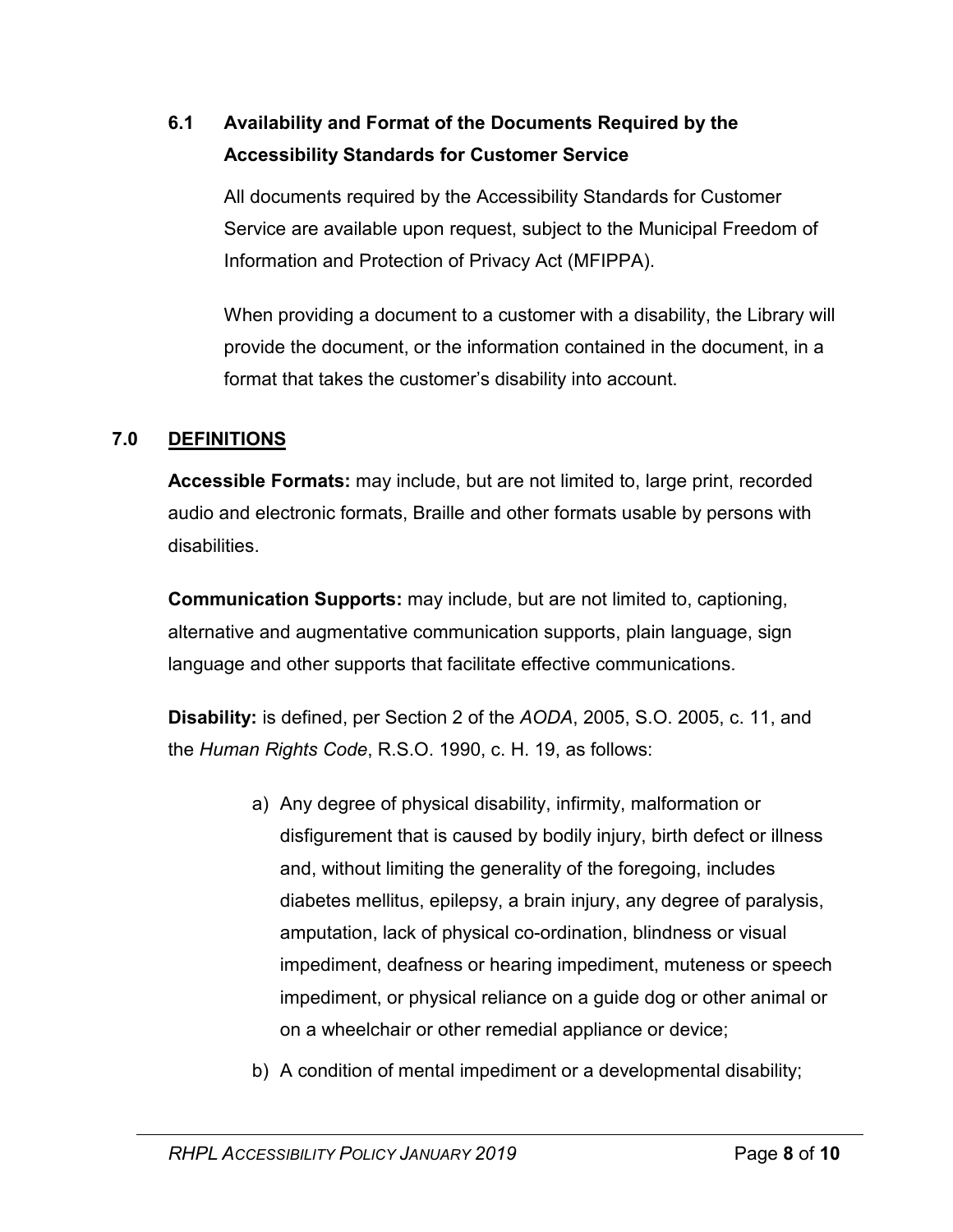- c) A learning disability, or a dysfunction in one or more of the processes involved in understanding or using symbols or spoken language;
- d) A mental disorder;
- *e)* An injury or disability for which benefits were claimed or received under the insurance plan established under the *Workplace Safety and Insurance Act, 1997.*

**Library:** Richmond Hill Public Library, including its Board and committees.

**Service Animals:** are defined, per Section 4 (9) of the Accessibility Standards for Customer Service, O. Reg. 429/07, as follows:

An animal is a service animal for a person with a disability:

- a) If it is readily apparent that the animal is used by the person for reasons relating to his or her disability; or
- b) If the person provides a letter from a physician or nurse confirming that the person requires the animal for reasons relating to the disability;
- c) If the person provides a valid identification card or training certificate from a recognized guide dog or service animal training school.

**Support Person:** is defined, per Section 4(9) Accessibility Standards for Customer Service, O. Reg. 429/07, as follows:

A support person means, in relation to a person with a disability, another person who accompanies him or her in order to help with communication, mobility, personal care or medical needs or with access to goods or services.

# **8.0 RELATED DOCUMENTS**

# **Federal Law and Covenants**

*Canadian Human Rights Act* (1997)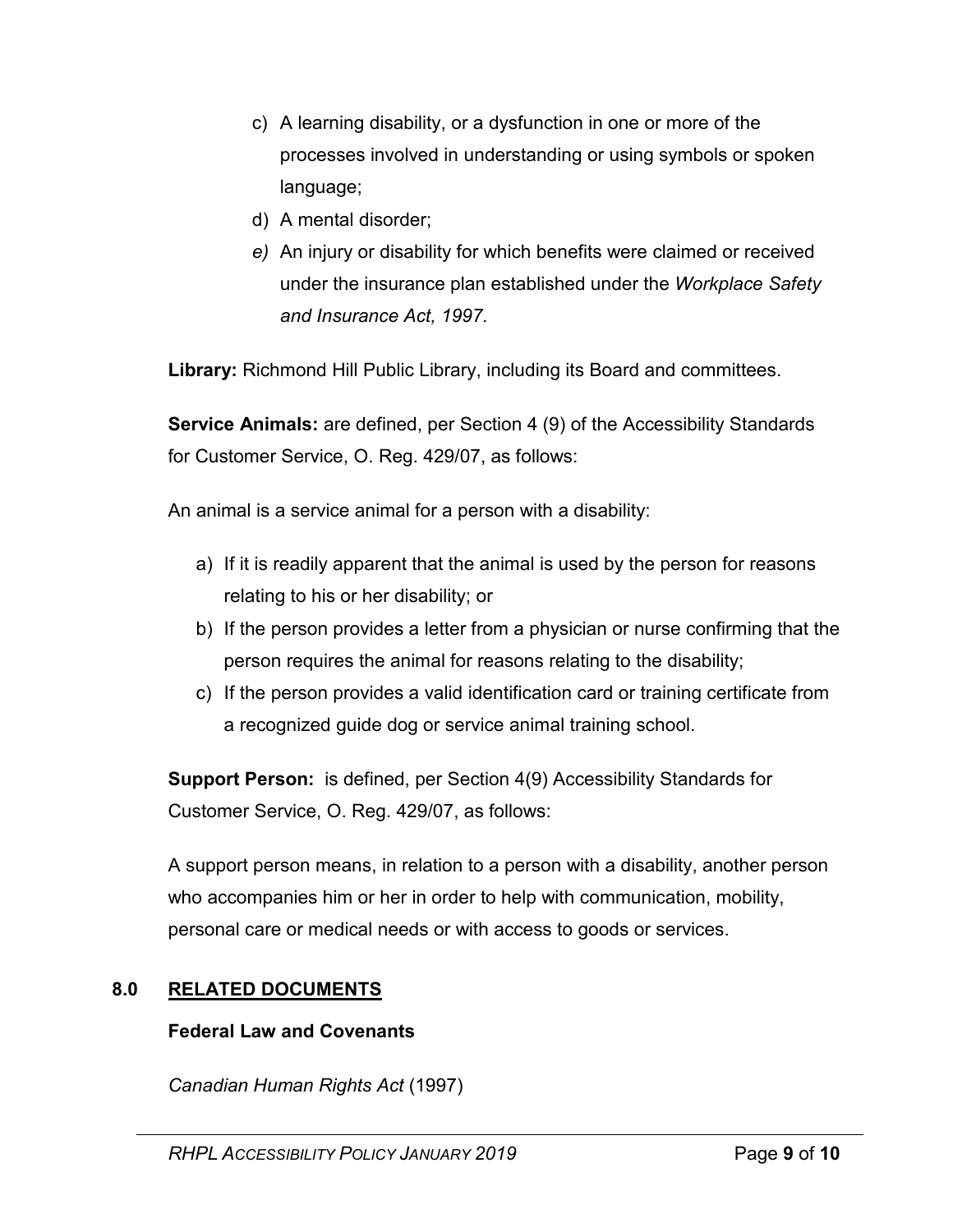*Canadian Charter of Rights and Freedoms* (1982)

*Canadian Employment Equity Act* (1995)

*United Nations Convention on the Rights of Person with Disabilities* (Ratified 2010)

# **Legislative and Administrative Authority**

*Accessibility for Ontarians with Disabilities Act*, 2005, S. O. 2005

*Accessibility Standards for Customer Service*, O. Reg. 429/70

*Integrated Accessibility Standards Regulation*, O. Reg. 191/11

*Human Rights Code*, R. S. O. 1990, c. H. 19

*Ontarians with Disabilities Act*, 2001, S.O. 2001, c. 32

# **9.0 RELATED POLICIES**

1.0 Code of Conduct – Customer (December 2014)

*Enriching Your Connections, Choices and Community*

| <b>Dates</b>                             | <b>Motion</b> # |
|------------------------------------------|-----------------|
| Approval Date: January 17, 2019          | Motion $#: 19:$ |
| Date of Last Revision: February 15, 2018 | Motion #: 18:16 |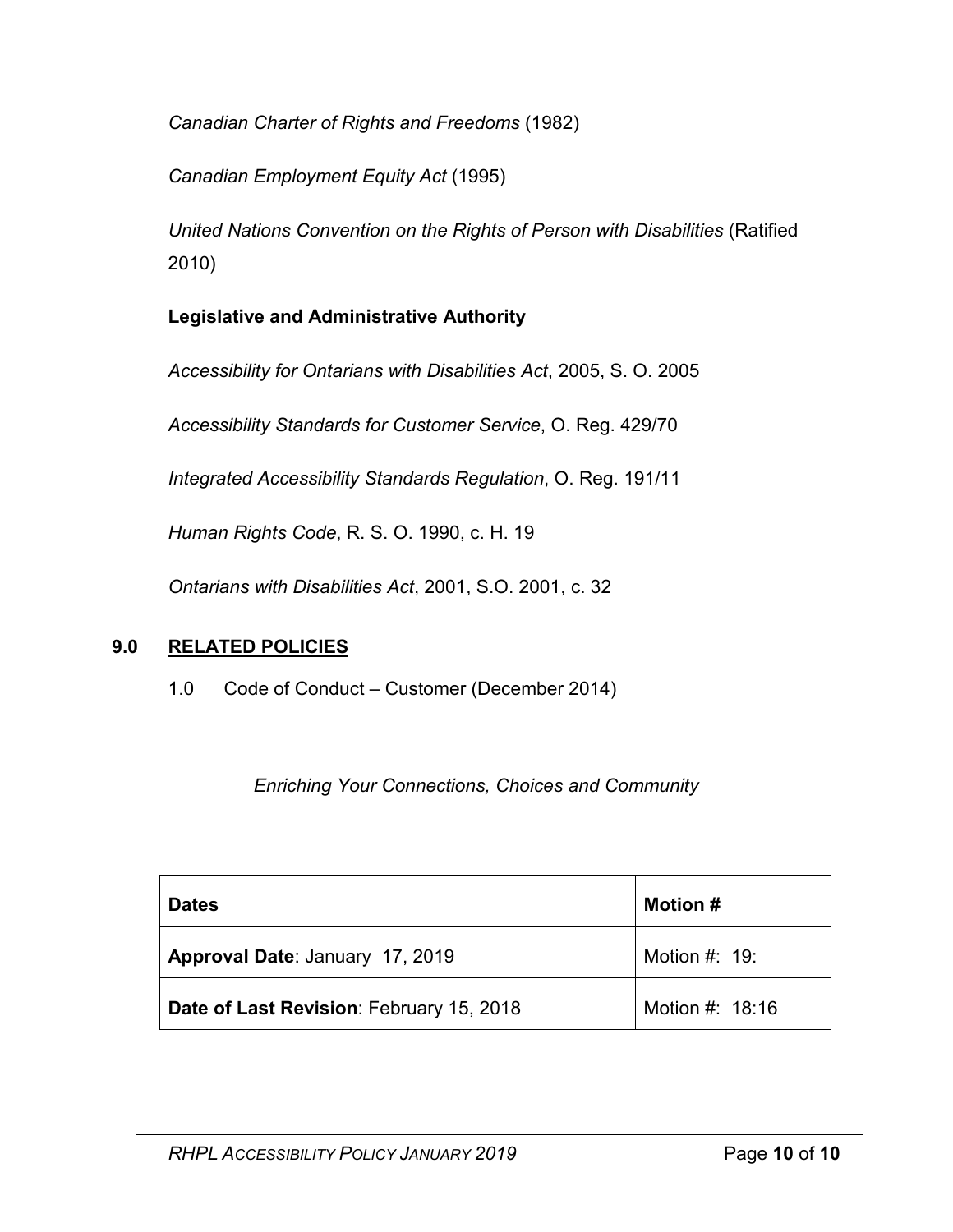**Agenda Item 7.3**

<span id="page-34-0"></span>

# Richmond Hill Public Library Board

# **2018 ANNUAL HEALTH AND SAFETY POLICY AND PROGRAM REPORT SRLIB19.03**

- Subject: 2018 Annual Health Safety Policy and Program Report
- From: Louise Procter Maio, Chief Executive Officer
- Date: January 17, 2019

# **1.0 Recommendation**

That the Library Board endorse the *Richmond Hill Public Library Board Health*  and Safety Policy Statement, Violence/Harassment in the Workplace Policy and receive the *Annual Health and Safety Report for 2018* for information*.*

# **2.0 Purpose**

To provide the Library Board with the policy statements of commitment for Occupational Health and Safety and with information regarding the 2018 health and safety program at Richmond Hill Public Library.

# **3.0 Health and Safety Policy**

To recognize and emphasize the Richmond Hill Public Library Board's commitment to a healthy and safe workplace, the Health and Safety Policy Statements have been included for review. Staff recommends existing policies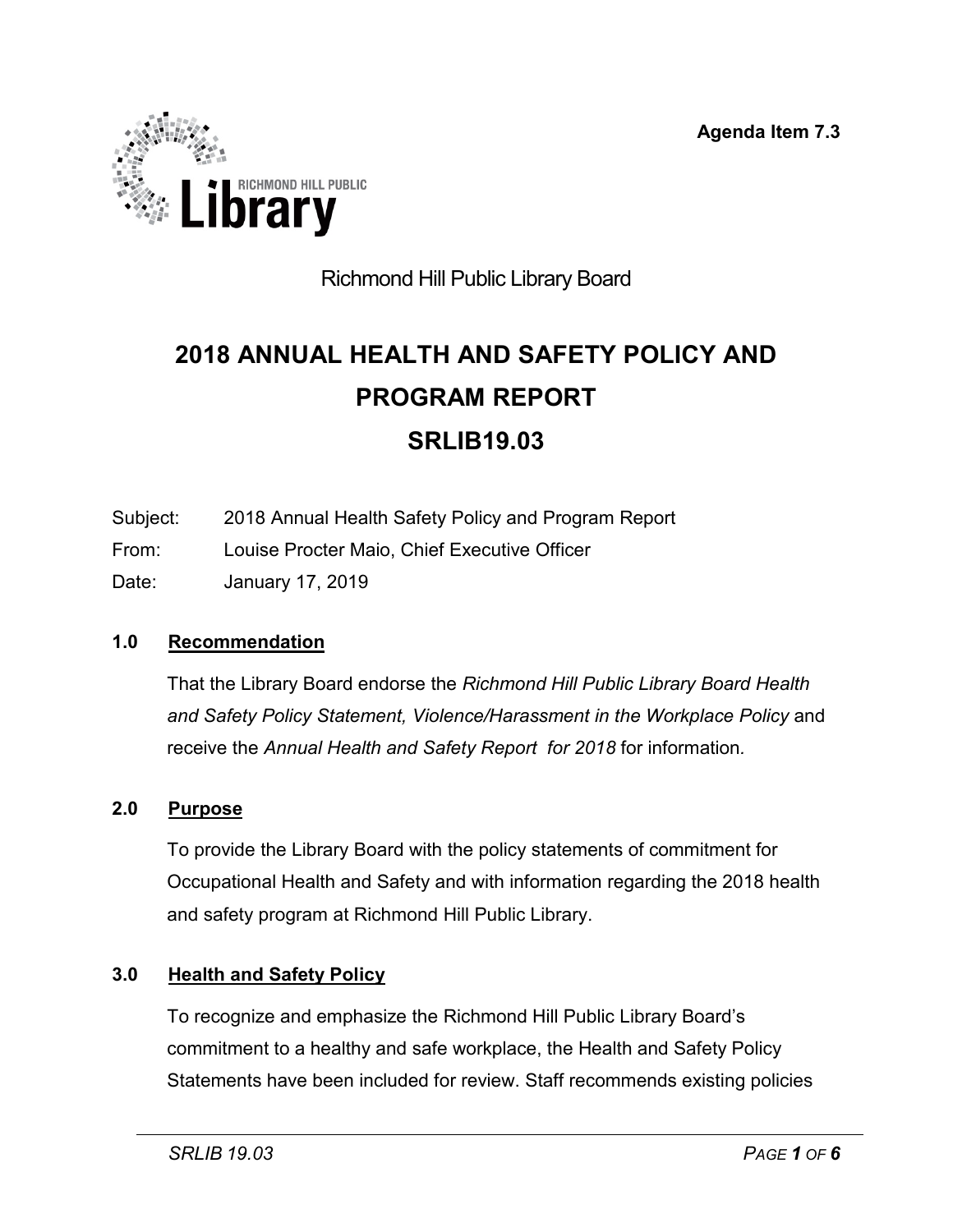continue to be endorsed. They speak to the Library Board's commitment as an employer and are directed to ensuring the well-being of employees and the undertaking of every reasonable precaution for the protection of employees. See attached *Health and Safety Policy Statements.*

# **4.0 Background**

In accordance with the *Occupational Health and Safety Act, R.S.O. 1990,* a Joint Health and Safety Committee is required at a workplace at which twenty or more workers are regularly employed. The Joint Health and Safety Committee is an advisory group of worker and management representatives who meet regularly to discuss health and safety concerns, identify and evaluate potential hazards, and make recommendations. To carry out its functions, the Joint Health and Safety Committee is required to hold meetings and conduct regular inspections of the workplace.

Richmond Hill Public Library has an established Joint Health and Safety Committee. According to the RHPL *Joint Health and Safety Committee Terms of Reference*, *The Richmond Hill Public Library JHSC will be comprised of up to six (6) members of management and six (6) members of staff representing the various departments in the Library wherever possible. Worker members must be selected by the workers, the employer shall select the members representing management.*

In addition, the Library continues to reference the Health and Safety Policy in position descriptions and in the *JHSC Terms of Reference*.

# **5.0 2018 Occupational Health & Safety Program**

# **5.1 Training**

As part of the health and safety program appropriate training such as: health and safety orientation; WHMIS; and first aid/CPR/defibrillator is provided for applicable staff.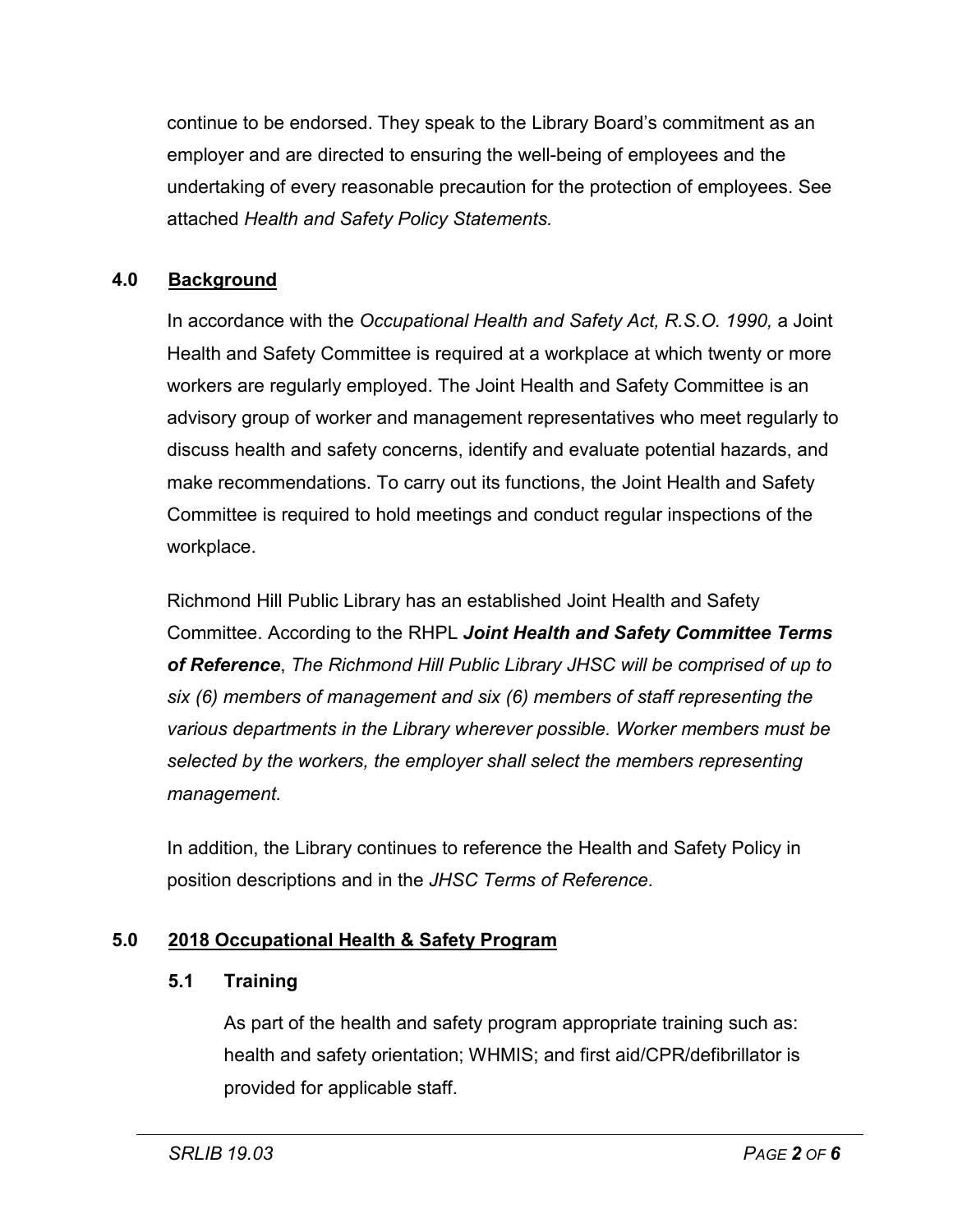In 2018:

- Staff received "Customer Service and De-escalation Training" from representatives of the Centre for Addiction and Mental Health (CAMH) at sessions held in February and November.
- Two members of the Joint Health and Safety Committee attended the annual H&S Conference, Partners in Prevention, held in Mississauga.

# **5.2 Workplace Inspections**

As prescribed, regular workplace inspections, coordinated by the Joint Health and Safety Committee, were completed monthly at each of the 4 library facilities.

- Inspections were completed in a timely manner by the Committee and a rotation of members of Management and Worker
- Management responded to issues and staff concerns promptly, facility-related issues were forwarded to TRH Building Maintenance and Repair Person for resolution

# **5.3 Return to Work Program**

A *Return to Work Program* is offered for any employee who is temporarily or permanently unable to perform his/her regular duties, due to illness or injury. The *Return to Work Program* recognizes the Library's duty to accommodate an employee to the point of undue hardship under the Human Rights Code. It also recognizes the duty of the employee to cooperate in the return to work. Any employee who is unable to perform his/her regular duties because of illness or injury and is deemed suitable for modified work by a recognized health care professional is eligible for the *Return to Work Program*.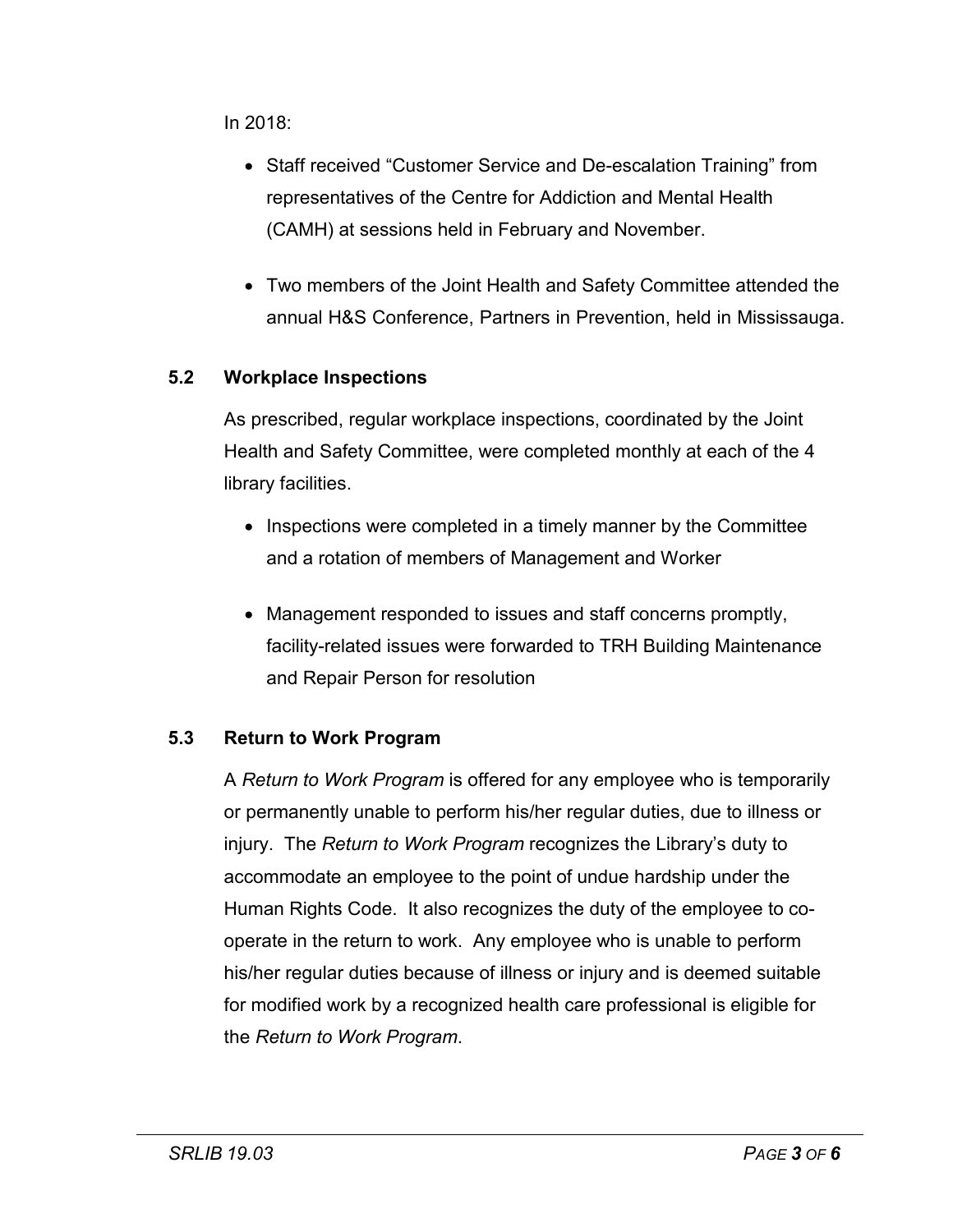- 4 accommodations under the Return to Work Program
	- o 2 work-related; 2 personal-related

# **5.4 WSIB Claims**

The Workplace Safety and Insurance Board (WSIB) is an independent trust agency that administers compensation and no-fault insurance for Ontario workplaces.

- 2 WSIB claims were filed
- Of the 2 claims, 2 were Lost Time
- A total of 17 shifts were lost due to workplace accidents

# **5.5 Customer/Staff Issues**

From time to time, customers or staff may be involved in accidents/incidents in or around library premises. These incidents typically include slips, trips, falls, cuts, bumps. Staff are trained to assist in these matters and to obtain the appropriate help quickly.

- 11 accidents/incidents were investigated and assistance provided
	- o 3 staff-related; 8 customer-related

# **5.6 Other**

- The Joint Occupational Health and Safety Committee continued with its workplace prevention campaign, which included the promotion of handwashing through a series of engaging posters
- As part of its work plan, the Joint Health and Safety Committee reviewed and revised the staff Health & Safety Manual, and the forms used to record health and safety issues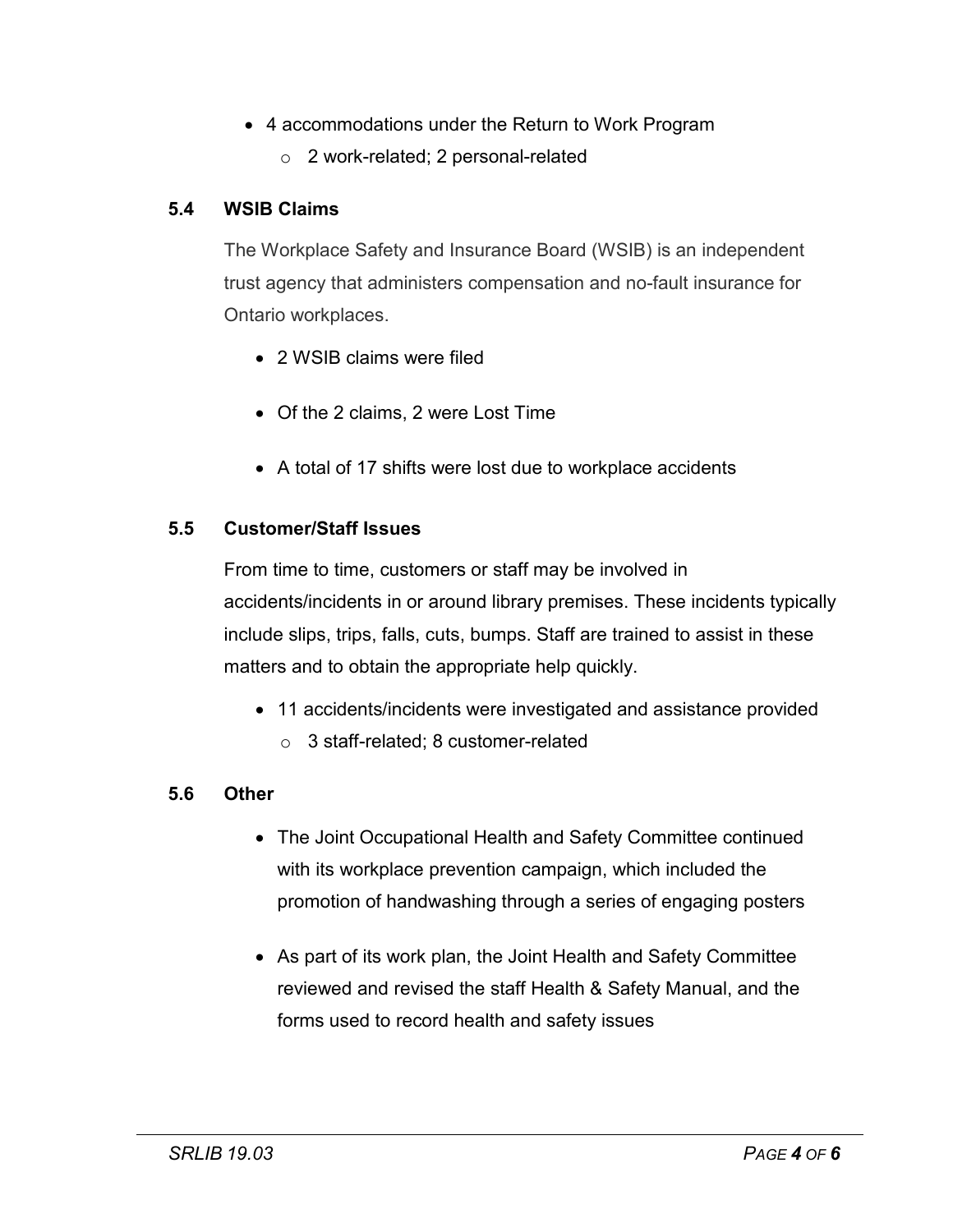- Fire Drills are conducted bi-annually at Central, Richvale and Oak Ridges. Richmond Green fire drills are held in conjunction with the William F. Bell Secondary School
- There were no work refusals

# **6.0 Alignment with the Strategic Plan**

This report *aligns* with the strategic direction to *Reinforce Our Capabilities.* By establishing firm policies to ensure a safe and healthy work environment, staff are able to focus fully as community connectors and deliver excellent library service.

# **7.0 Conclusion**

This annual report fulfills the duty of the employer to review and prepare a written report regarding the occupational health and safety policy and program. The Joint Health and Safety Committee is looking forward to a healthy and safe 2019.

#### **8.0 Attachments**

- 8.1 *Health and Safety Policy Statement,* dated January 17, 2018
- 8.2 *Violence/Harassment in the Workplace Policy,* dated January 18, 2018

#### **Pre-Submission Review**

Executive Leadership Team – Friday, January 11, 2019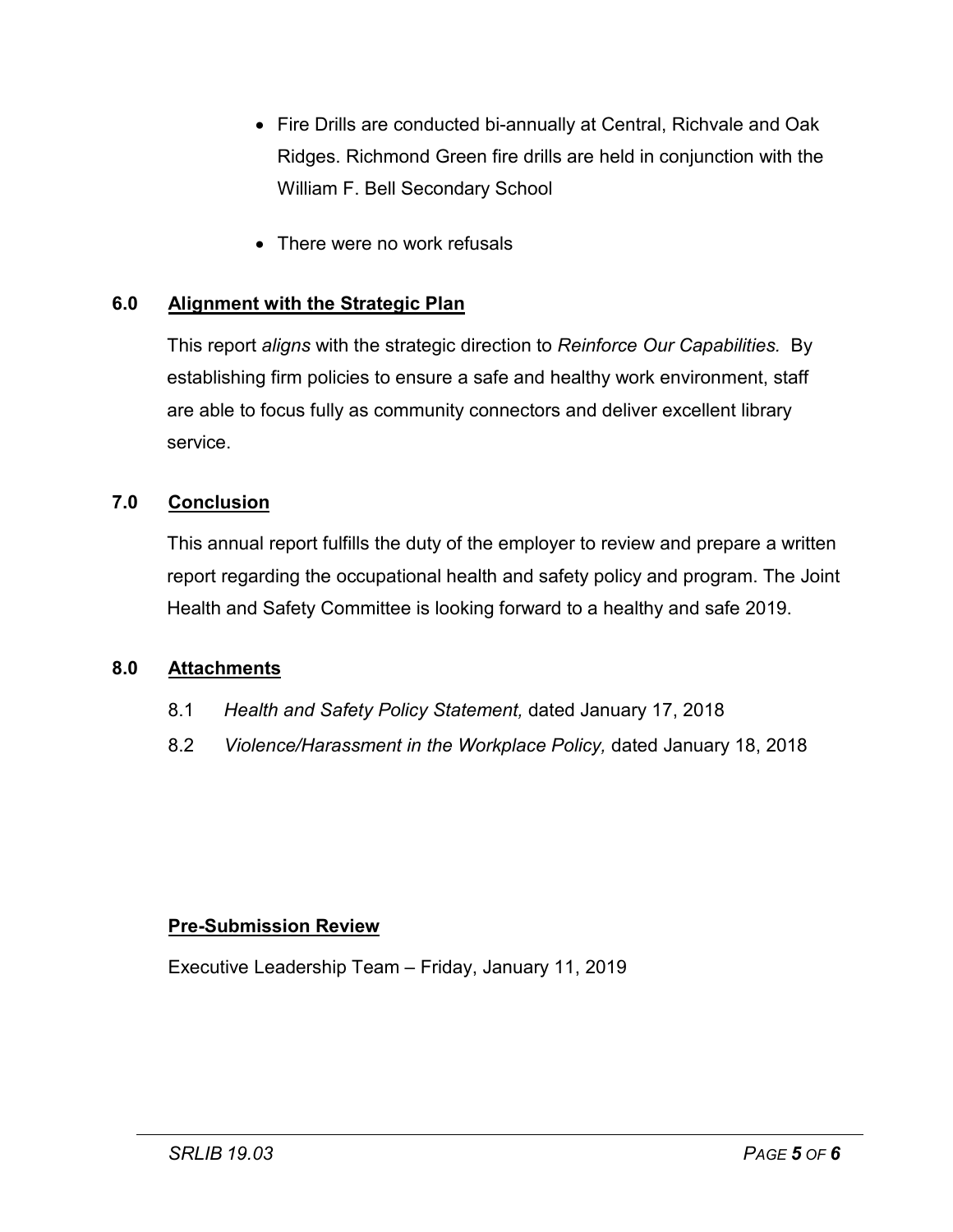Prepared by: Submitted by:

"Signed version on file in the Administration Office"

Greg Patterson **Barbara Ransom** 

Manager, Central Library **Director, Customer Experiences** 

Approved by:

"Signed version on file in the Administration Office"

Louise Procter Maio Chief Executive Officer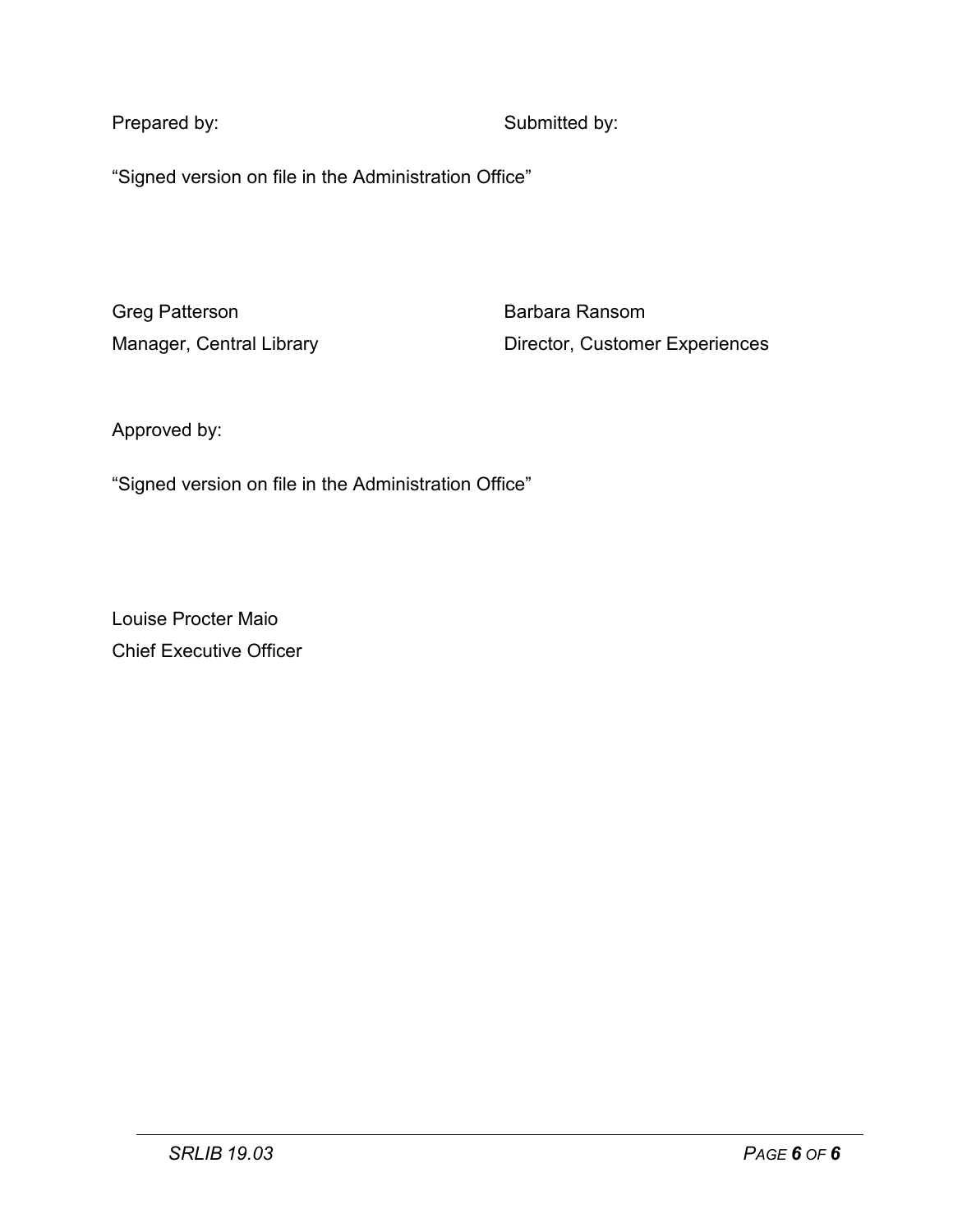**Attachment #1**



Richmond Hill Public Library Board

# **HEALTH AND SAFETY POLICY STATEMENT**

# **1.0 Purpose and Scope**

The Richmond Hill Public Library is committed to preventing occupational illness and injury in the workplace. This Policy is directed to ensuring the well-being of employees and the protection of property.

The Richmond Hill Public Library Board is vitally interested in the health and safety of its employees. The Board as the employer is committed to providing a workplace which protects the health and safety and wellbeing for all employees. It is further committed to development and maintenance of a program which will fulfil this responsibility. To this end, the Library Board is dedicated to reducing the risk of injury and will comply with legislative requirements and with the Health and Safety policies and procedures as they apply to design, operation and maintenance of facilities and equipment.

It is in the best interest of both the employer and its workers to commit jointly to health and safety in every workplace activity. Therefore, the Board calls upon its employees to join in the creation and maintenance of a safe work environment and to protect their own health and safety by working in compliance with the law and with any safe work practices established by the employer.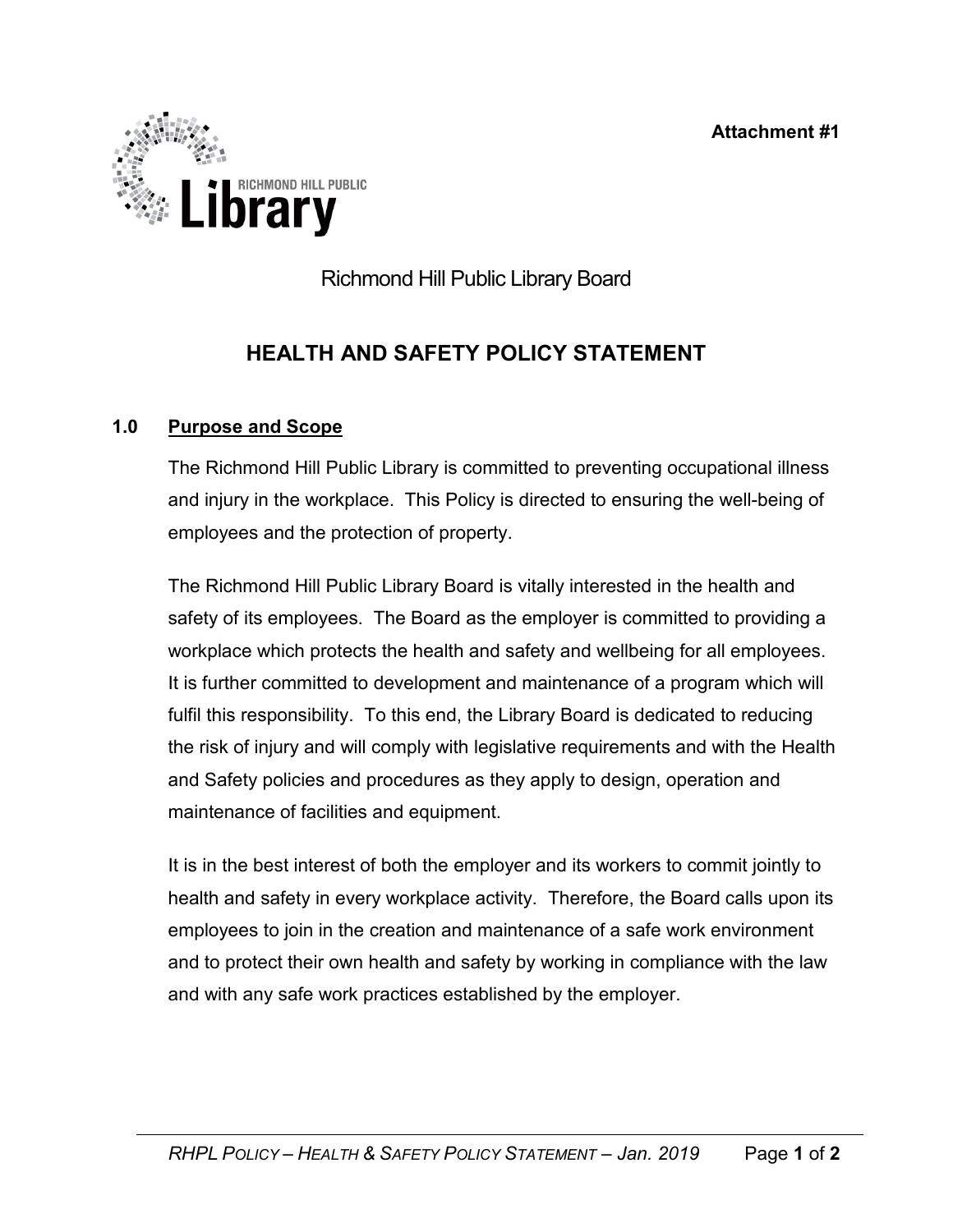The achievement of the health and safety goals demands commitment, active support and involvement of individuals involved with library operations at every level:

- It is the responsibility of the Library Board as an employer to implement and maintain a safe and healthy work environment
- It is the responsibility of Supervisors to ensure that safe and healthy work conditions are maintained in his/her assigned work area
- It is the responsibility of all employees to perform their jobs safely in accordance with the law and employer safe work procedures and practices

Working together on a foundation of commitment, enthusiasm and effort, the Library is firmly resolved to be successful in the Health and Safety Program which will ultimately contribute to the effectiveness and esteem of the Library's operation

# **Approved and Endorsed by Richmond Hill Public Library Board**

# **January 17, 2019 Motion #**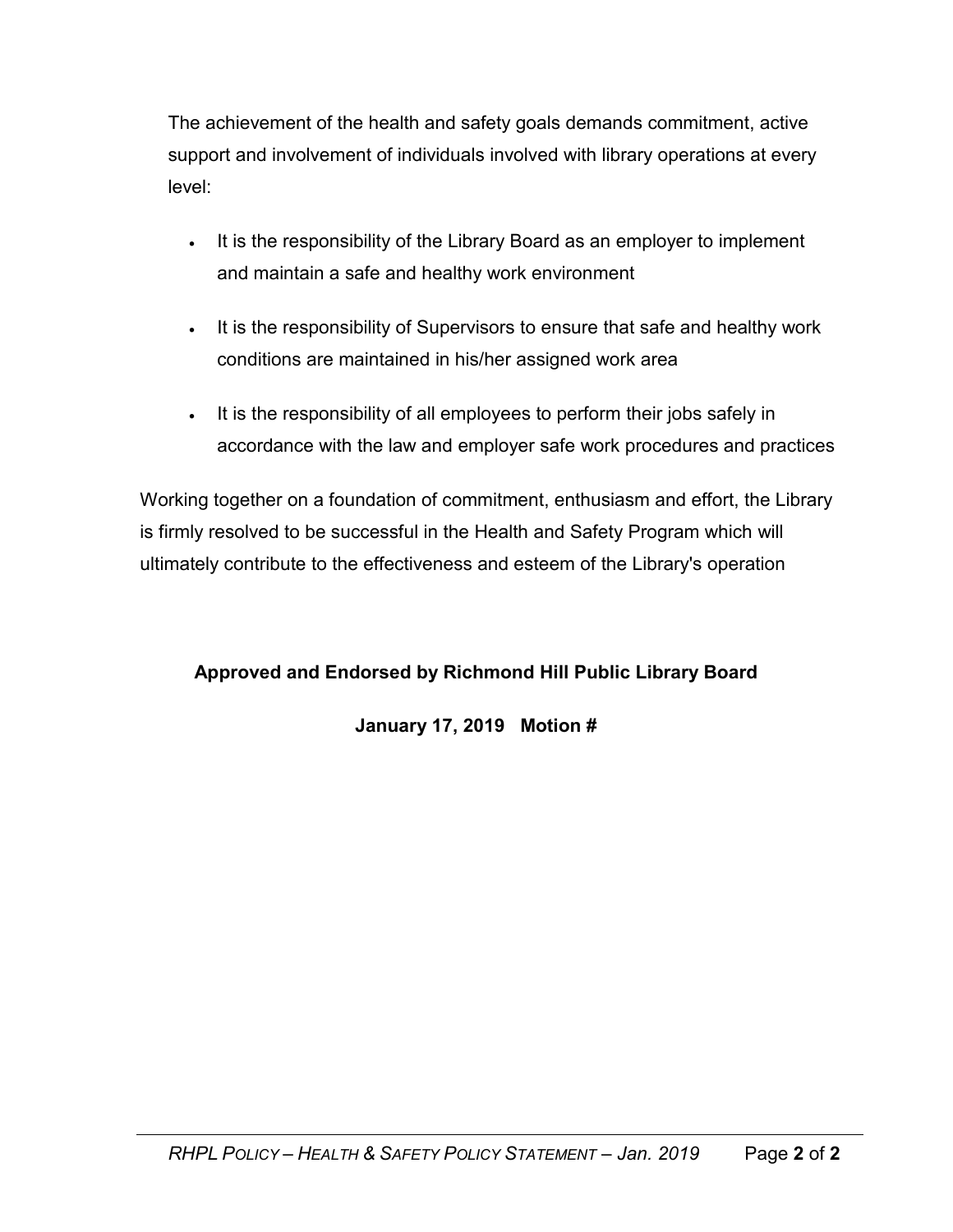

# **Richmond Hill Public Library**

# **PERSONNEL POLICY & PROCEDURES MANUAL**

# **RESPECT IN THE WORKPLACE – HARASSMENT & VIOLENCE POLICY**

# **1.0 POLICY STATEMENT AND RATIONALE**

Richmond Hill Public Library is committed to working with its employees to provide a safe work environment. The Library will not tolerate any acts of violence or harassment and will take all reasonable and practical measures to prevent violence and to protect employees from acts of violence. Appropriate remedial, disciplinary, and/or legal action will be taken according to the circumstances.

# **2.0 SCOPE**

The Library will not tolerate, ignore or condone any form of discrimination, harassment or violence. This policy applies to all employees, board members, volunteers, students, clients of the Library, contractors, sub-contractors and employees of the Town of Richmond Hill, any person engaged on business with the Library and visitors to the Library facilities.

It applies in any location in which they are engaged in work-related activities and where services are provided. This includes but is not limited to:

- the workplace;
- during work-related travel;
- at restaurants, hotels or meeting facilities that are being used for business purposes;
- in Library facilities;
- during telephone, email or other communications; and
- at any work-related social event, whether or not it is Library sponsored.

This policy also applies to situations in which an employee is harassed or subjected to violence in the workplace from individuals who are not employees of the Library, such as customers and suppliers, although the available remedies may be constrained by the situation. Discrimination, harassment and violence are serious forms of employee misconduct which may result in disciplinary action up to and including discharge.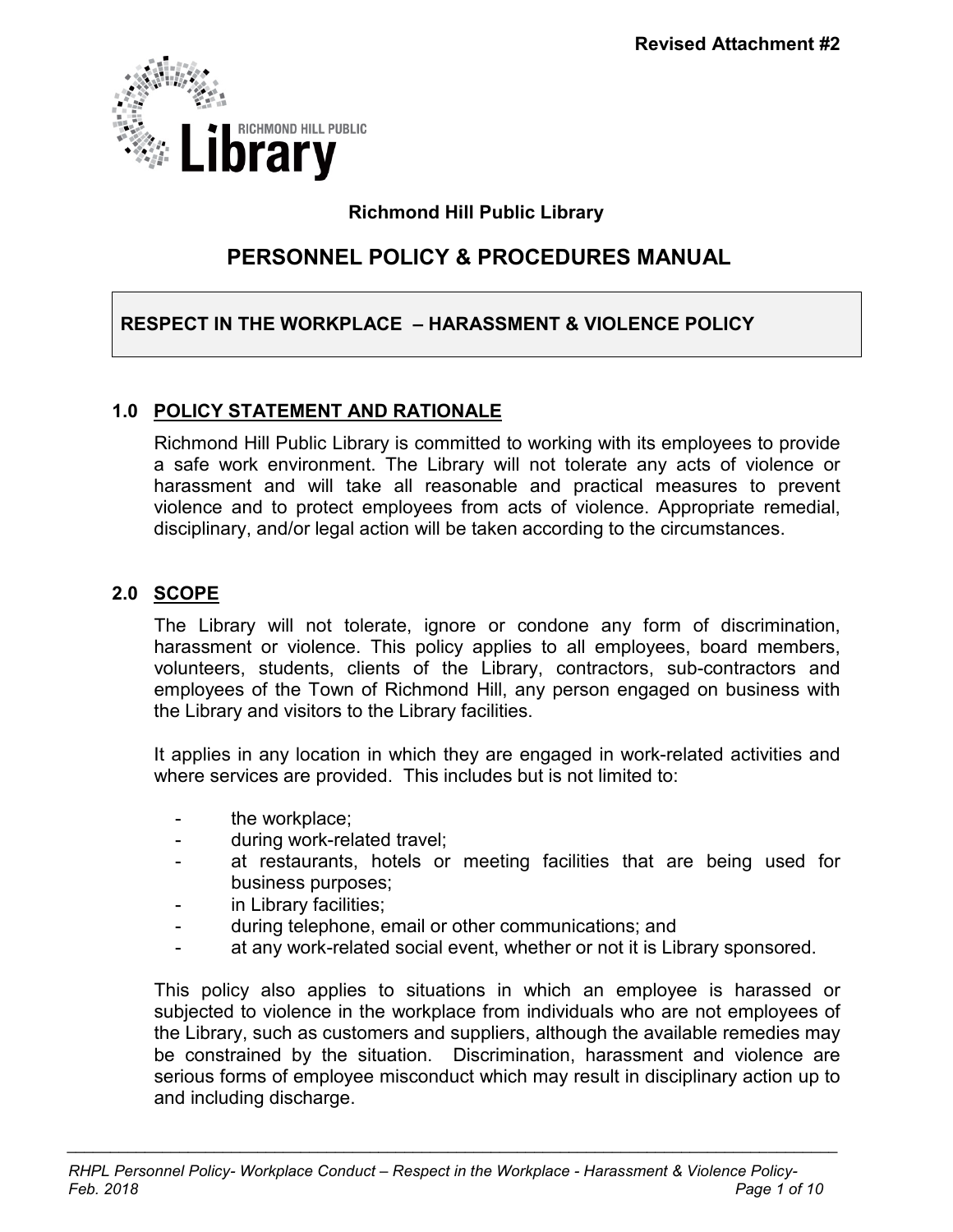# **3.0 POLICY, PROCEDURE AND IMPLEMENTATION**

#### **1. Discrimination**

Workplace discrimination includes any distinction, exclusion or preference based on the protected grounds in the Ontario *Human Rights Code*, which nullifies or impairs equality of opportunity in employment or equality in the terms and conditions of employment.

The protected grounds of discrimination are:

- race, colour, ancestry, citizenship, ethnic origin, or place of origin,
- creed, religion
- age
- sex (including pregnancy and gender identity)
- sexual orientation
- family, marital (including same-sex partnership) status
- disability or perceived disability
- a record of offences for which a pardon has been granted under the *Criminal Records Act* (Canada) and has not been revoked, or an offence in respect of any provincial enactment.

Discrimination does not have to be intentional to be unlawful; and can result from practices or policies that appear to be neutral but, in reality, have a negative effect on groups or individuals because of their sex, race, religion, disability, etc.

# **2. Sexual Harassment**

Sexual harassment includes conduct or comments of a sexual nature that the recipient does not welcome or finds offensive. It also includes negative or inappropriate conduct or comments that are not necessarily sexual in nature, but which are directed at an individual because of his or her gender.

Both men and women can be victims of sexual harassment, and harassment can occur with individuals of the same or opposite gender.

Some examples of sexual harassment are:

- sexual advances or demands that the recipient does not welcome or want
- threats, punishment or denial of a benefit for refusing a sexual advance
- offering a benefit in exchange for a sexual favour
- leering (persistent sexual staring)
- displaying sexually offensive material such as posters, pictures, calendars, cartoons, screen savers, pornographic or erotic web sites or other electronic material
- distributing sexually explicit e-mail messages or attachments such as pictures or video files
- sexually suggestive or obscene comments or gestures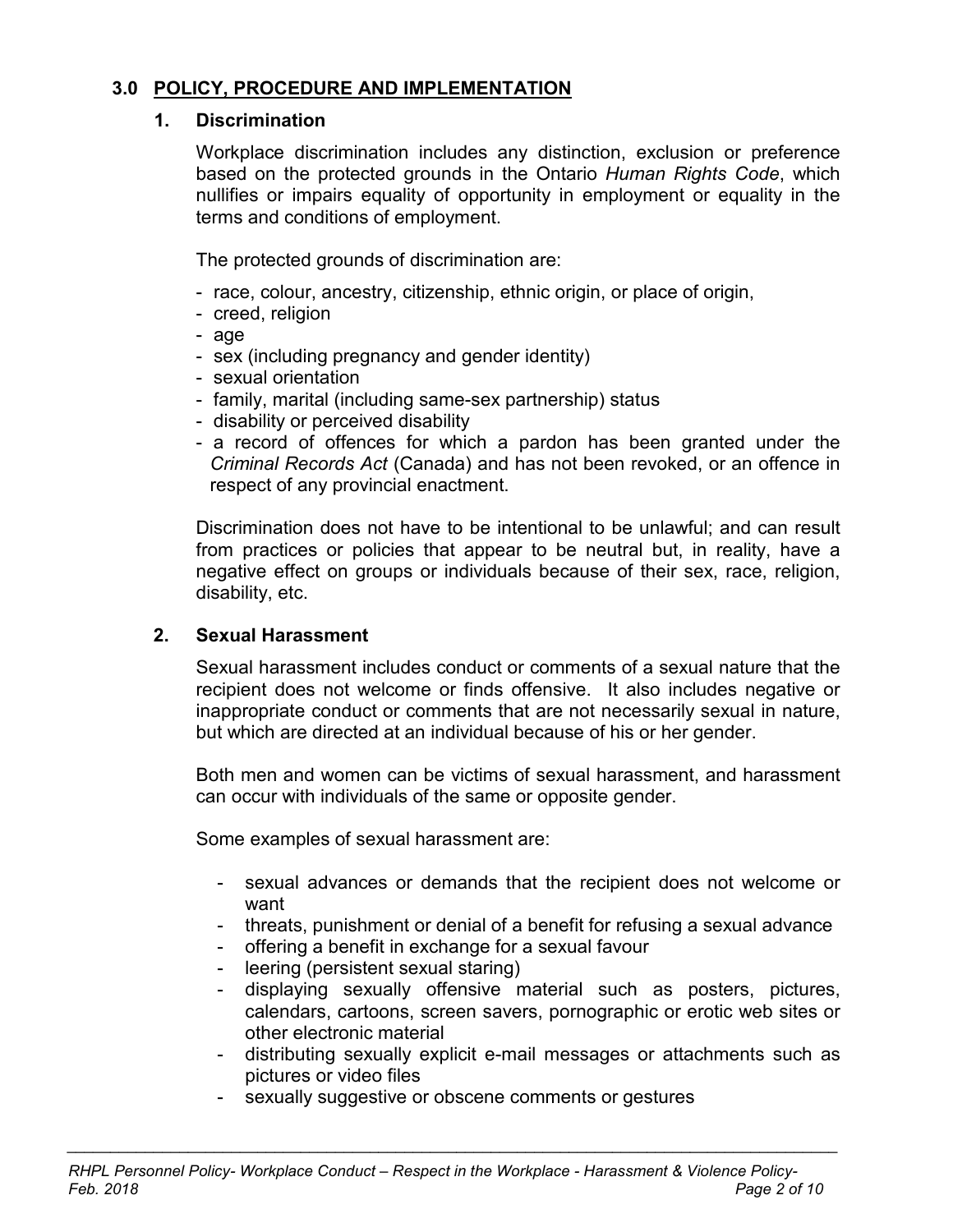- unwelcome remarks, jokes, innuendoes, propositions or taunting about a person's body, clothing or sex
- persistent, unwanted attention after a consensual relationship ends
- physical contact of a sexual nature, such as touching or caressing; and sexual assault

# **3. Discriminatory Harassment**

Discriminatory harassment includes comments or conduct based on the protected grounds in the *Ontario Human Rights Code,* which the recipient does not welcome or finds offensive. Some examples of discriminatory harassment include:

- offensive comments, jokes or behaviour that disparage or ridicule a person's membership in one of the protected grounds, such as race, religion or sexual orientation
- imitating a person's accent, speech or mannerisms
- persistent or inappropriate questions about whether a person is pregnant, has children or plans to have children; or
- inappropriate comments or jokes about an individual's age, sexual orientation, personal appearance or weight.

Harassing comments or conduct can poison someone's working environment, making it a hostile or uncomfortable place to work, even if the person is not being directly targeted. This is commonly referred to as a *poisoned working environment* and it is also a form of harassment. Some examples of actions that can create a poisoned work environment include:

- displaying offensive or sexual materials such as posters, pictures, calendars, web sites or screen savers
- distributing offensive e-mail messages, or attachments such as pictures or video files
- practical jokes that embarrass or insult someone; or
- jokes or insults that are offensive, racist or discriminatory in nature.

# **4. Workplace Harassment and Bullying**

Workplace harassment is a health and safety issue that is covered under the *Occupational Health and Safety Act.* The *Occupational Health and Safety Act* defines workplace harassment as:

Engaging in a course of vexatious comment or conduct against a worker in a workplace that is known or ought reasonably to be known to be unwelcome.

Workplace harassment may have some or all of the following components:

- it is generally repetitive, although a single serious incident may constitute workplace harassment if it undermines the recipient's psychological or physical integrity and has a lasting harmful effect
- it is hostile, abusive or inappropriate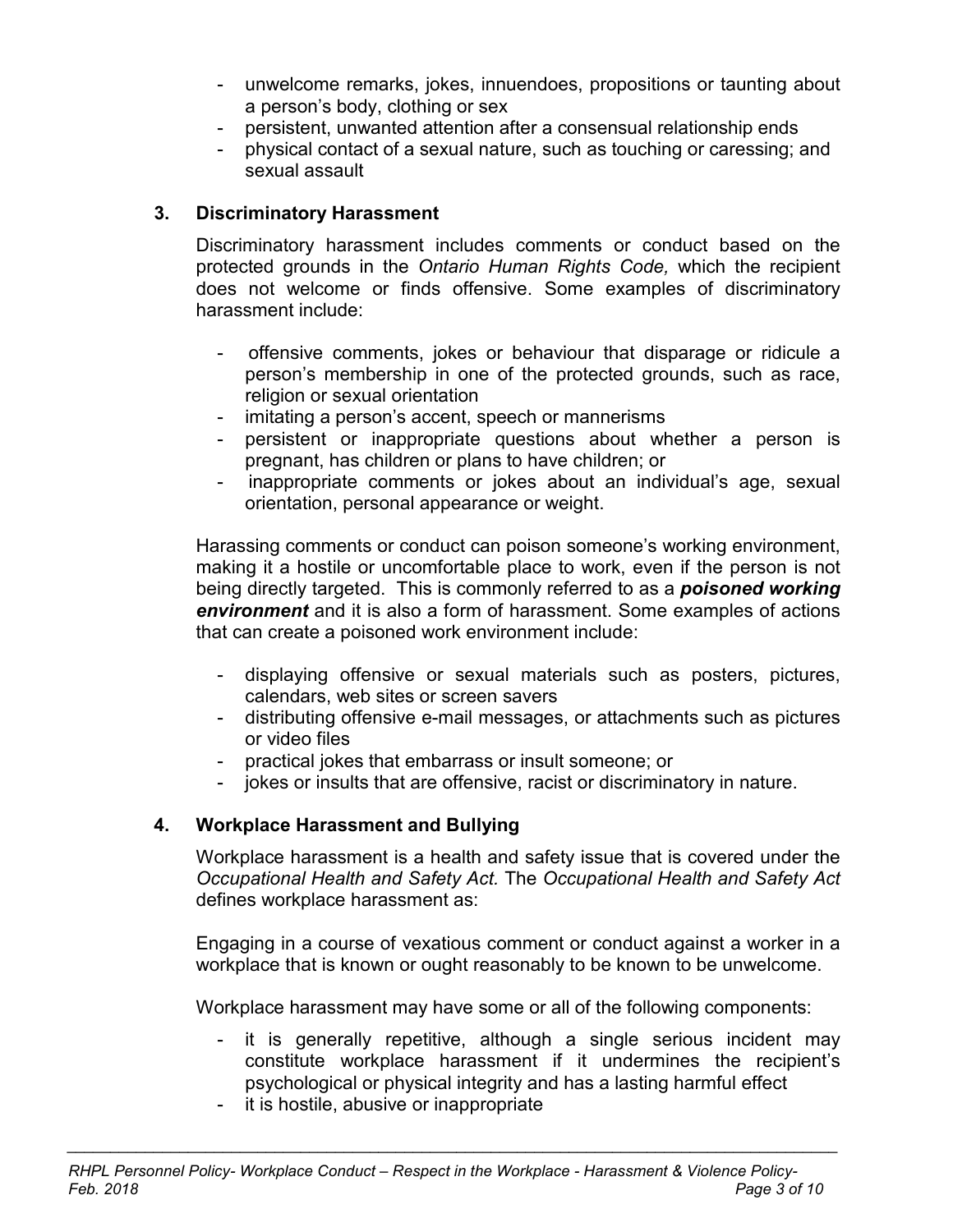- it affects the person's dignity or psychological integrity; and
- it results in a poisoned work environment

Behaviour that intimidates, isolates or discriminates against the recipient may also be included. Some examples of workplace harassment are:

- verbally abusive behaviour such as yelling, insults, ridicule and name calling including remarks, jokes or innuendos that demean, ridicule, intimidate or offend
- workplace pranks, vandalism, bullying and hazing
- gossiping or spreading malicious rumors
- excluding or ignoring someone, including persistent exclusion of a particular person from workplace-related social gatherings
- undermining someone else's efforts by setting impossible goals, with short deadlines and deliberately withholding information that would enable a person to do their job
- providing only demeaning or trivial tasks in place of normal job duties
- humiliating someone
- sabotaging someone else's work
- displaying or circulating offensive pictures or materials
- offensive or intimidating phone calls or emails
- impeding an individual's efforts at promotions or transfers for reasons that are not legitimate; and
- making false allegations about someone in memos or other work related documents.

#### *What isn't harassment*

Reasonable management actions that are part of the normal work function will not be considered as workplace harassment, including but not limited to:

- measures to correct performance deficiencies, such as placing someone on a performance improvement plan;
- imposing discipline for workplace infractions; or
- requesting medical documents in support of an absence from work.

It also does not include normal workplace conflict that may occur between individuals or differences of opinion between co-workers.

#### *The Test of Harassment*

The test of harassment is whether a person knew or *should have known* that the comments or conduct were unwelcome to the other person. Intent is not a consideration. For example, someone may make it clear through their conduct or body language that the behaviour is unwelcome, in which case the individual must immediately stop that behaviour.

Although it is commonly the case, the harasser does not necessarily have to have power or authority over the victim. Harassment can occur from coworker to co-worker, supervisor to employee and employee to supervisor.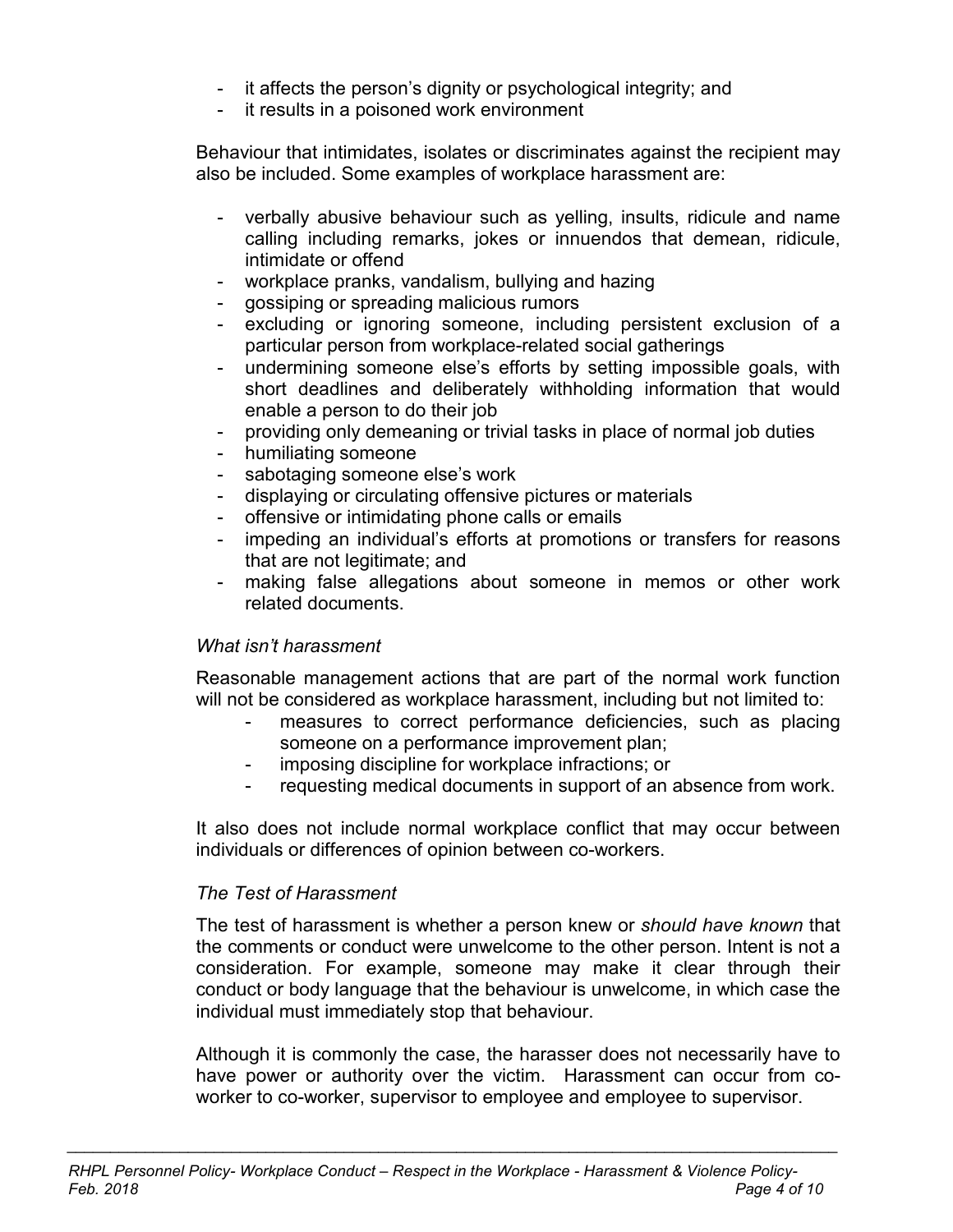# **5. Workplace and Domestic Violence**

Workplace and domestic violence that may occur in the workplace are health and safety issues, which are covered under the *Occupational Health and Safety Act.*

# *Workplace Violence*

Workplace violence is defined under the *Occupational Health and Safety Act* as:

- the exercise of physical force by a person against a worker, in a workplace, that causes or could cause physical injury to the worker
- an attempt to exercise physical force against a worker, in a workplace, that could cause physical injury to the worker
- a statement or behaviour that is reasonable for a worker to interpret as a threat to exercise physical force against the worker, in a workplace, that could cause physical injury to the worker.

It is defined broadly enough to include acts that may be considered criminal.

Workplace violence includes:

- physically threatening behaviour such as shaking a first at someone, finger pointing, destroying property, throwing objects
- intimidating behaviour that causes the recipient to have a fear of physical violence
- obscene or harassing telephone calls
- verbal or written threats to physically attack a worker
- leaving threatening notes or sending threatening emails
- wielding a weapon at work
- stalking someone
- physically aggressive behaviours including hitting, shoving, standing excessively close to someone in an aggressive manner, pushing, kicking, throwing an object at someone, physically restraining someone or any other form of physical of sexual assault; and
- destruction of workplace or co-worker property.

Violence that occurs outside the normal workplace but which has an impact on the working environment, including working relationships, may also be considered violence in the workplace.

# *Domestic Violence*

If Library management becomes aware, or ought reasonably to be aware, that domestic violence would likely expose a worker to physical injury that may occur in the workplace, the Library will take every precaution reasonable in the circumstances for the protection of the worker while in the workplace. This may include some or all of the following:

- creating a safety plan,
- contacting the police,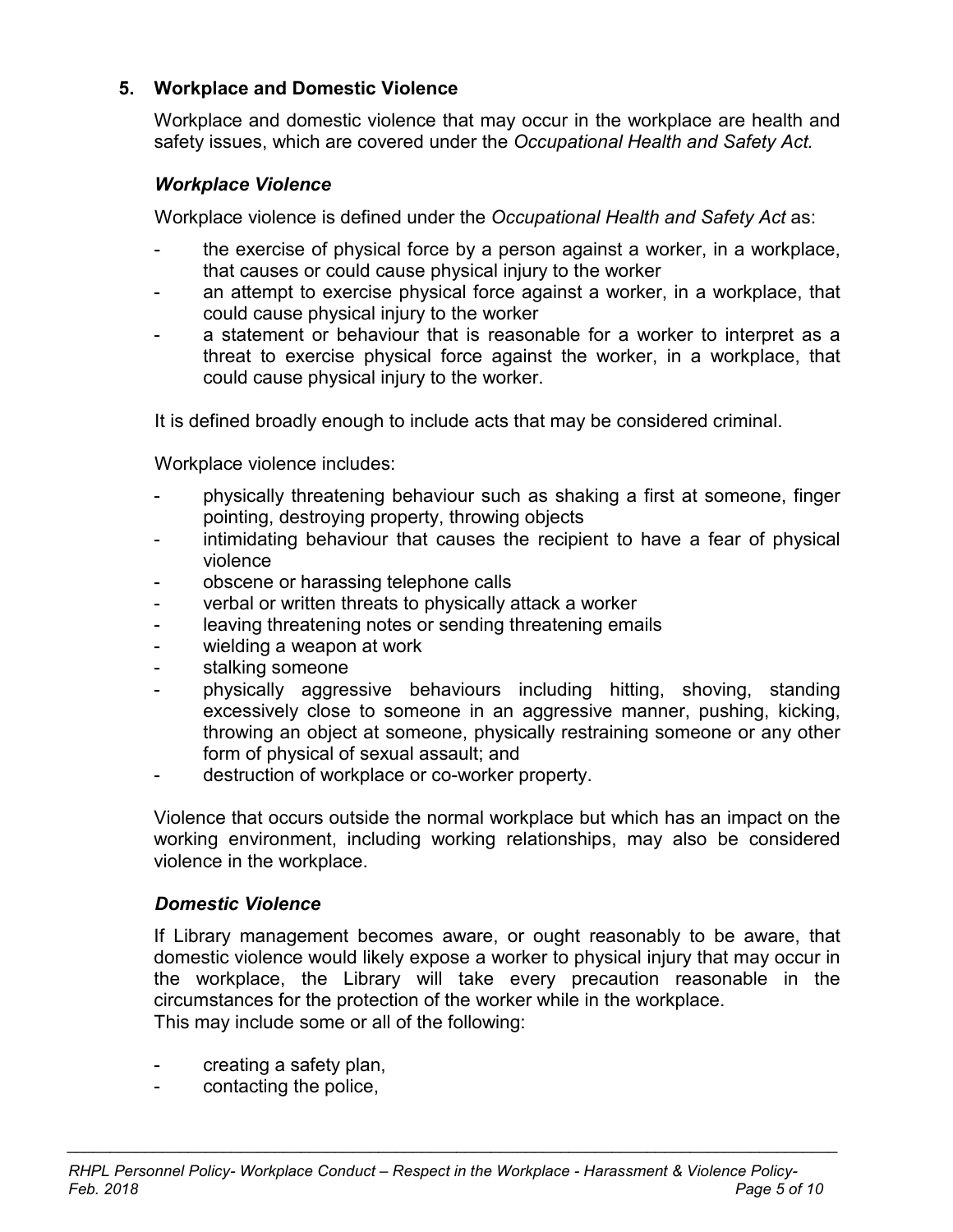- establishing enhanced security measures such as a panic button, code words, and door and access security measures,
- screening calls and blocking certain email addresses,
- setting up priority parking or providing escorts to vehicle or to public transportation, and
- facilitating access to counseling through the Employee Assistance Program or other community support programs.

# **Preventing Harassment and Violence**

It is a mutual responsibility to ensure that the Library and all employees create and maintain a harassment and violence free workplace and address violence and/or the threat of violence from all possible sources (including the public, employers, supervisors, workers and domestic/intimate partners).

The Library will not tolerate or condone discrimination, harassment or violence in the workplace. This includes making everyone in its organization aware of what behaviour is and is not appropriate, assessing the risk of workplace violence, investigating complaints, and imposing suitable corrective measures.

# **Duties of Supervisors**

Supervisors are expected to assist in creating a harassment-free workplace and to immediately contact the Director, Manager, Talent & Culture or Chief Executive Officer if they receive a complaint of workplace harassment or violence, or witness, or are aware of harassing or violent behaviour. Supervisors must also take every reasonable precaution to protect employees from workplace violence, including evaluating a person's history of violent behaviour to determine whether and to whom this employee poses a risk. In making this evaluation Supervisors should consider:

- whether the person's history of violence was associated with the workplace or work;
- whether the history of violence was directed at a particular employee or employees in general; and
- how long ago the incidence of violence occurred.

In certain circumstances, Supervisors may have a duty to provide information about a risk of workplace violence from a person with a history of violent behaviour if an employee can be expected to encounter that person during the course of his or her work, and the risk of workplace violence is likely to expose them to physical injury. Supervisors will only release as much personal information about the person with a history of violent behaviour as is reasonably necessary to protect an employee from physical injury.

# **The Chief Executive Officer will:**

- Ensure that all employees are informed of this policy;
- Develop and implement procedures whereby all employee complaints of personal harassment/discrimination are responded to immediately and, if found warranted, remedied without delay; and
- Ensure that all complaints are fully and properly investigated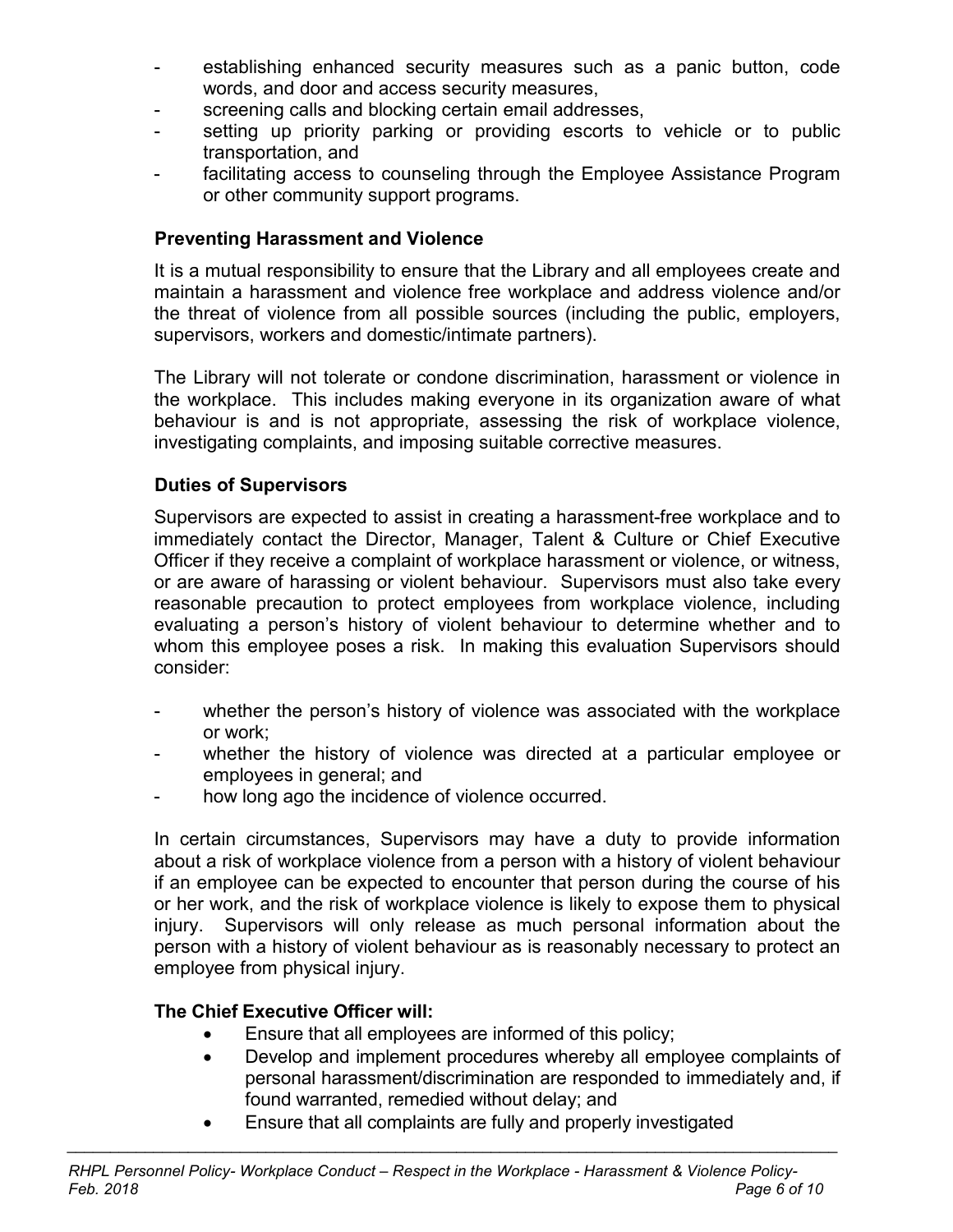# **The Library's Joint Health and Safety Committee will:**

- Provide recommendations to management to reduce or eliminate the risk of violence;
- Review all reports forwarded to the JHSC regarding workplace violence as well as other incident reports as appropriate pertaining to incidents of workplace violence that result in personal injury or threat of personal injury, property damage, or police involvement ;
- Recommend corrective measures for the improvement of the health and safety of workers; and
- Respond to employee concerns related to workplace violence and communicate these to management

# **Duties of All Employees**

Employees must ensure that their behaviour does not violate this policy and foster a work environment that is based on respect and is free of harassment. Employees are required to report to their immediate supervisor, the existence of any workplace violence or threat of workplace violence.

# **6. Inquiry and Complaint Process**

# a) **Concerns or Inquiries (informal process)**

These are often the result of poor communications or misunderstandings. In these, and other appropriate cases, employees who believe they have been harassed or may have witnessed harassment may choose an informal course of action to resolve the problem or concern. The following actions are suggested:

- (i) **Deal directly with the harassment.** Whenever possible or appropriate, employees should inform the person(s) responsible for the behaviour that it is offensive and contrary to the Library's policy, and that it should stop. In many instances, the offensive behaviour will be corrected by this approach. Some of the things you can say that might stop the behaviour include: "I don't want you to do that", "Please stop doing or saying…", "It makes me uncomfortable when you…", "I don't' find it funny when you…"
- (ii) **Keep a record of harassment.** Any alleged incident of harassment should be noted, including when it happened and who was there.
- (iii) **Tell a Supervisor.** If dealing directly with the harassment isn't successful, or in cases where it isn't appropriate, employees should bring any concerns to a suitable supervisor or manager. An action plan can then be agreed upon, and a follow-up meeting scheduled.
- (iv) **Seek Advice.** The Manager, Talent & Culture is available for confidential advice and assistance in resolving discrimination and harassment problems.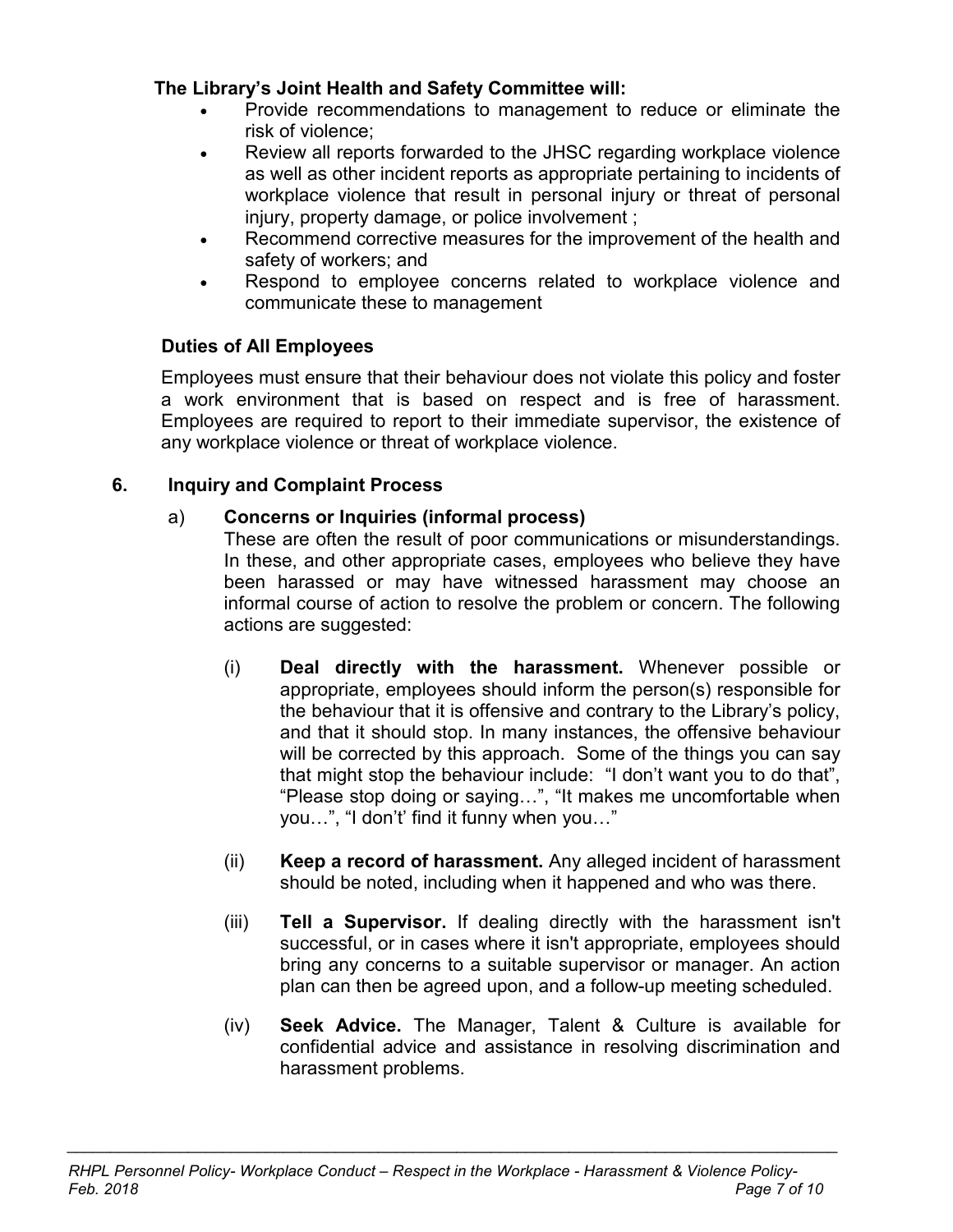# b) **Formal Complaint Process**

# (i) **Where to Direct Complaints**

When informal complaint resolution is ineffective or inappropriate, all employees have the right to lodge a formal complaint. Formal complaints will be directed to the CEO.

# (ii) **Content of Complaints**

Formal complaints should be in writing and contain a brief account of the offensive incident(s), when it occurred, the person(s) involved and the names of any witnesses. The complaint should be signed and dated, and should normally be reported as soon as possible so that the problem doesn't escalate or repeat.

# (iii) **Initial Investigation**

All formal complaints will be investigated by the CEO, designate or an independent third party and will begin within three business days of receipt where possible. Investigations will be conducted on an urgent basis, and will normally be completed within thirty days to the extent possible.

The following steps will be included:

- 1) The complainant will be interviewed, to obtain further information and clarify details of the complaint.
- 2) Other appropriate parties, such as witnesses and/or coworkers with personal knowledge will be interviewed.
- 3) The alleged harasser(s) will be interviewed, and given every opportunity to respond to the complaint.

# (iv) **Early Resolution**

In circumstances where initial investigative findings allow for the complaint to be resolved quickly and without further investigation or blame, a satisfactory settlement may be agreed upon. For example, in a complaint involving the circulation of racist material, a memo could be sent specifically banning the practice.

# (v) **Full Investigation**

When an early settlement is not possible, the complaint will be further investigated by the CEO, designate or independent third party and may include the following steps:

- 1) The investigation will be completed in a confidential manner to the extent possible.
- 2) After a full fact-finding investigation, a report summarizing the findings and recommending corrective action will be written.
- 3) Conclusions about whether or not harassment took place will be based upon the balance of probabilities; the same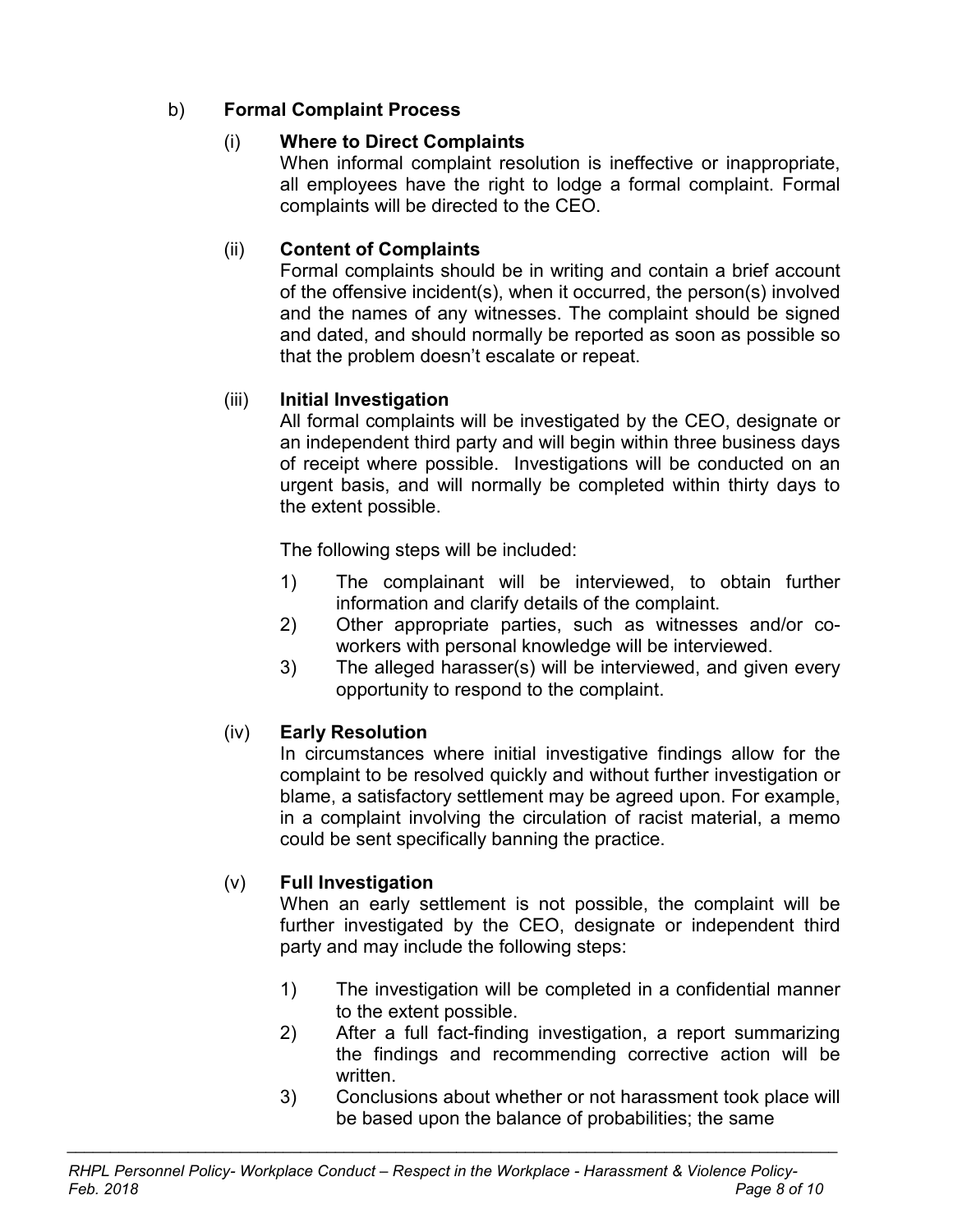standard used in human rights inquiries and labour arbitration. All information, evidence and circumstances will be carefully considered in a spirit of fairness.

- 4) The summary report will be submitted, along with any recommendations for corrective action to the CEO and a course of action will be determined.
- 5) If investigative findings do not support the complaint, no corrective action will be recommended and the file will be closed.
- 6) Follow-up meetings(s) will be scheduled with the complainant.
- 7) The complainant and the respondent will be provided with a summary of the findings.

The goal is to complete the investigation and communicate the results to the complainant and the respondent within thirty days after a complaint is received, where possible.

Discrimination and harassment are serious matters. Therefore, the Library may determine that there is a need to investigate any matter and take steps to prevent further harassment or discrimination, where a formal complaint has not been filed.

# **Consequences**

- a) Employees found to have violated the Policy will receive penalties, if appropriate depending on the circumstances, up to and including termination. Disciplinary letters will be kept in the Personnel File.
- b) Malicious or bad faith complaints made by a Complainant who knows it is not true and has a direct intent to harm the Respondent, if found to be will be disciplined and a letter to that effect will be placed on the Personnel File.

# **Confidentiality/Records Management**

# a) **Respect for Confidentiality**

All persons involved with a complaint must ensure the matter remains confidential, whenever possible. Complaints shall be dealt with both confidentially and objectively, with respect for the rights of all parties involved.

# b) **Legislative Requirements**

Information collected and retained shall be subject to the *Human Rights Code* and the rules governing court proceedings where applicable.

# c) **Employee Records**

No record of a complaint will be placed in the Personnel File of the employee who files a complaint or in the files of any of the witnesses, except when disciplinary action is taken as part of the corrective action. Investigation records will be consolidated and held by the CEO in a confidential manner.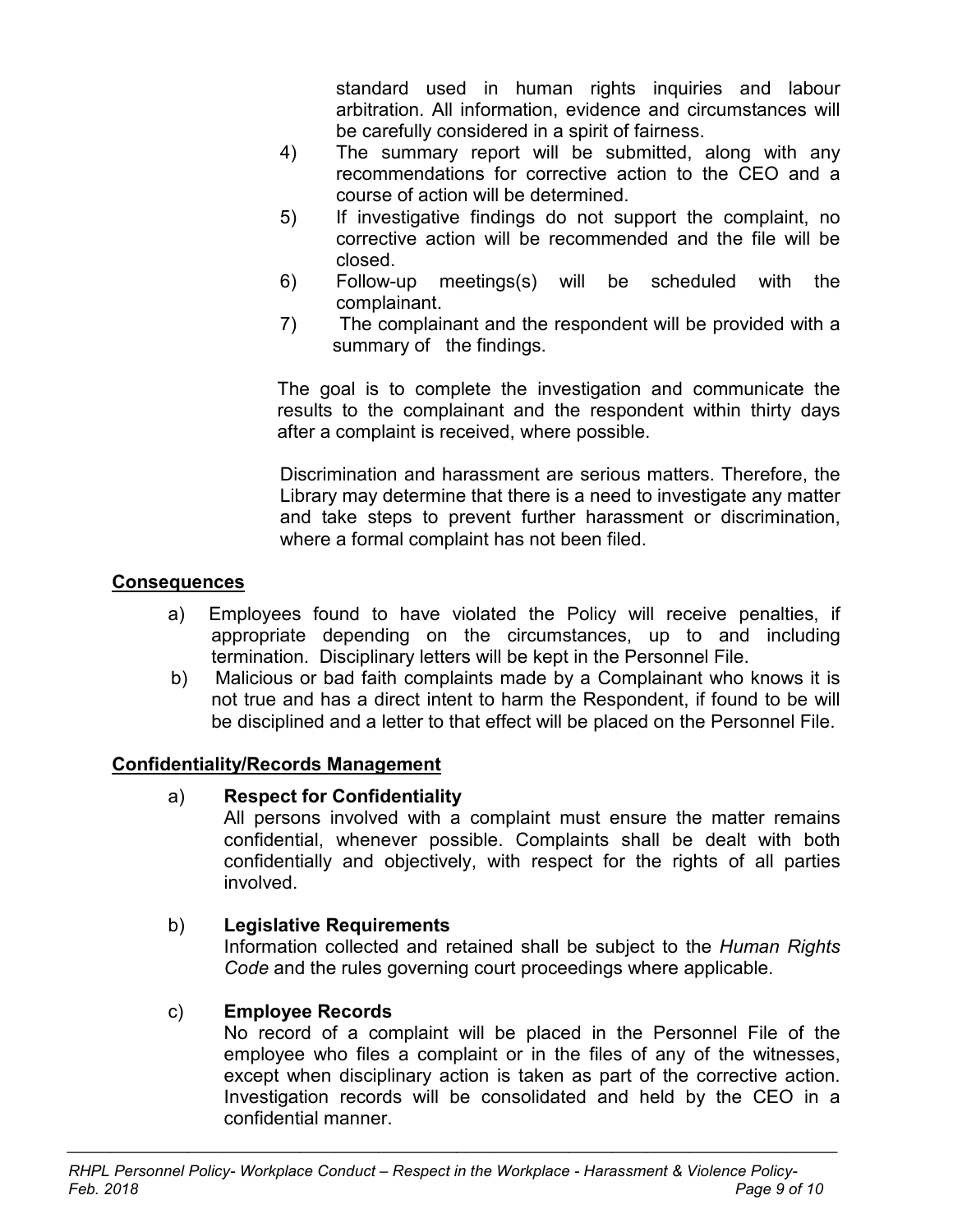#### d) **Anonymous Complaints**

It is the Library's policy not to investigate anonymous complaints unless there are extenuating circumstances.

#### **Procedures for Addressing Domestic Violence**

If an employee is experiencing domestic violence or believes domestic violence may occur that would expose that employee or co-workers to physical injury in the workplace, the employee will advise their Supervisor on Duty, Director/Manager or CEO; who in turn will assist in preventing and responding to the situation, which may include seeking police assistance.

#### **Protection from Retaliation**

The Library will not tolerate retaliations, taunts or threats against anyone who complains about harassment or takes part in an investigation. Any person who taunts, retaliates against, or threatens anyone in relation to harassment or violence complaint may be disciplined or terminated.

#### *Enriching Your Connections, Choices and Community*

| <b>Approval Date:</b> January 17, 2019                       | Motion# 19:xx    |  |
|--------------------------------------------------------------|------------------|--|
| <b>Date of Revision:</b> February 15, 2018                   | Motion $#$ 18:20 |  |
| <b>Supercedes:</b> Violence & Harassment Policy January 2018 |                  |  |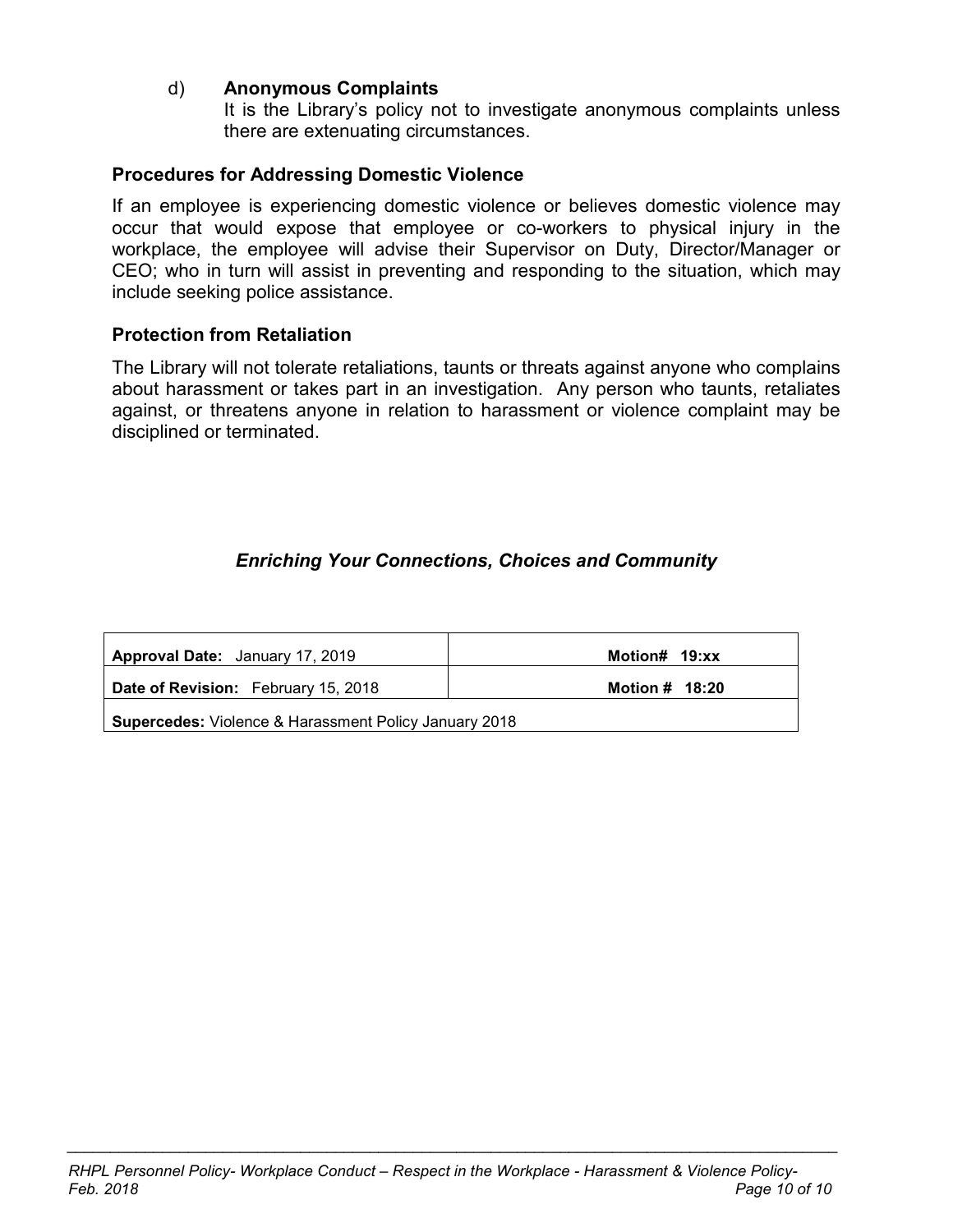**Agenda Item 7.4**

<span id="page-52-0"></span>

# Richmond Hill Public Library Board

# **2019 OPERATING BUDGET STATUS REPORT SRLIB19.04**

Subject: 2019 Operating Budget Status Report

From: Louise Procter Maio, Chief Executive Officer

Date: January 17, 2019

# **1.0 Recommendation**

That the *2019 Operating Budget Status Report* be received for information.

# **2.0 Background**

The second draft of the 2019 Operating Budget was approved by the Library Board in December 2018. There have been no changes since that date. Attached is a copy of the *2019 Draft Operating Budget for Richmond Hill Public Library* as submitted for presentation to Town of Richmond Hill Council in the prescribed Town format. The *2019 Budget Overall Summary* includes:

- preliminary actuals as of November 30, 2018; and
- 2017 actuals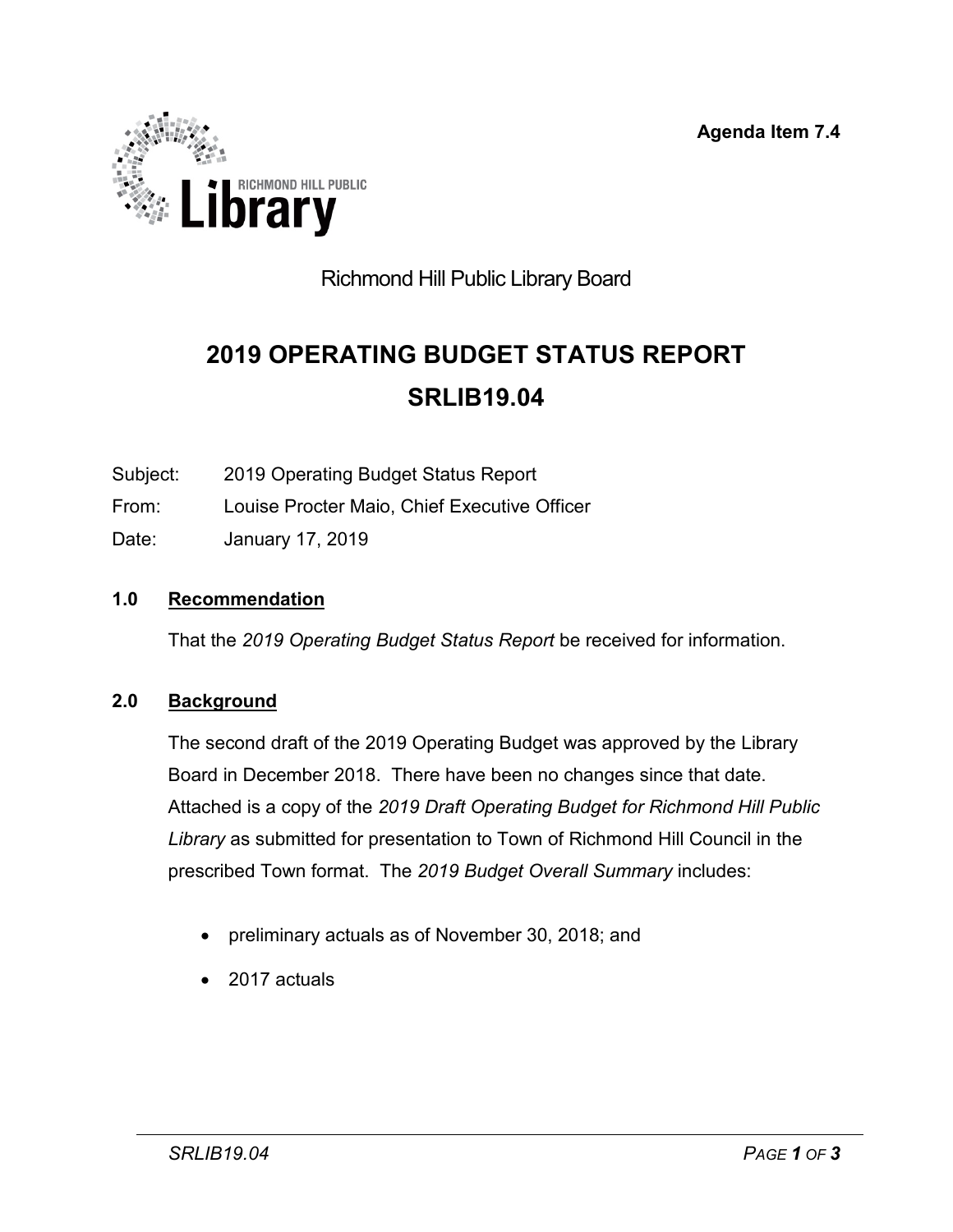# **3.0 Next Steps**

Town of Richmond Hill Council begins its operating budget deliberations with an overview of the 2019 municipal budget on Tuesday, February 12, 2019 at 1:00 p.m. in Council Chambers. The Library Board's operating budget presentation to Council is tentatively scheduled for Tuesday, February 12, 2019 at 1:00 p.m. in Council Chambers.

# **4.0 Alignment with the Strategic Plan**

The 2019 Operating Budget Status Report aligns with the strategic direction to *Enrich Your Choices* by reviewing our many services and programs and making the best use of our resources, including budget as we add, divest and adjust customer offerings. The Operating Budget also aligns with the strategic direction to *Reinforce our Capabilities* by ensuring that as key guiding documents, they underpin our strategies.

#### **5.0 Conclusion**

Once Council approves the overall municipal budget, including the total sum allocated to the Library Board, staff will recommend to the Board a final draft of the 2019 Library Operating Budget.

# **6.0 Attachments**

1. *Town of Richmond Hill 2019 Draft Operating Budget: Richmond Hill Public Library Board*, dated January 17, 2019

# **Pre-Submission Review**

Executive Leadership Team – Wednesday, January 9, 2019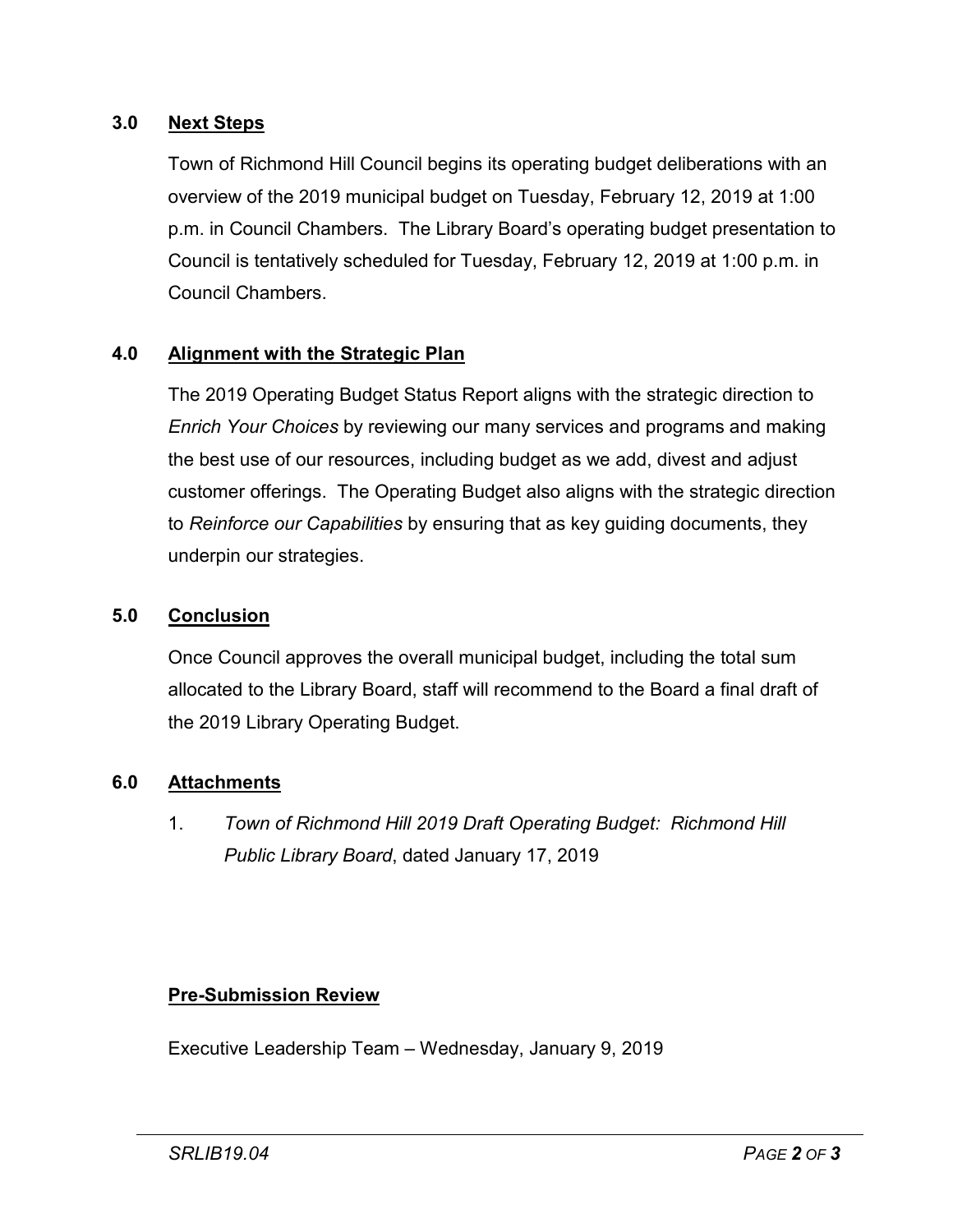Prepared by:  $\blacksquare$  Approved by:

"Signed version on file in the Administration Office"

Nusrat Ahmed Louise Procter Maio Manager, Business Services **Chief Executive Officer**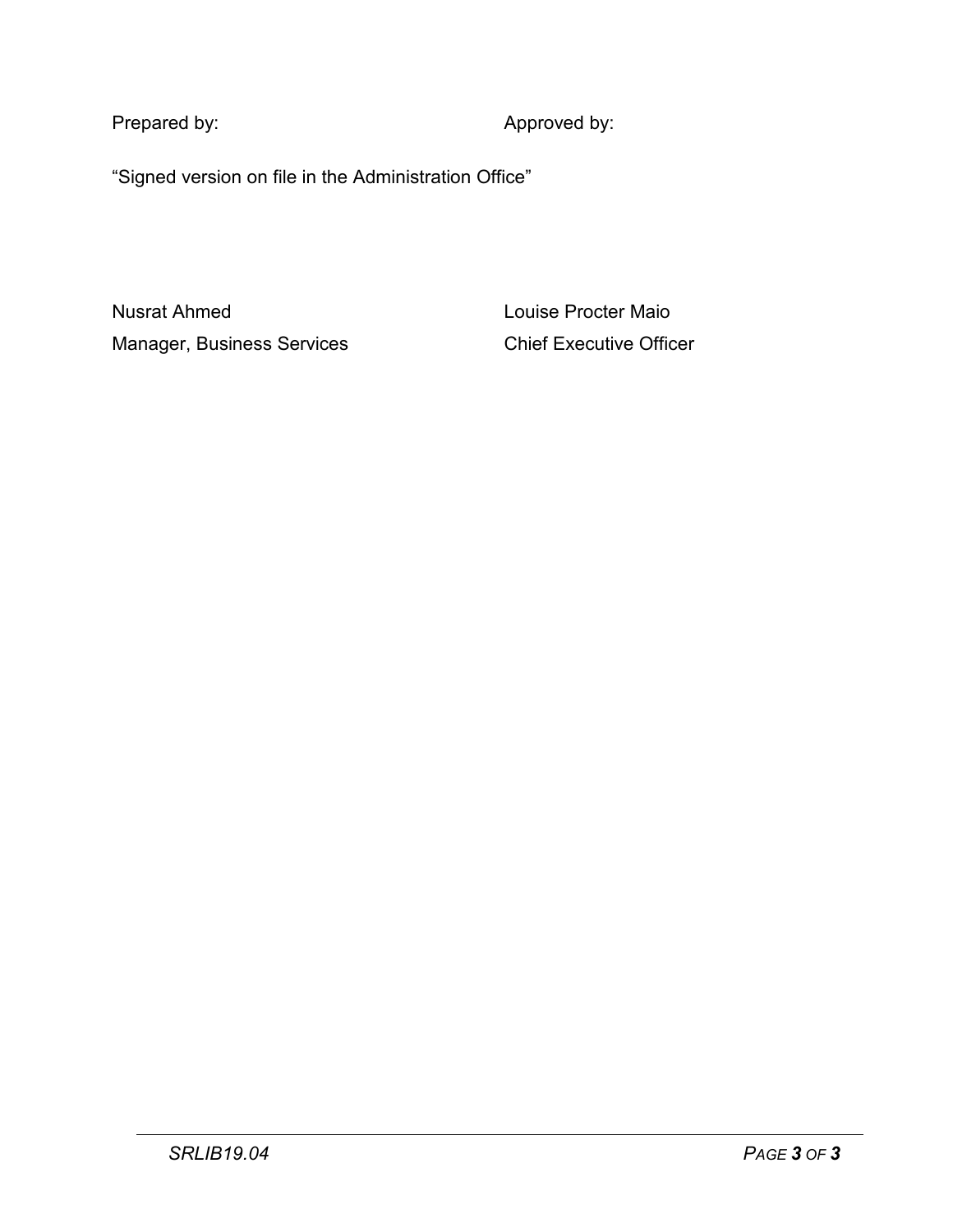**Agenda Item 7.5**

<span id="page-55-0"></span>

# Richmond Hill Public Library Board

# **eCONTENT FOR LIBRARIES CAMPAIGN REPORT SRLIB19.05**

Subject: eContent For Libraries Campaign Report

- From: Louise Procter Maio, Chief Executive Officer
- Date: January 17, 2019

# **1.0 Recommendation**

That the eContent For Libraries Campaign Report be received.

# **2.0 Purpose**

To inform the Board of Richmond Hill Public Library's participation in a national campaign for fairness in e-content pricing and licensing for libraries.

# **3.0 Background**

In June 2016, the Library Board received a report regarding the campaign for fair eBook pricing, led by Canadian public libraries and library advocacy groups to address the issue of high pricing on eBooks bought by libraries. In some cases, major multinational publishers such as Hachette Book Group, Harper Collins, Macmillan Publishers, Penguin Random House and Simon & Schuster – known as the "big five" - were charging libraries up to five times more for eBooks than they charge individual consumers. As well, these vendors were imposing caps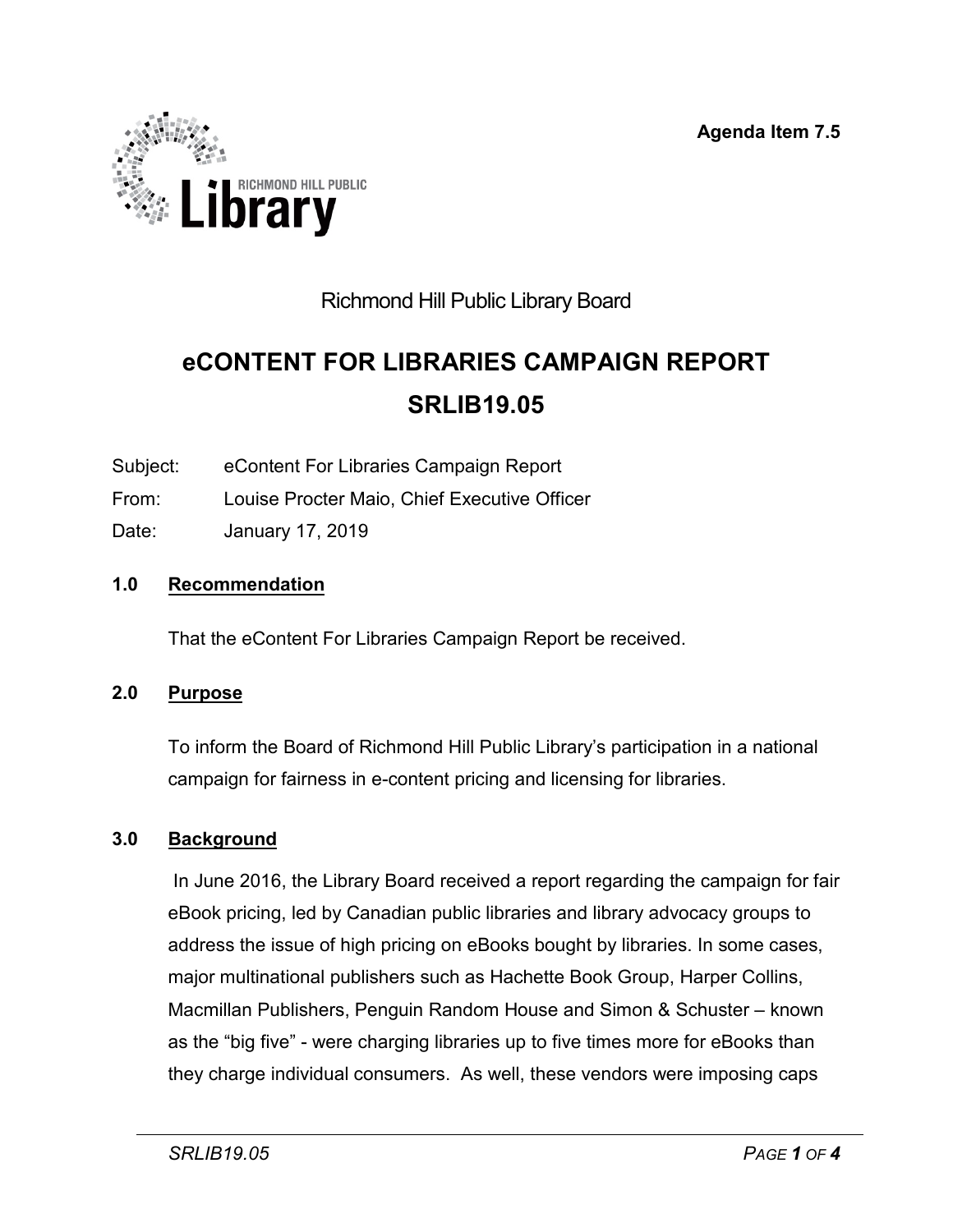and time limits on eBook use for library users. This meant fewer titles and fewer copies for readers to discover.

Despite ongoing discussions, and some apparent successes, new issues with the "big five" have arisen, with publishers adding embargoes to some popular titles and making some other popular titles, including some from Canadian imprints, unavailable for the Canadian market.

This situation has led to a new campaign, to raise public awareness of these issues as they impact the end user – the libraries' customers.

# **4.0 eContent for Libraries Campaign**

Under the auspices of the Canadian Urban Libraries Council (CULC) with generous support from Toronto Public Library, a national campaign and website has been developed to help Canadian libraries advocate for access to digital content. This campaign calls on multinational publishers to make more eContent available to libraries and their customers. Major multinational publishers aren't making a number of best-selling titles available to Canadian public libraries, including some prominent Canadian and Indigenous works, either through embargoes (withholding of library access to electronically formatted titles for six months after publication) or through not providing Canadian licensing rights.

Another issue continues to be excessively high prices and restrictive purchasing models for eAudiobooks and eBooks. Libraries lend digital copies just like physical books, on a one-to-one basis. But the prices public libraries pay for digital copies are exponentially higher.

The intent of the campaign is to raise public awareness through public libraries' websites and social media platforms, including the use of the hashtag #eContentForLibraries. Members of the public are encouraged to contact the five major publishers through their Facebook or Twitter platforms, to express their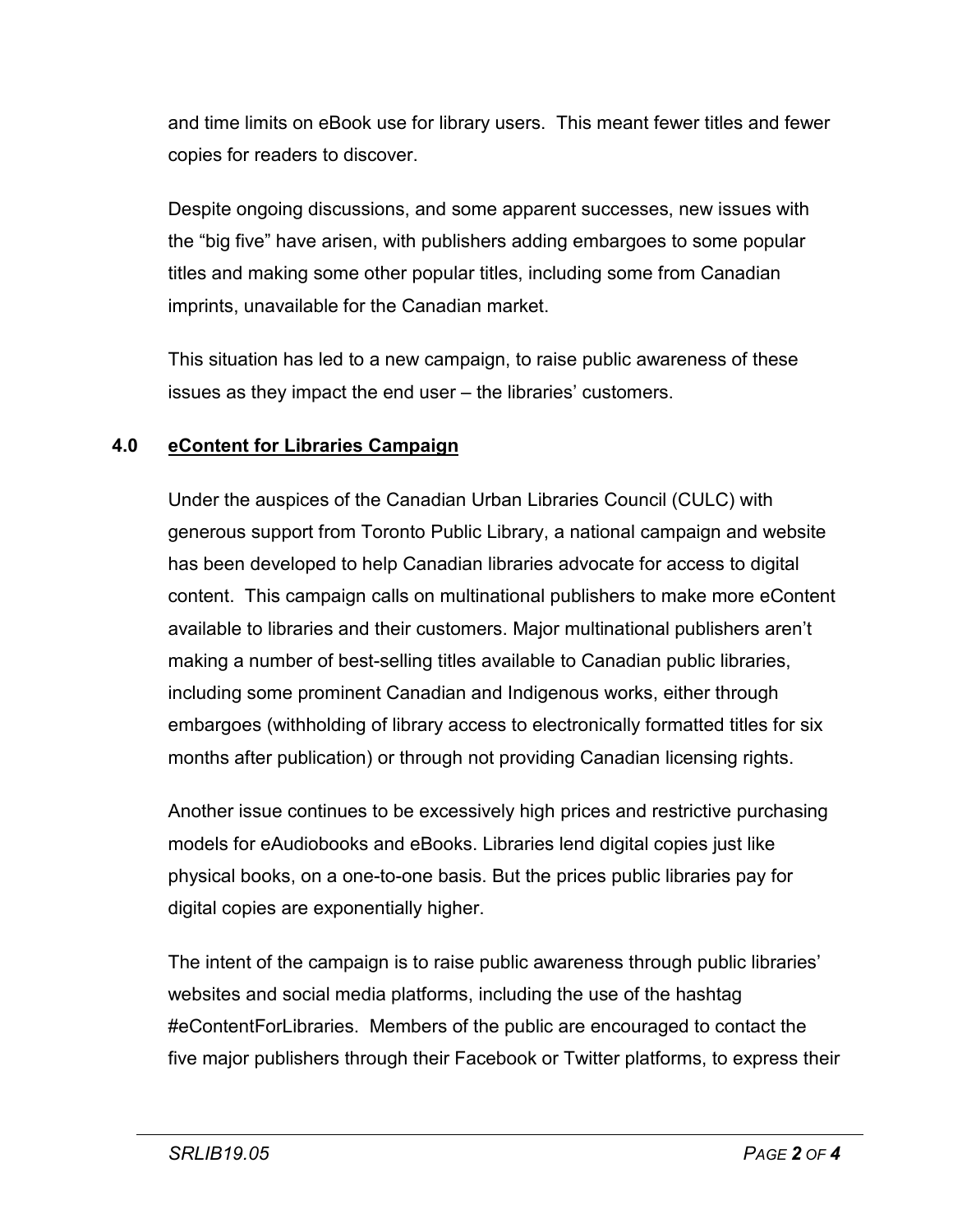support of fair treatment of their local library in the provision of very popular electronic formats.

The campaign was launched Monday, January 14, 2019 and many public libraries, both local and across the country are already actively participating, including Vancouver, Calgary, Edmonton, Brampton, Markham and of course, Toronto Public Library. RHPL launched its campaign Thursday, January 17, 2019 and will be using the website, electronic newsletters to customers and to staff and its social media platforms to get the word out.

# **5.0 Use of eBooks at Richmond Hill Public Library**

The popularity of digital content – and of eBooks in particular – is an exciting opportunity for libraries to connect with the public in new ways. Residents in Richmond Hill have proven themselves enthusiastic adopters of eBooks. In 2018, an average of 450 eBook titles was checked out daily. Circulation in this format increased from 133,949 uses in 2017 to 164,492 uses in 2018. This represents an increase of almost 23%, meaning that eBooks continue to be the fastest growing electronic material type, or any material type, for that matter. Increasingly customers' requests for purchase are specifically for eBook titles.

# **6.0 Alignment with Strategic Plan**

This Report aligns with the strategic direction to *Enrich Your Choices* by reinforcing our services and programs with on-target published content. Digital content is the fastest growing area of borrowing for many public libraries and RHPL is no exception.

# **7.0 Conclusion**

Libraries are places of discovery, places that introduce people to new authors, genres and topics. As demand grows for eBooks, libraries are responding by